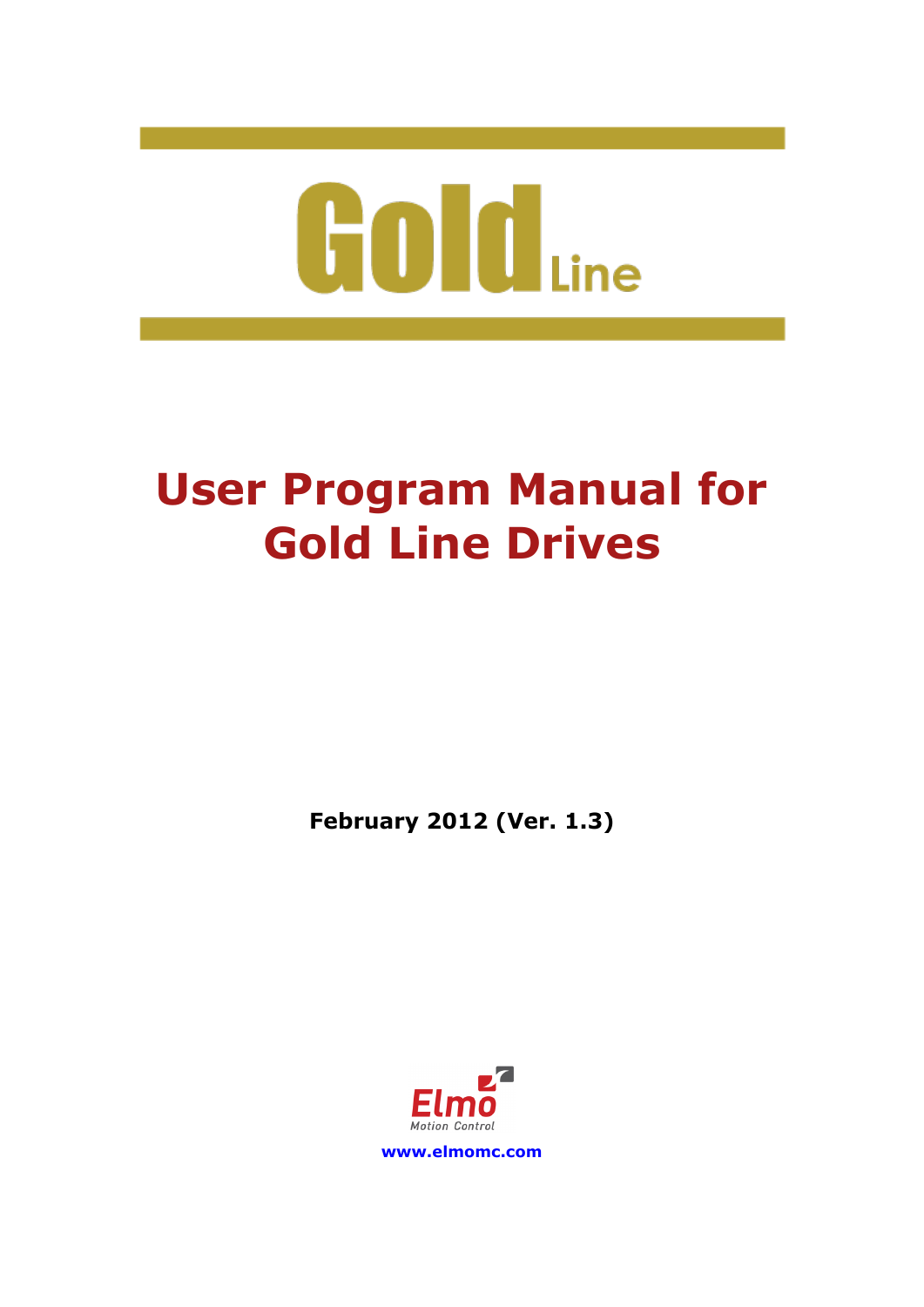### **Notice**

This guide is delivered subject to the following conditions and restrictions:

- This guide contains proprietary information belonging to Elmo Motion Control Ltd. Such information is supplied solely for the purpose of assisting users of the Gold Line technology.
- The text and graphics included in this manual are for the purpose of illustration and reference only. The specifications on which they are based are subject to change without notice.
- Information in this document is subject to change without notice.



Elmo Motion Control and the Elmo Motion Control logo are registered trademarks of Elmo Motion Control Ltd.



EtherCAT Conformance Tested. EtherCAT® is a registered trademark and patented technology, licensed by Beckhoff Automation GmbH, Germany.

> Document. no. MAN-G-USRPGM (Ver. 1.3) Copyright © 2012 Elmo Motion Control Ltd. All rights reserved.

# **Revision History**

**Ver. 1.0** Initial release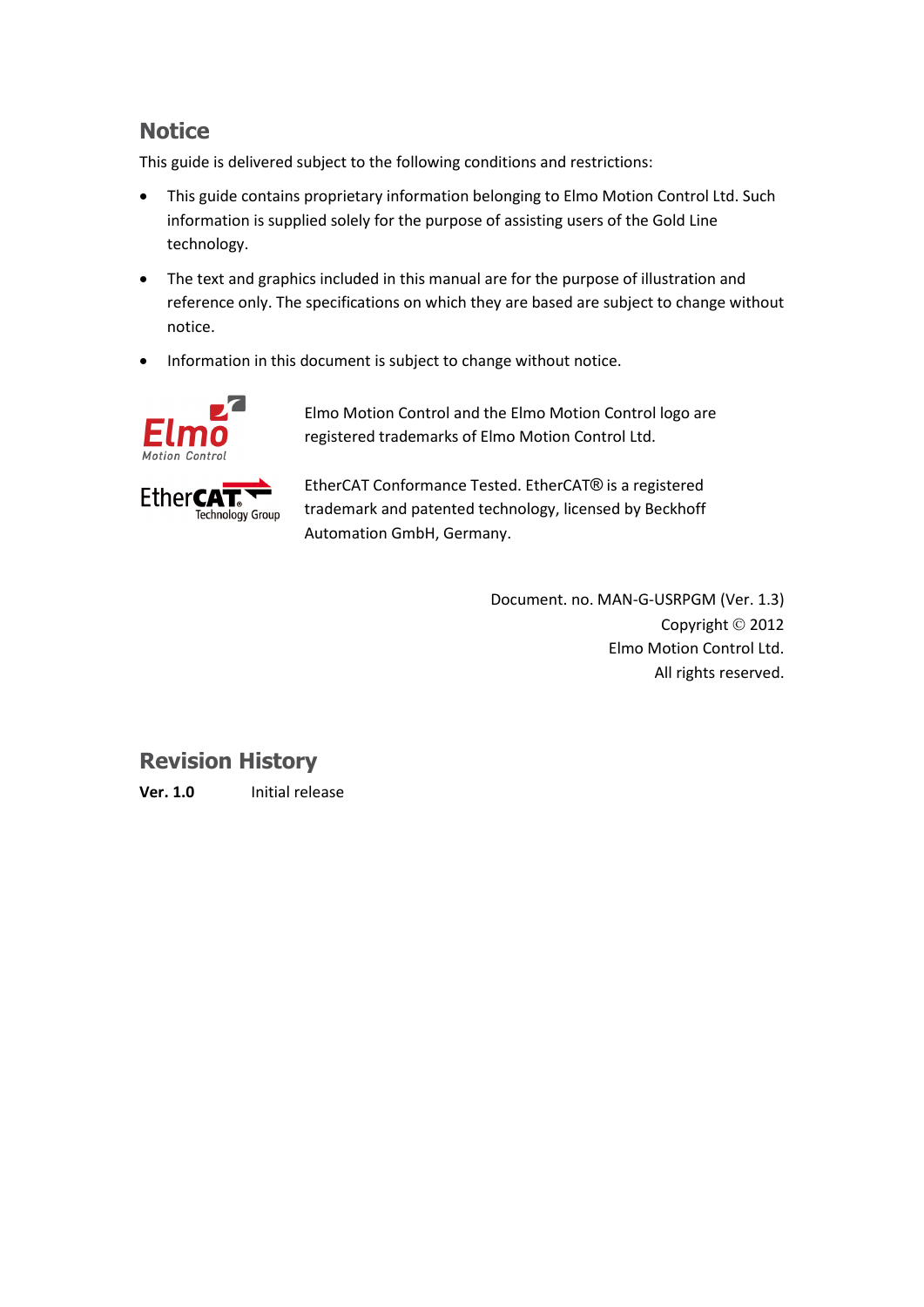### **Elmo Worldwide**

#### **Head Office**

#### **Elmo Motion Control Ltd.**

60 Amal St., P.O. Box 3078, Petach Tikva 49516 Israel

Tel: +972 (3) 929-2300 • Fax: +972 (3) 929-2322 • [info-il@elmomc.com](mailto:info-il@elmomc.com)

#### **North America**

#### **Elmo Motion Control Inc.**

42 Technology Way, Nashua, NH 03060 USA Tel: +1 (603) 821-9979 • Fax: +1 (603) 821-9943 • [info-us@elmomc.com](mailto:info-us@elmomc.com)

#### **Europe**

#### **Elmo Motion Control GmbH**

Hermann-Schwer-Strasse 3, 78048 VS-Villingen Germany

Tel: +49 (0) 7721-944 7120 • Fax: +49 (0) 7721-944 7130 • [info-de@elmomc.com](mailto:info-de@elmomc.com)

#### **China**

#### **Elmo Motion Control Technology (Shanghai) Co. Ltd.**

Room 1414, Huawen Plaza, No. 999 Zhongshan West Road, Shanghai (200051) China

Tel: +86-21-32516651 • Fax: +86-21-32516652 • [info-asia@elmomc.com](mailto:info-asia@elmomc.com)

#### **Asia Pacific**

#### **Elmo Motion Control**

#807, Kofomo Tower, 16-3, Sunae-dong, Bundang-gu, Seongnam-si, Gyeonggi-do, South Korea

Tel: +82-31-698-2010 • Fax: +82-31-698-2013 • [info-asia@elmomc.com](mailto:info-asia@elmomc.com)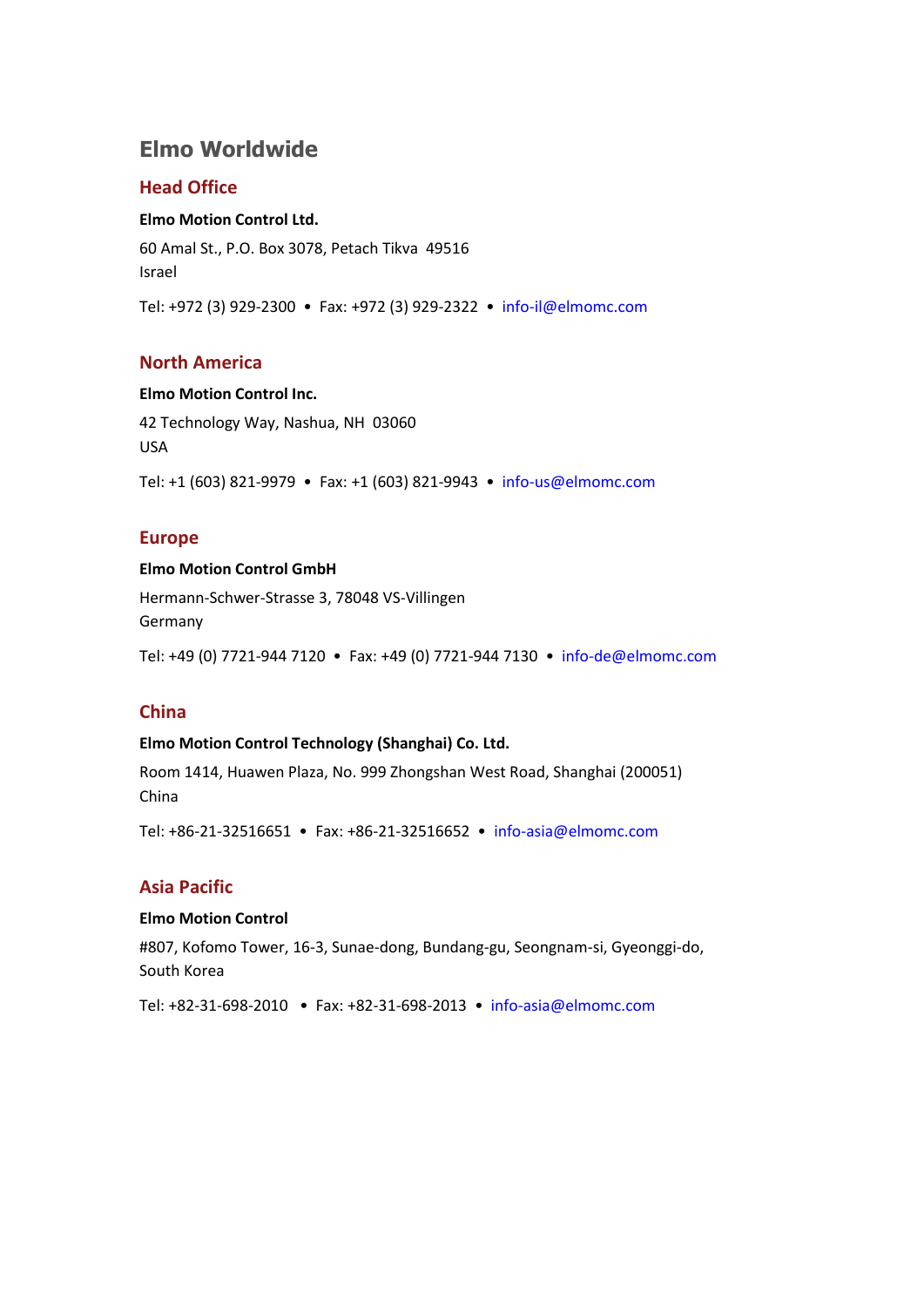# **Table of Contents**

| Chapter 1:        |        |                                                                |  |
|-------------------|--------|----------------------------------------------------------------|--|
| 1.1.              |        |                                                                |  |
| 1.2.              |        |                                                                |  |
| 1.3.              |        |                                                                |  |
|                   | 1.3.1. |                                                                |  |
|                   | 1.3.2. | Floating-Point Numbers and Scientific (Exponential) Notation 7 |  |
| 1.4.              |        |                                                                |  |
| 1.5.              |        |                                                                |  |
| 1.6.              |        |                                                                |  |
| 1.7.              |        |                                                                |  |
| 1.8.              |        |                                                                |  |
| 1.9.              |        |                                                                |  |
| 1.10.             |        |                                                                |  |
| 1.11.             |        |                                                                |  |
| 1.12.             |        |                                                                |  |
| 1.13.             |        |                                                                |  |
| 1.14.             |        |                                                                |  |
|                   |        |                                                                |  |
| <b>Chapter 2:</b> |        |                                                                |  |
| 2.1.              |        |                                                                |  |
| 2.2.              |        |                                                                |  |
| 2.3.              |        |                                                                |  |
| 2.4.              |        |                                                                |  |
| 2.5.              |        |                                                                |  |
| 2.6.              |        |                                                                |  |
|                   | 2.6.1. |                                                                |  |
|                   | 2.6.2. |                                                                |  |
| 2.7.              |        |                                                                |  |
|                   | 2.7.1. |                                                                |  |
|                   | 2.7.2. |                                                                |  |
|                   | 2.7.3. |                                                                |  |
| 2.8.              |        |                                                                |  |
| 2.9.              |        |                                                                |  |
|                   | 2.9.1. |                                                                |  |
|                   | 2.9.2. |                                                                |  |
|                   | 2.9.3. |                                                                |  |
|                   | 2.9.4. |                                                                |  |
|                   | 2.9.5. |                                                                |  |
|                   | 2.9.6. |                                                                |  |
|                   | 2.9.7. |                                                                |  |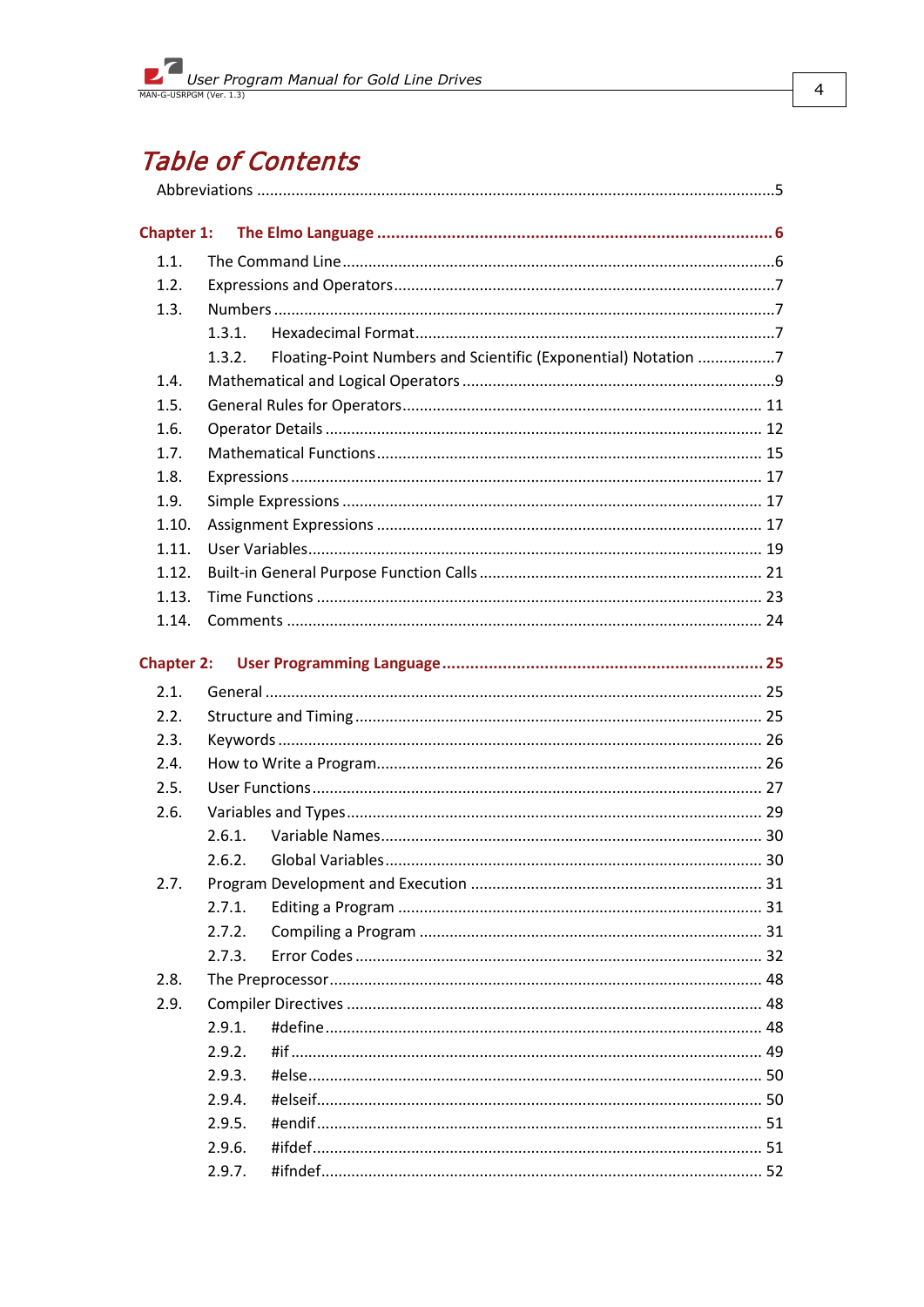| 2.9.8.  |  |  |  |
|---------|--|--|--|
| 2.10.   |  |  |  |
|         |  |  |  |
| 2.11.1. |  |  |  |
| 2.11.2. |  |  |  |
| 2.11.3. |  |  |  |
| 2.11.4. |  |  |  |
| 2.11.5. |  |  |  |
| 2.11.6. |  |  |  |
| 2.11.7. |  |  |  |
|         |  |  |  |
| 2.12.1  |  |  |  |
| 2.12.2. |  |  |  |
| 2.12.3. |  |  |  |
|         |  |  |  |
| 2.13.1. |  |  |  |
|         |  |  |  |
| 2.14.1. |  |  |  |
| 2.14.2. |  |  |  |
| 2.14.3. |  |  |  |
| 2.14.4. |  |  |  |
| 2.14.5. |  |  |  |
| 2.14.6. |  |  |  |
| 2.14.7. |  |  |  |
| 2.14.8. |  |  |  |
| 2.14.9. |  |  |  |
|         |  |  |  |
| 2.15.   |  |  |  |
| 2.16.   |  |  |  |
| 2.17.   |  |  |  |
|         |  |  |  |
|         |  |  |  |

# <span id="page-4-0"></span>**Abbreviations**

| <b>Abbreviation</b>                | <b>Meaning</b>                 |
|------------------------------------|--------------------------------|
| <b>DSP</b>                         | Digital Signal Processor       |
| EAS                                | <b>Elmo Application Studio</b> |
| RS232, USB, TCP, EoE, CoE, CANopen | Communication protocols        |
| <b>PDO</b>                         | Process data object            |
| <b>SDO</b>                         | Service data object            |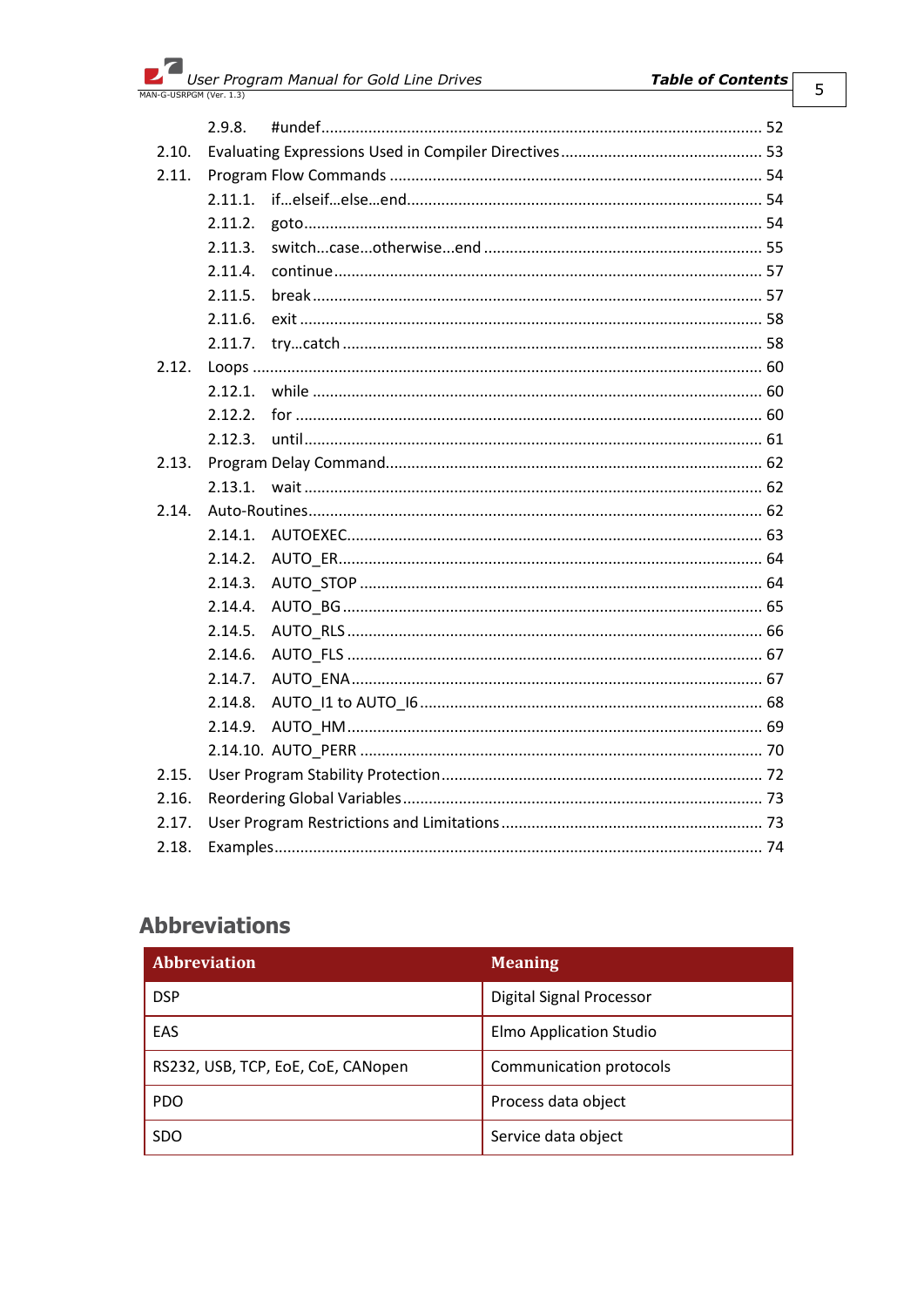# <span id="page-5-0"></span>Chapter 1: The Elmo Language

Gold servo drives use a communication language that enables the user to:

- Set up the drive.
- Send commands to the drive indicating what functions to perform.
- Query the drive's status.

Two methods can be used to communicate with the drive:

• Direct communication

Direct communication — either RS232 or CANopen — can be used to transfer commands to the drive and receive an immediate response from the drive. This method requires online communication and close cooperation between the drive and its host.

The properties and standards of the various communication interfaces (RS-232, USB, TCP, EoE, CoE) require a different command syntax for each method. This chapter describes the drive language according to the basic RS-232 or CAN communication protocol.

• User program

A user program is written in the drive language and stored in the drive's non-volatile memory. The drive can then run the program with minimal or no assistance from the host.

The CANopen communication protocol can access simple numeric interpreter get and set commands very efficiently. The CAN binary interpreter uses process data objects (PDOs) to issue interpreter commands and to collect the responses. This is the most economical way to minimize both the communication load and the drive CPU load.

The CANopen communication protocol can be used to access the entire set of interpreter services, including those inaccessible by the binary CAN interpreter, using a text format. The CANopen communication standard is a broad topic and beyond the scope of this manual (it is covered in the Elmo CANopen implementation manuals).

Software programs use the interpreter syntax, with extensions that are needed to support program flow instructions and in-line documentation.

The full set of drive commands is documented in the Command Reference for Gold Line Drives.

### <span id="page-5-1"></span>**1.1. The Command Line**

The Interpreter evaluates input strings, called *expressions*, which are sequences of characters terminated by a semicolon (;) within a line, a line feed or a carriage return. Semicolons added at the end of a line before a line feed or before a carriage return are ignored.

The maximum length of a legal expression is limited to 511 characters.

A command line may include a comment marker, which consists of two consecutive asterisks (\*\*).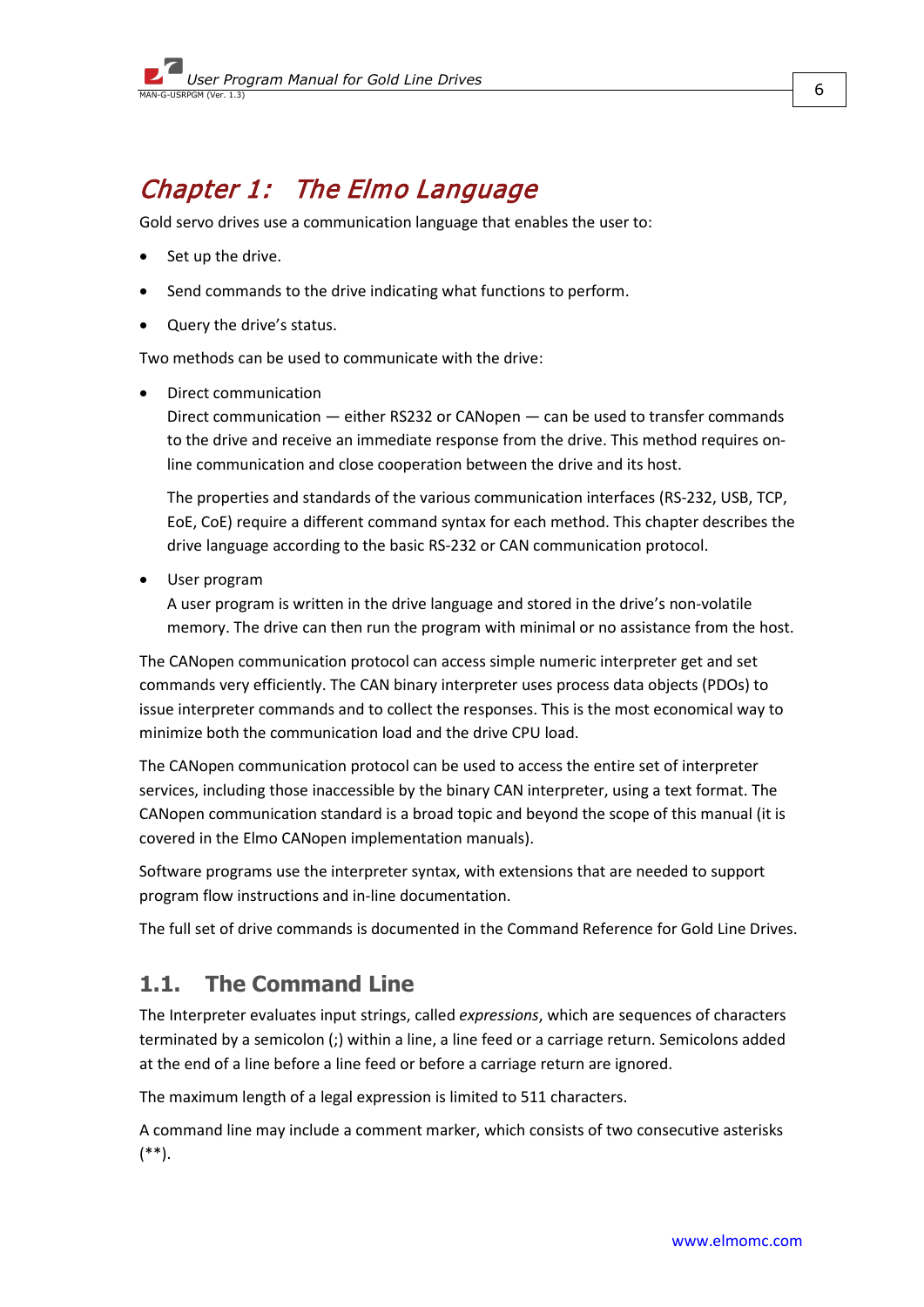All text from the comment marker to the next line feed or carriage return is ignored. The comment marker is used to prepare documented batch files that are sent later directly to the drive.

Lines can be indented in any manner for readability or convenience, but indenting is not required for any purpose.

The following table presents some examples of command lines.

| <b>Command Line</b> | <b>Result</b> | <b>Remarks</b>                            |
|---------------------|---------------|-------------------------------------------|
| $3+4$               |               |                                           |
| PX=7; PX-3          | 4             | PX is set to 7, and 3 is then subtracted. |
| $(3.2+4)/2$         | 3.600000      |                                           |

# <span id="page-6-0"></span>**1.2. Expressions and Operators**

The drive language supports operators, which specify a mathematical, logical or conditional operation/relation between two or more operands. Operands (or parameters) and operators may be combined in any way allowed by the syntax to create an expression. The following sections describe the operators and the syntax rules for expressions.

# <span id="page-6-1"></span>**1.3. Numbers**

Gold drives use two numerical types: 32-bit integers and 32-bit floating-point numbers (floats). In text inputs, numbers containing a decimal point and numbers written in exponential notation are interpreted as floats. Other numbers are interpreted as integers.

The range for integers extends from –2,147,483,648 to +2,147,483,647. If a number assigned to an integer exceeds the integer range, it is converted into a float.

For example, if the number 2147483648 is entered, the Gold drive converts this to 2.147483e09.

**Note:** The lowest integer, –2,147,483,648, cannot be entered explicitly through the interpreter due to the method by which immediate numbers are evaluated internally. Nevertheless, this integer value is valid and can be entered in hexadecimal form as 0x80000000.

### <span id="page-6-2"></span>**1.3.1. Hexadecimal Format**

Integers may be written in decimal or hexadecimal format. The prefix 0x can be added to any integer number to denote hexadecimal format. For example, the hexadecimal notation 0x10 is equivalent to the decimal number 16.

### <span id="page-6-3"></span>**1.3.2. Floating-Point Numbers and Scientific (Exponential) Notation**

Floating-point numbers are recognized by the interpreter by the presence of a decimal point (.), which distinguishes between the integer and the fractional part. For example, the number 3 is interpreted as an integer, and the number 3.0 is interpreted as a float. When an expression is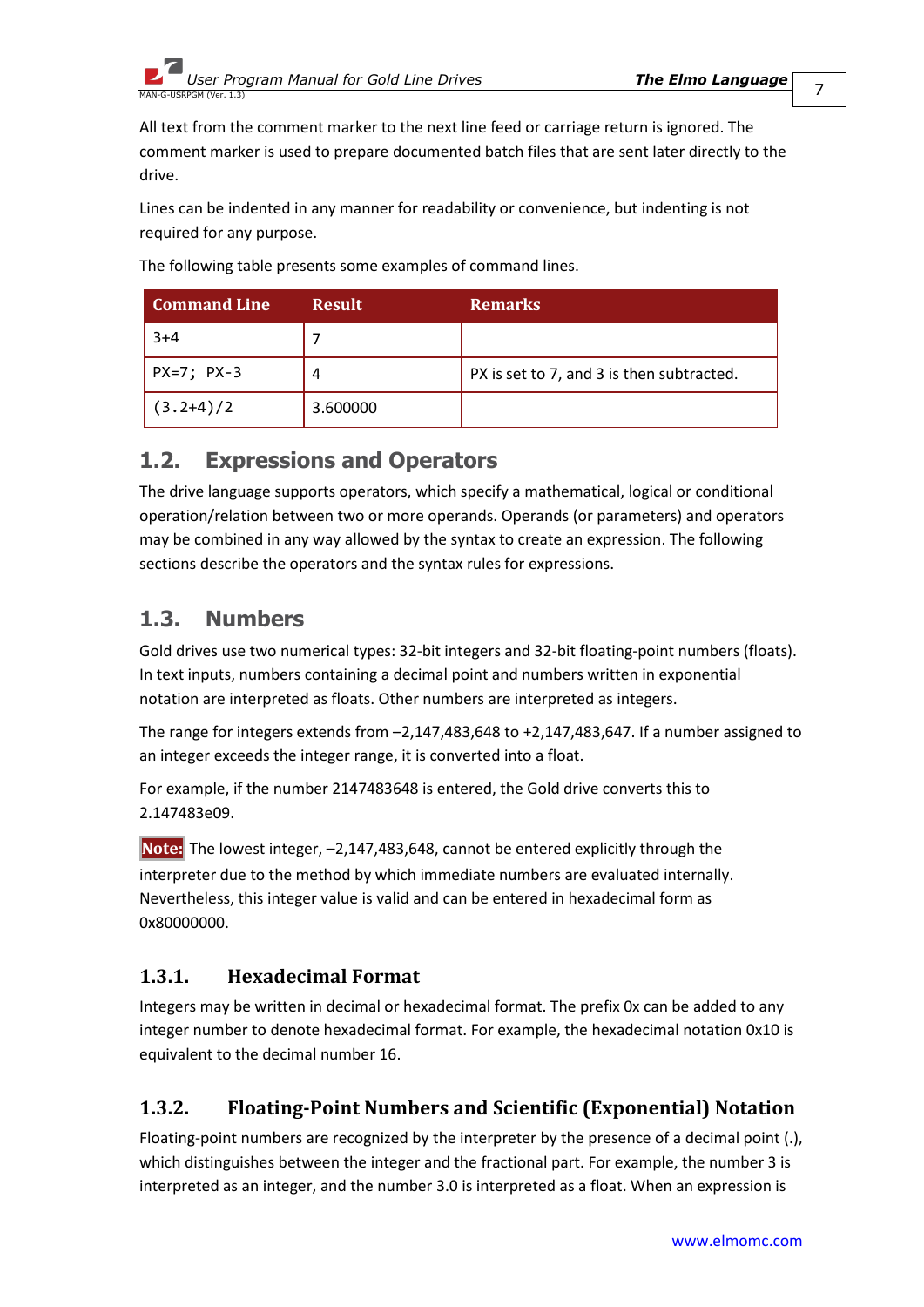evaluated, the result will be a floating-point number only if one of the operands is a floatingpoint number. Therefore, the expression 2/3 yields 0, and 2.0/3 yields 0.666667.

The accuracy of floating-point numbers is less than 5 non-zero digits after the decimal point. For example, 10000\*0.00001 is displayed as 0.099999.

Numbers entered in scientific notation are also valid. For example, 2.55e-3 is echoed as 0.002550; 10e0 is echoed as 10.0.

A number written in scientific notation is interpreted as a floating-point number. Numbers with up to 5 non-zero digits after the decimal are evaluated.

For example, 1.000001e10+0.000010e10 becomes 1.000011e10.

**Number Overflow:** When the integer value on the left- or right-hand side of the decimal point is greater than the Maximum Long Number (2,147,483,647), the following error message is returned: Command syntax error (19)

For example, >KI[1]=79.5774715459477 produces the following:

Error: Command syntax error

Here the value on the right-hand side of the decimal point is 5774715459477, which is greater than the Maximum Long Number.

#### **Examples**

Numbers (floats) with 5 digits or less to the left of the decimal point are displayed without change. For example, 12345.0 is displayed as 12345.0

Numbers with 6 or 7 digits to the left of the decimal point are displayed as a float with 1 always added to the value. The following table lists some examples of how numbers are displayed.

| <b>Number</b> | Is displayed as |
|---------------|-----------------|
| 100000.0      | 100001.0        |
| 111111.0      | 111112.0        |
| 222221.0      | 222222          |
| 999999.0      | 1000000         |
| 600000.0      | 600001.0        |
| 2000000.1     | 2000001.0       |

Numbers with a total of 6 digits (to the left and right of the decimal point) are displayed as they are entered. The numbers 1.23456, 12.3456, 123.456, 1234.56, 12345.6 are generally presented without change. In some cases there is a deviation of 1 in the number of digits. For example, the number 9.87654 becomes 9.876539.

Numbers with a total of up to 7 digits (to the right and left of the decimal point) are displayed without change.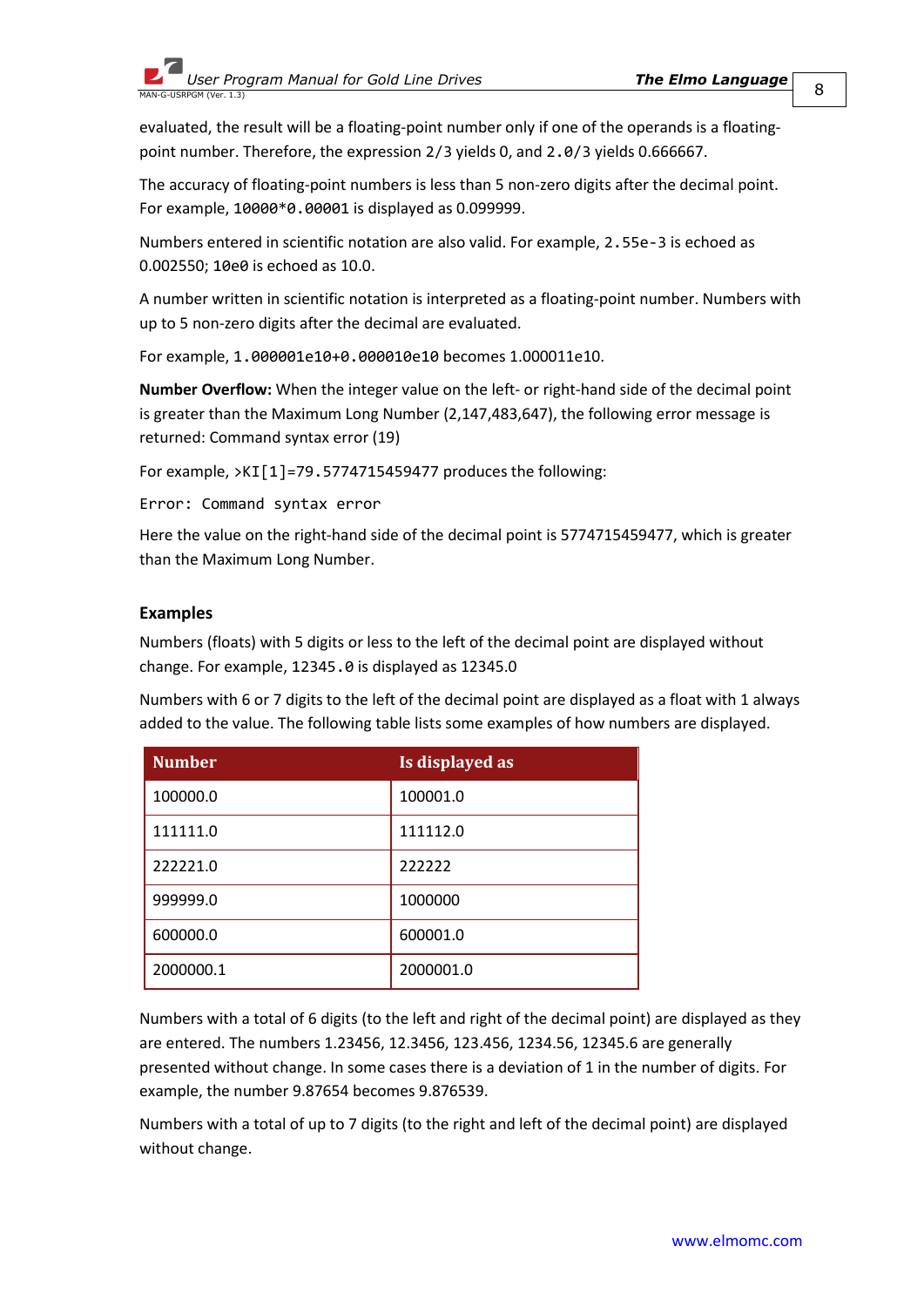Numbers with 8 or more digits to the left of the decimal point are displayed in scientific notation (mantissa and exponent of the power of ten). The lowest 7th and 8th digits are rounded upwards: 12345678.0 becomes 1.234568e07.

Numbers with 8 digits, but with some of the digits to the right of the decimal point are displayed almost without change. From the 8th lowest digit onwards the number is truncated, and the lowest digits are not displayed, as in the following examples:

- 123.45678 becomes 123.4568
- 1.2345678 becomes 1.234568
- 6543.9876 becomes 6543.987
- 2321.66458 becomes 2321.665

An integer value is always truncated to the nearest lower number. For example, 5/2 becomes 2, whereas 5/2.0 becomes 2.5. If an integer exceeds the integer range, it is interpreted as an error.

The range for floating-point numbers includes numbers that are greater than -1e37 and less than 1e37 (-1e37 < *N* < 1e37, where *N* is a floating-point number).

To clarify, values such as -1e37 or 1e37 are out of range.

A floating-point number may be written with or without an exponent.

For example, 2.5e4 is equivalent to 25000.0, and expressions that compare a floating-point number to an integer are evaluated as follows.

| <b>Expression</b>      | <b>Result</b> |
|------------------------|---------------|
| $(25000.0 = 250000)$   | True          |
| $(25000.1 = 250000)$   | False         |
| $(25000.01 = 250000)$  | False         |
| $(25000.001 = 250000)$ | True          |

If a floating-point number exceeds the floating-point range, it is also interpreted as an error.

Logical operators yield 0 or 1 as a result.

The results of logical operations are integers.

### <span id="page-8-0"></span>**1.4. Mathematical and Logical Operators**

Expressions may contain any combination of arithmetic, relational and logical operators. Precedence levels determine the order in which the expression is evaluated. Within each precedence level, operators have equal precedence and are evaluated from left to right.

For example,  $a * b/c$  is equivalent to  $(a * b)/c$ .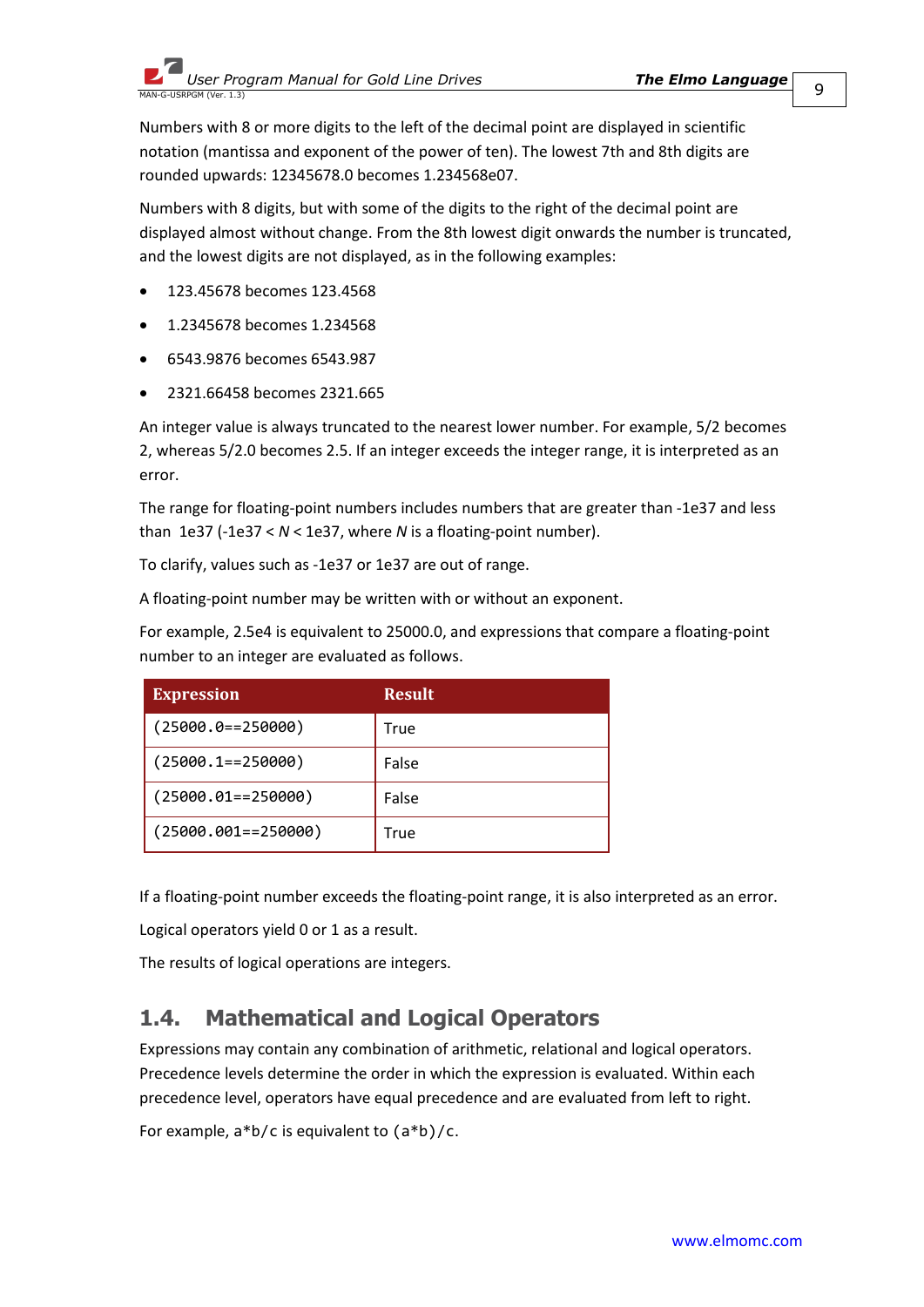The following table lists the mathematical and logical operators used in the programming language for Gold drives. The table also indicates the operator precedence in order from the highest to the lowest precedence level.

| <b>Operator</b>                                                                                                                                                                          | <b>Description</b>                                              | <b>Precedence</b> |
|------------------------------------------------------------------------------------------------------------------------------------------------------------------------------------------|-----------------------------------------------------------------|-------------------|
| $\sim$                                                                                                                                                                                   | Bitwise NOT of an operand                                       | 17                |
| Ţ                                                                                                                                                                                        | Logical negation                                                | 17                |
|                                                                                                                                                                                          | Unary negation (minus)                                          | 17                |
| %                                                                                                                                                                                        | Remainder after dividing two integers                           | 16                |
| $\ast$                                                                                                                                                                                   | Multiplication of two operands                                  | 16                |
| T                                                                                                                                                                                        | Division of the left operand by the right operand               | 16                |
| $\ddot{}$                                                                                                                                                                                | Addition of two operands                                        | 15                |
| $\overline{\phantom{a}}$                                                                                                                                                                 | Subtraction of the right operand from the left operand          | 15                |
| <<                                                                                                                                                                                       | <b>Bitwise shift left</b>                                       | 14                |
| >                                                                                                                                                                                        | Bitwise shift right                                             | 14                |
| $\,<\,$                                                                                                                                                                                  | Logical smaller than                                            | 13                |
| <=                                                                                                                                                                                       | Logical smaller than or equal to                                | 13                |
| $\, > \,$                                                                                                                                                                                | Logical greater than                                            | 13                |
| $>=$                                                                                                                                                                                     | Logical greater than or equal to                                | 13                |
| $==$                                                                                                                                                                                     | Logical equality                                                | 12                |
| $!=$                                                                                                                                                                                     | Logical not equal                                               | 12                |
| &                                                                                                                                                                                        | Bitwise AND of two operands                                     | 11                |
|                                                                                                                                                                                          | Bitwise OR of two operands                                      | 9                 |
| &&                                                                                                                                                                                       | Logical AND                                                     | 8                 |
| $\mathbf{  }$                                                                                                                                                                            | Logical OR                                                      | $\overline{7}$    |
| $=$                                                                                                                                                                                      | Assignment                                                      |                   |
| $\left( \right)$                                                                                                                                                                         | Parentheses, for expression nesting and function calls          |                   |
| $[] \centering \includegraphics[width=0.47\textwidth]{images/TrDiM-Architecture.png} \caption{The 3D (top) and 4D (bottom) are shown in the left and right.} \label{TrDiM-Architecture}$ | Brackets, for array indices and multiple value function returns |                   |

#### **Table 1: Mathematical and Logical Operators**

The default precedence can be overridden using parentheses, as in the following examples:

| <b>Operation</b> | <b>Result</b> |
|------------------|---------------|
| $A=3/2/2$        | $A=0$         |
| $A=3/(2/2)$      | $A=3$         |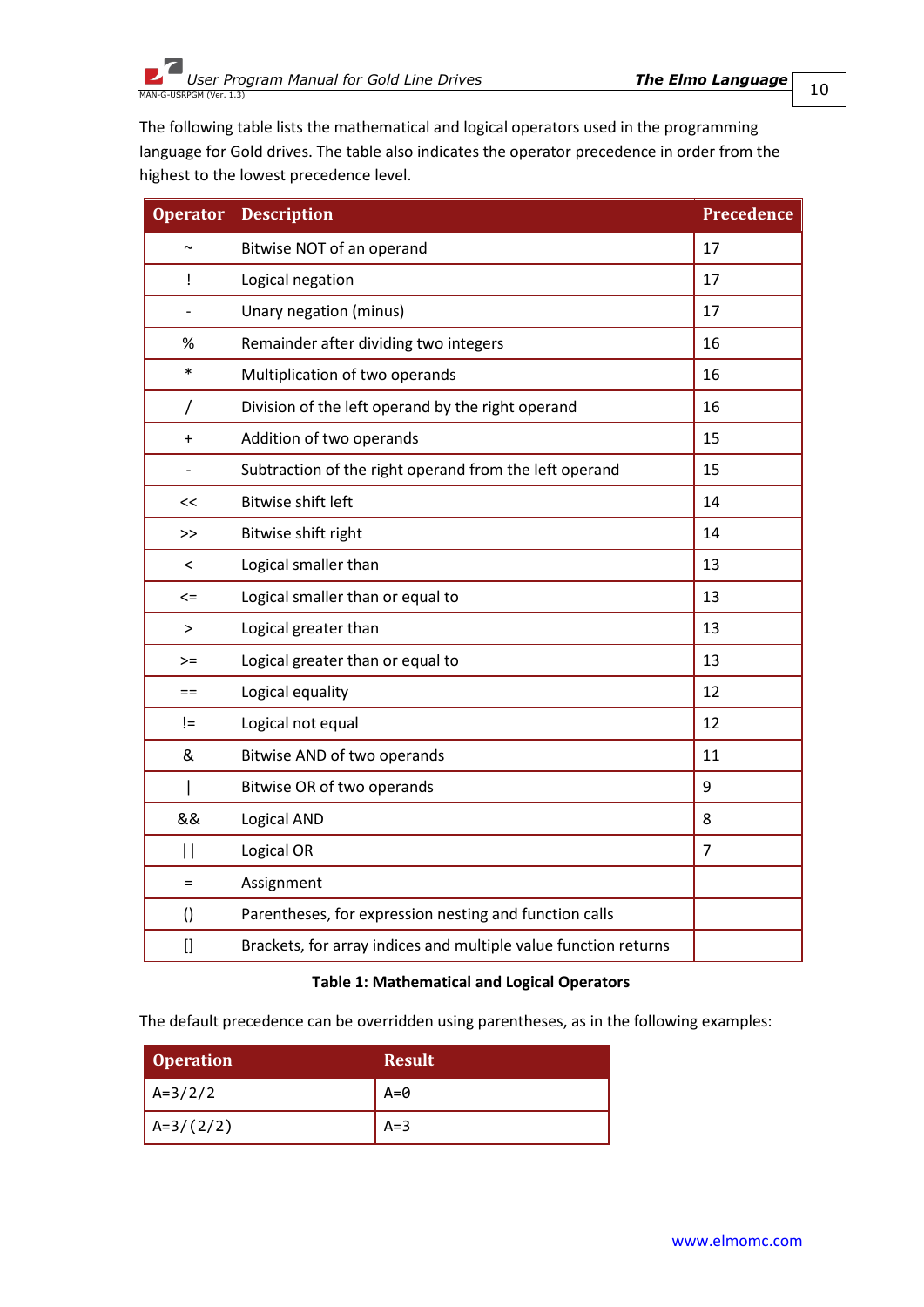

# <span id="page-10-0"></span>**1.5. General Rules for Operators**

Most arithmetic operators work on both integers and floats. An arithmetic operation between integers yields integers. An operation between floating-point numbers, or between an integer and a floating-point number, yields a floating-point result.

| <b>Operation</b> | <b>Result</b>                                              |
|------------------|------------------------------------------------------------|
| $1+2$            | 3 (integer)                                                |
| 1+0x10           | 17 (integer) (Here 0x10 is treated as a standard integer.) |
| 1.03+0x20        | 22.03                                                      |
| $1+2.0$          | 3.0 (float)                                                |
| $2.1 + 3.4$      | 5.5 (float)                                                |
| 2/3              | 0                                                          |
| 2.0/3            | 0.666667                                                   |

For example, all of the following expressions are legitimate.

If the result of addition and subtraction operations between two integers exceeds the integer range (–2,147,483,648 to 2,147,483,647), the result is truncated, and the type remains an integer.

In the following example, the operation includes cycling back to the beginning of the range for integers.

| <b>Operation</b> | <b>Result</b> |
|------------------|---------------|
| 2147483647+10    | -2147483639   |

A division operation between two integers may yield a floating-point result if the result includes a remainder, as in the following examples.

| Operation | <b>Result</b> |
|-----------|---------------|
|           | 4 (integer)   |
| 9/2.0     | 4.5 (float)   |

If a multiplication operation between two integers exceeds the integer range, the result is converted into a floating-point number and is not truncated, as in the following example.

| <b>Operation</b> | <b>Result</b>           |
|------------------|-------------------------|
| 100000 * 100000  | $\vert$ 1.0e+10 (float) |

Bitwise operators require an integer input. Floating-point inputs to bitwise operators are truncated to integers. For example, 7.9&3.4 is equivalent to 7&3, because the floating-point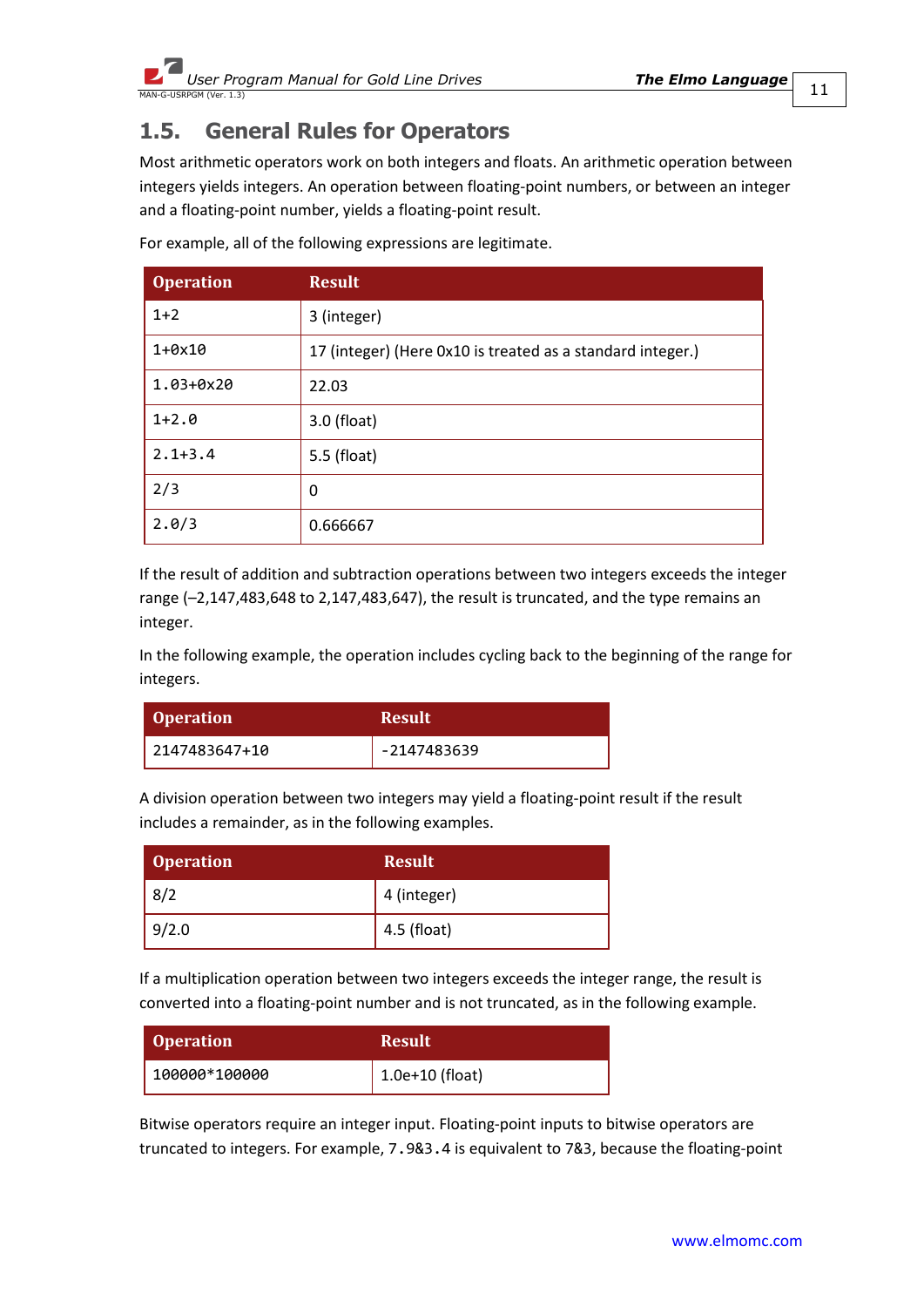

number 7.9 is truncated to the integer 7 and 3.4 is truncated to the integer 3 before the operator & (bitwise AND) is applied.

The result of a unary negation (minus) operation for the minimum integer value exceeds the integer range. Therefore, the result is truncated to the maximum integer value. For example, -0x80000000 gives 2147483647 or 0x7FFFFFFF.

# <span id="page-11-0"></span>**1.6. Operator Details**

The following table describes the operators in detail.

| Operator/<br><b>Description</b> | <b>Symbol</b>  | <b>Number of</b><br><b>Arguments</b> | <b>Output Type</b>         | <b>Examples</b>                                     |
|---------------------------------|----------------|--------------------------------------|----------------------------|-----------------------------------------------------|
| Arithmetic                      | $\ddot{}$      | 2                                    |                            | $4 + 5 = 9$                                         |
| addition                        |                |                                      |                            | $3.45 + 2.78 = 6.23$                                |
| Arithmetic<br>subtraction       | $\overline{a}$ | $\overline{2}$                       |                            | 3.45-2.78=0.67                                      |
| Arithmetic                      | $\ast$         | $\overline{2}$                       |                            | PA=PA*2 doubles PA                                  |
| multiplication                  |                |                                      |                            | $5*4=20$                                            |
|                                 |                |                                      |                            | $1.5*2=3.0$                                         |
| Arithmetic                      | $\prime$       | $\overline{2}$                       |                            | $20/4=5$                                            |
| division                        |                |                                      |                            | $3/1.5=2.0$                                         |
| Remainder after                 | %              | $\overline{2}$                       | 32-bit long                | $20%4=0$                                            |
| the division of<br>two integers |                |                                      | integer                    | $5%2=1$                                             |
| <b>Bitwise NOT</b>              | $\sim$         | $\mathbf{1}$                         | 32-bit long                | ~3 is 0xfffffffc, which is                          |
|                                 |                |                                      | integer                    | actually -4.                                        |
|                                 |                |                                      |                            | $\sim$ 3.2 is the same as !3.                       |
| <b>Bitwise OR</b>               |                | $\overline{2}$                       | 32-bit long<br>integer     | $PA = 0 \times 2$   0x5 is equivalent<br>to PA=7.   |
|                                 |                |                                      |                            | $PA=0x2$   5.1 is the same.                         |
| <b>Bitwise AND</b>              | &              | $\overline{2}$                       | 32-bit long<br>integer     | PA=0x7&0x3 is equivalent<br>to $PA=3$ .             |
|                                 |                |                                      |                            | PA=0x7&3.1 is the same.                             |
| Logical equality                | $==$           | $\overline{2}$                       | 0 (false) or<br>$1$ (true) | If $x = 3$ and $y = 3$ , then $x == y$<br>yields 1. |
|                                 |                |                                      |                            | If $x = 3$ and $y = 5$ , then $x == y$<br>yields 0. |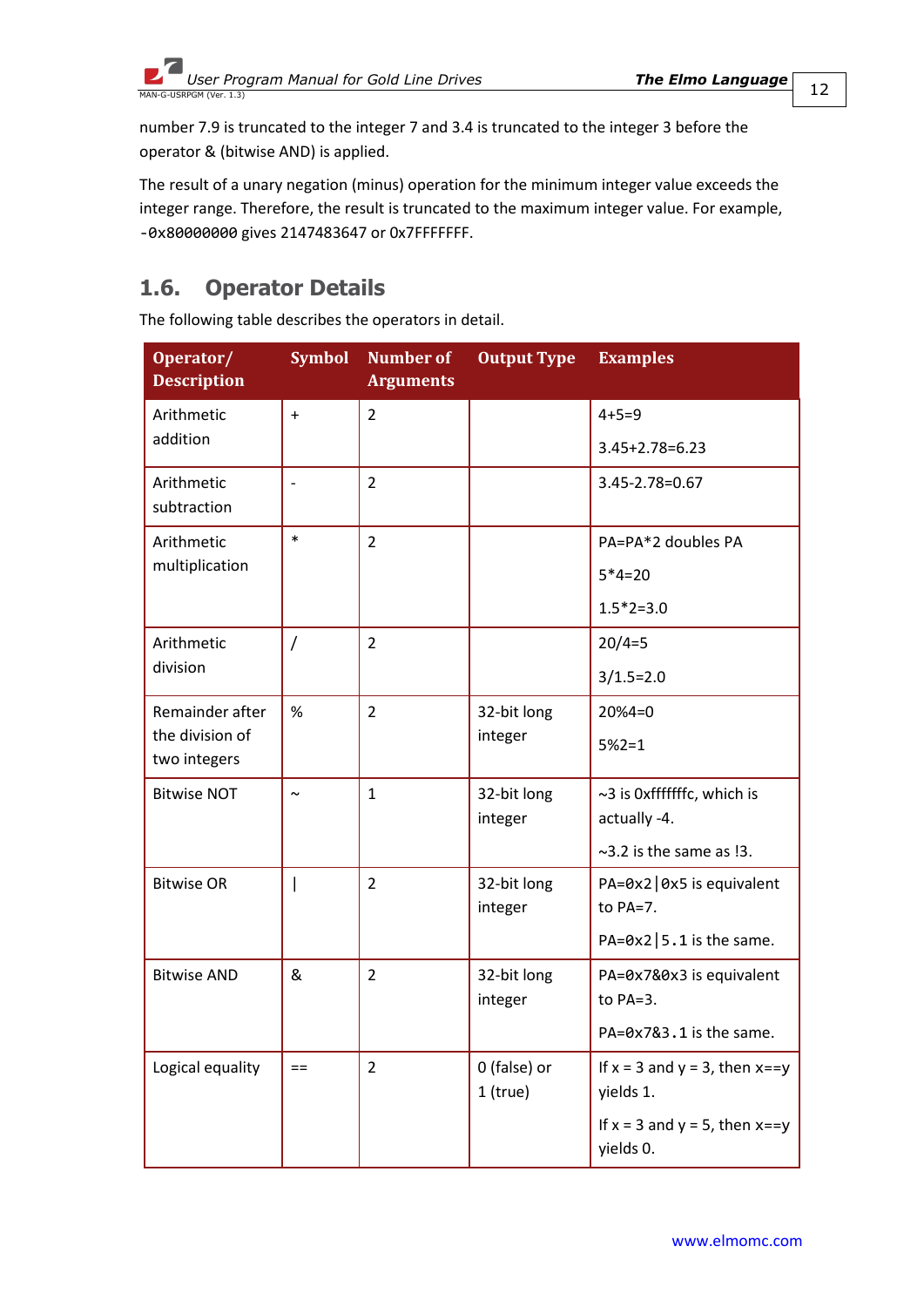| Operator/<br><b>Description</b>                              | <b>Symbol</b> | <b>Number</b> of<br><b>Arguments</b> | <b>Output Type</b>         | <b>Examples</b>                                      |
|--------------------------------------------------------------|---------------|--------------------------------------|----------------------------|------------------------------------------------------|
| Logical inequality                                           | $!=$          | $\overline{2}$                       | 0 (false) or<br>$1$ (true) | If $x = 3$ and $y = 3$ , then $x! = y$<br>yields 0.  |
|                                                              |               |                                      |                            | If $x = 3$ and $y = 5$ , then $x! = y$<br>yields 1.  |
| Logical greater<br>than                                      | >             | 2                                    | 0 (false) or<br>$1$ (true) | If $x = 3$ and $y = 3$ , then $x > y$<br>yields 0.   |
|                                                              |               |                                      |                            | If $x = 3$ and $y = 2$ , then $x > y$<br>yields 1.   |
|                                                              |               |                                      |                            | If $x = 1$ and $y = 2$ , then $x > y$<br>yields 0.   |
| Logical greater<br>than or equal to                          | $>=$          | $\overline{2}$                       | 0 (false) or<br>$1$ (true) | If $x = 3$ and $y = 3$ , then $x \ge y$<br>yields 1. |
|                                                              |               |                                      |                            | If $x = 3$ and $y = 2$ , then $x \ge y$<br>yields 1. |
|                                                              |               |                                      |                            | If $x = 1$ and $y = 2$ , then $x \ge y$<br>yields 0. |
| Logical less than                                            | $\,<$         | $\overline{2}$                       | (false) or<br>$1$ (true)   | If $x = 3$ and $y = 3$ , then $x < y$<br>yields 0.   |
|                                                              |               |                                      |                            | If $x=3$ and $y=2$ , then $x < y$<br>yields 0.       |
|                                                              |               |                                      |                            | If $x = 1$ and $y = 2$ , then $x < y$<br>yields 1.   |
| Logical less than<br>or equal to                             | $\leq$        | 2                                    | 0 (false) or<br>$1$ (true) | If $x = 3$ and $y = 3$ , then $x \le y$<br>yields 1. |
|                                                              |               |                                      |                            | If $x = 3$ and $y = 2$ , then $x \le y$<br>yields 0. |
|                                                              |               |                                      |                            | If $x = 1$ and $y = 2$ , then $x \le y$<br>yields 1. |
| Logical AND:                                                 | &&            | 2                                    | 0 or 1                     | 1&&5 yields 1.                                       |
| The result is 1 if                                           |               |                                      |                            | 0.21&&2 yields 1.                                    |
| both arguments<br>are non-zero,<br>and 0 if one is<br>zero.* |               |                                      |                            | 0&&2 yields 0.                                       |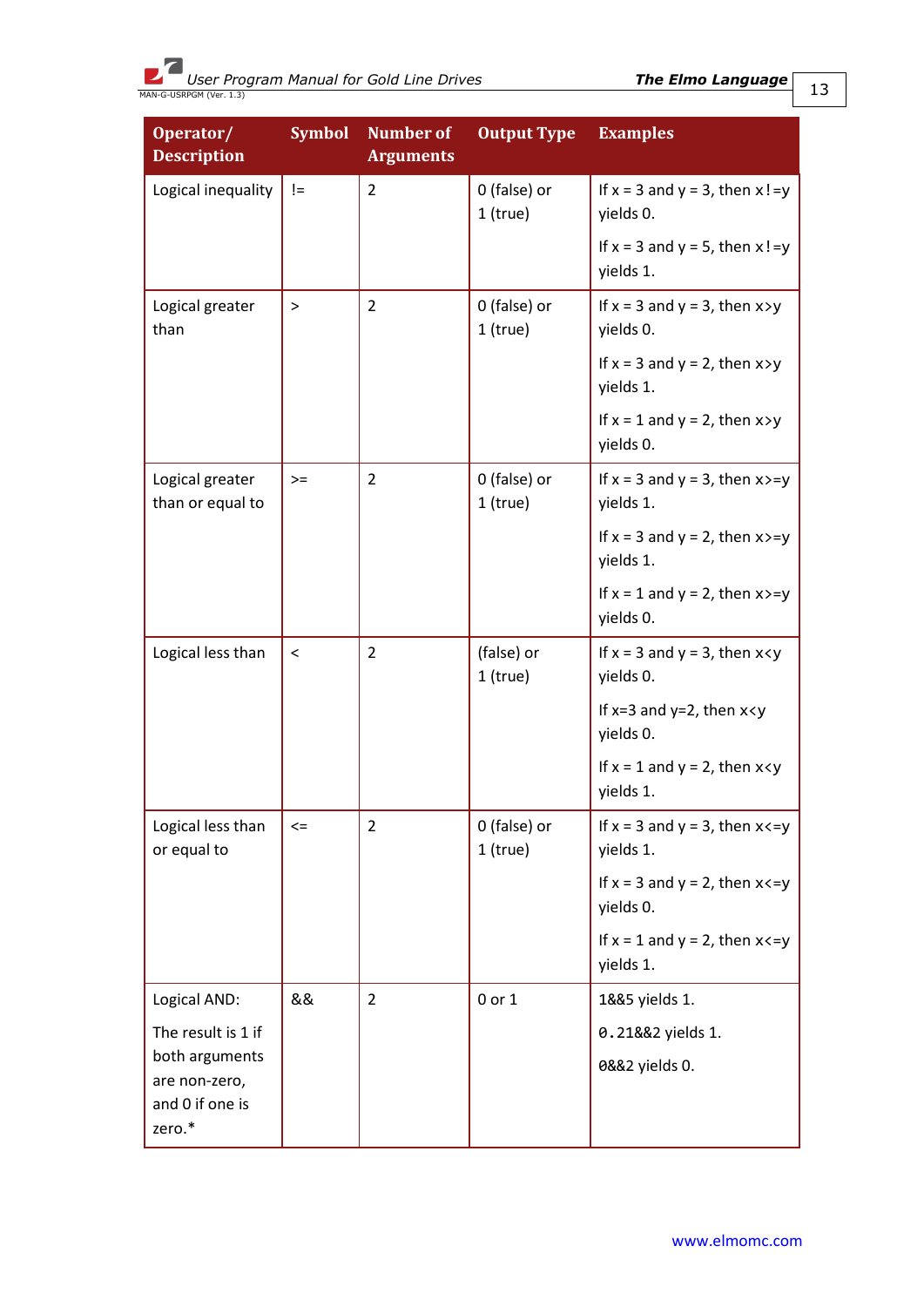| Operator/<br><b>Description</b>                                                                                                               | <b>Symbol</b>            | <b>Number</b> of<br><b>Arguments</b> | <b>Output Type</b>     | <b>Examples</b>                                                               |
|-----------------------------------------------------------------------------------------------------------------------------------------------|--------------------------|--------------------------------------|------------------------|-------------------------------------------------------------------------------|
| Logical OR<br>The result is 1 if<br>one argument is<br>non-zero, and 0<br>if both are zero.*                                                  | $\vert \vert$            | $\overline{2}$                       | 0 or 1                 | $1  0$ yields 1.<br>0     0 yields 0.                                         |
| Logical NOT:<br>The result is 1 if<br>the argument is<br>zero; otherwise,<br>it is $0.*$                                                      | Ţ                        | $\mathbf{1}$                         | 0 or 1                 | !4 yields 0.<br>! 0 yields 1.<br>!0.0004 yields 1.                            |
| Unary minus:<br>The result is<br>negative if the<br>argument is<br>positive, and vice<br>versa.*                                              | $\overline{\phantom{a}}$ | $\mathbf{1}$                         | Same as<br>argument    | $-4.5$ yields $-4.5$ .<br>-4 yields -4.<br>$(-4)$ yields 4.<br>-5+5 yields 0. |
| Bitwise left shift:<br>Shifts the first<br>operand to the<br>left by the<br>number of<br>positions<br>specified in the<br>second<br>operand.* | <<                       | $\overline{2}$                       | 32-bit long<br>Integer | 8<<2 yields 32.                                                               |
| Bitwise right<br>shift:<br>Shifts the first<br>operand to the<br>right by number<br>of positions<br>specified in the<br>second<br>operand.*   | $\gt$                    | $\overline{2}$                       | 32-bit long<br>integer | 8>>2 yields 2.                                                                |

\* The arguments are truncated to integers before evaluation.

#### **Table 2: Operator Details**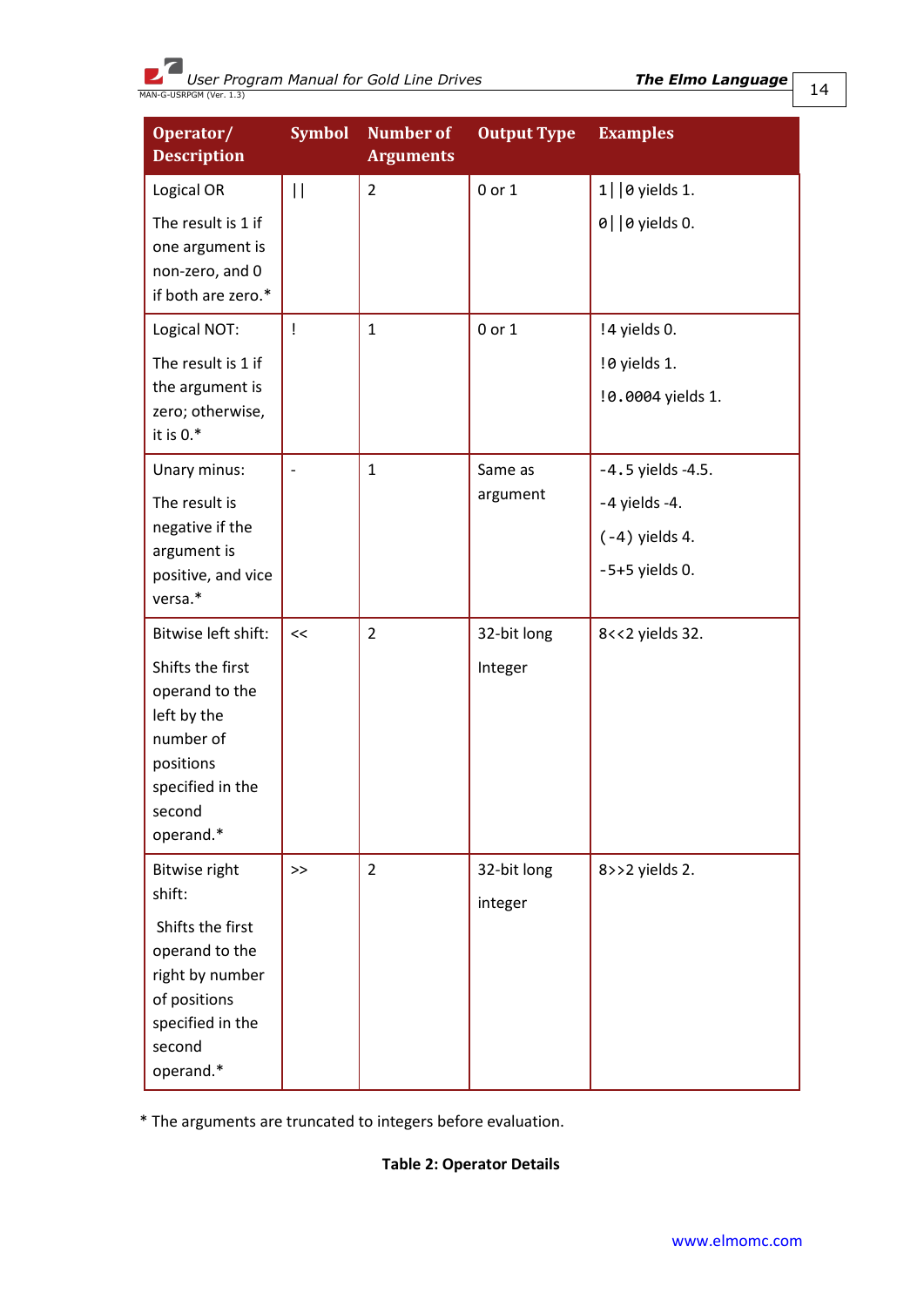# <span id="page-14-0"></span>**1.7. Mathematical Functions**

The following table lists the built-in mathematical functions of the Gold Interpreter language. The function names are case-sensitive.

| <b>Function</b> | <b>Description</b>                                                                                                                                                                     | <b>Returns</b>   |
|-----------------|----------------------------------------------------------------------------------------------------------------------------------------------------------------------------------------|------------------|
| sin             | $y = sin(x)$                                                                                                                                                                           | Floating-point   |
|                 | Here x is in radians.                                                                                                                                                                  | number           |
|                 | For example, the angle 30° is approx. 0.523598775598<br>radians (30 $*(2 * \pi / 360)$ ).                                                                                              |                  |
|                 | The result of sin(0.523598775598) is 0.5.                                                                                                                                              |                  |
| cos             | $y = cos(x)$                                                                                                                                                                           | Floating-point   |
|                 | Here x is in radians.                                                                                                                                                                  | number           |
|                 | For example, the angle 60° is approx. 1.047197551196<br>radians (60 $*(2 * \pi / 360))$ .                                                                                              |                  |
|                 | The result of cos (1.047197551196) is 0.5.                                                                                                                                             |                  |
| abs             | $y = abs(x)$                                                                                                                                                                           | Same type as the |
|                 | Returns the absolute value of the input argument.                                                                                                                                      | input argument   |
|                 | Note: The absolute value of the hexadecimal input argument<br>0x80000000 exceeds the long value range and will therefore<br>be limited to the maximum long value for positive numbers. |                  |
|                 | For example, the results for abs(-123.54) is 123.5400, and the<br>for abs(123.54) is 123.5400.                                                                                         |                  |
| sqrt            | $y = sqrt(x)$                                                                                                                                                                          | Floating-point   |
|                 | Square root, or zero if the argument is negative.                                                                                                                                      | number           |
|                 | For example, the results for sqrt(16) is 4.00,                                                                                                                                         |                  |
|                 | the result of sqrt(18) is 4.242640,<br>the result of $sqrt(-625)$ is 0, and                                                                                                            |                  |
|                 | the result of $sqrt(-81)$ is 0.                                                                                                                                                        |                  |
| fix             | $y=fix(x)$                                                                                                                                                                             | Integer          |
|                 | Truncates the input argument to an integer.                                                                                                                                            |                  |
|                 | For example, the result of $fix(3.8)$ is 3, and<br>the result of $fix(-3.8)$ is $-3$ .                                                                                                 |                  |
|                 | Note: If the input argument exceeds the long value range, it<br>will be limited to the maximum long value (for positive<br>numbers) or the minimum long value (for negative numbers).  |                  |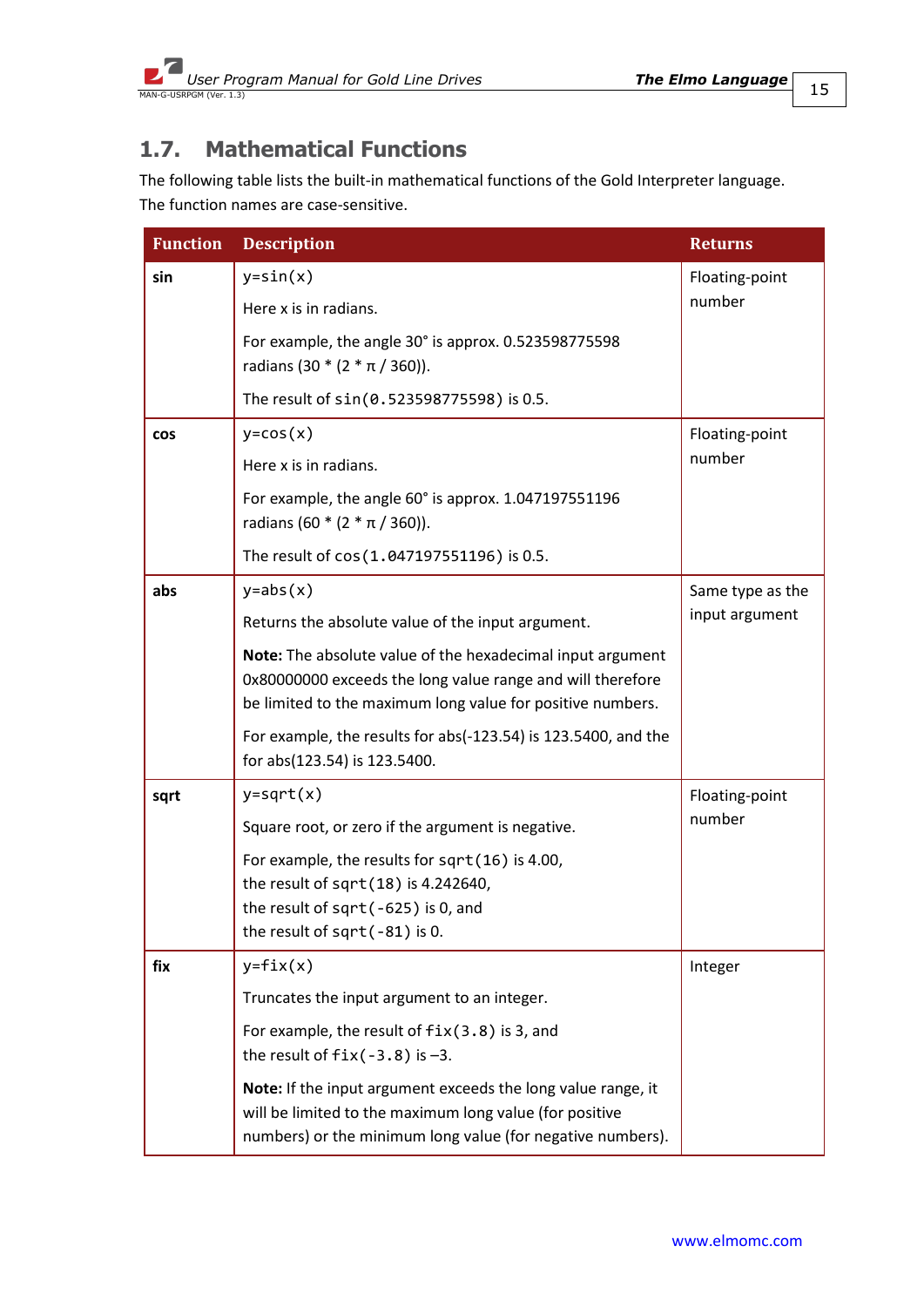| <b>Function</b> | <b>Description</b>                                                                                                                                                                    | <b>Returns</b> |
|-----------------|---------------------------------------------------------------------------------------------------------------------------------------------------------------------------------------|----------------|
| rnd             | $y = rnd(x)$                                                                                                                                                                          | Integer        |
|                 | Truncates the input argument to the nearest integer.                                                                                                                                  |                |
|                 | For example, the result of $rnd(3.8)$ is 4,<br>the result of $rnd(-3.8)$ is $-4$ , and<br>the result of $rnd(3.4)$ is 3.                                                              |                |
|                 | Note: If the input argument exceeds the long value range, it<br>will be limited to the maximum long value (for positive<br>numbers) or the minimum long value (for negative numbers). |                |
| sign            | $y = sign(x)$                                                                                                                                                                         | Integer        |
|                 | Returns the sign of the input argument:                                                                                                                                               |                |
|                 | -1 for negative numbers,                                                                                                                                                              |                |
|                 | 1 for positive numbers,                                                                                                                                                               |                |
|                 | <b>0</b> for a zero.                                                                                                                                                                  |                |
|                 | For example, the result of $sign(-3.8)$ is -1,<br>the result of $sign(3.8)$ is 1, and<br>the result of $sign(0)$ is 0.                                                                |                |
| real            | $y = real(x)$                                                                                                                                                                         | Floating-point |
|                 | Converts an integer to a float. If the argument is a floating-<br>point number, the function does nothing:                                                                            | number         |
|                 | The result of 5/2 is 2,<br>the result of $real(5)/2$ is 2.5, and                                                                                                                      |                |
|                 | The result of $5/real(2)$ is 2.5.                                                                                                                                                     |                |

**Table 3: Built-in Mathematical Functions**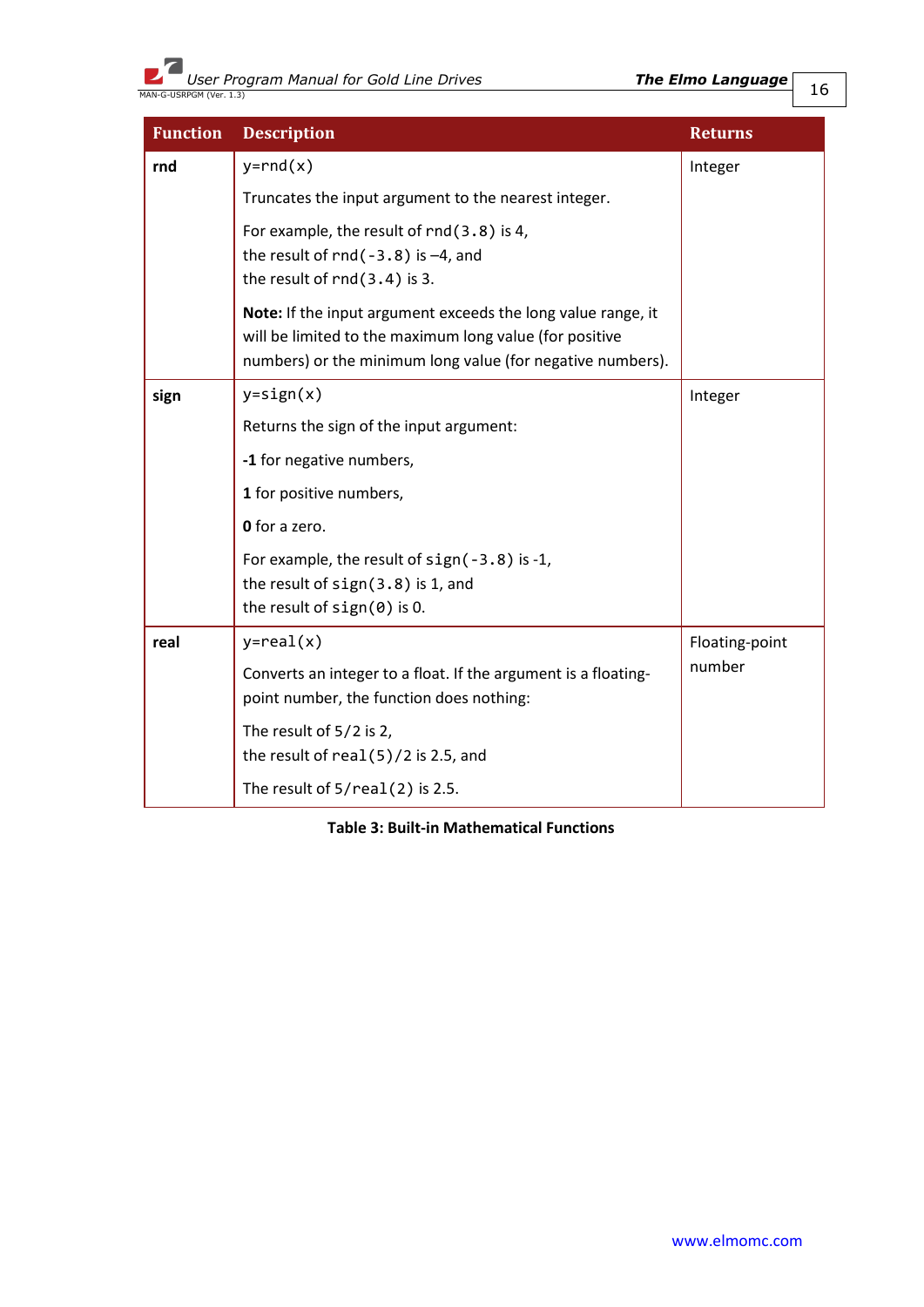# <span id="page-16-0"></span>**1.8. Expressions**

An *expression* is a combination of operands (parameters) and operators that is evaluated to a single value. Expressions work with immediate numbers, with drive commands and with drive and global user-program variables. The following sections describe the different types of expressions.

# <span id="page-16-1"></span>**1.9. Simple Expressions**

A simple expression is evaluated to a single value. Any parameter and mathematical/logical operator may be used to create a simple expression. Normally, simple expressions may be used as a part of other types of expressions.

Simple expressions are evaluated according to the operator priority, as specified in the table Mathematical and Logical Operators. In case of equal priorities, the expression is evaluated from left to right. The use of parentheses is allowed to 16 nesting levels.

| <b>Command</b> | <b>Line Results</b> | <b>Remarks</b>                 |
|----------------|---------------------|--------------------------------|
| $SP*2/5+AC$    | 101000              | The order is $((SP*2)/5) + AC$ |
| IP 5           | OR operation on IP  |                                |
| $2 + 3$        | 5                   |                                |
| 1400000        | 1400000             |                                |

The following table presents some examples of simple expressions.

# <span id="page-16-2"></span>**1.10. Assignment Expressions**

Assignment expressions are used to assign a value to a variable or to a command. The syntax of an assignment expression is:

<parameter or command name>=<simple expression>

The following lines are examples of assignment expressions:

SP=SP\*2/5+AC

OP=IP|5

If the variable or the command is a vector, the assignment is allowed only for a single member. The syntax of the vector member assignment is:

<parameter or command name>[index]=<simple expression>

The index is the index of the relevant vector member. Indices are enumerated from zero.

#### **Examples:**

 $CA[1]=1$ UI[2]=abs(PX\*2)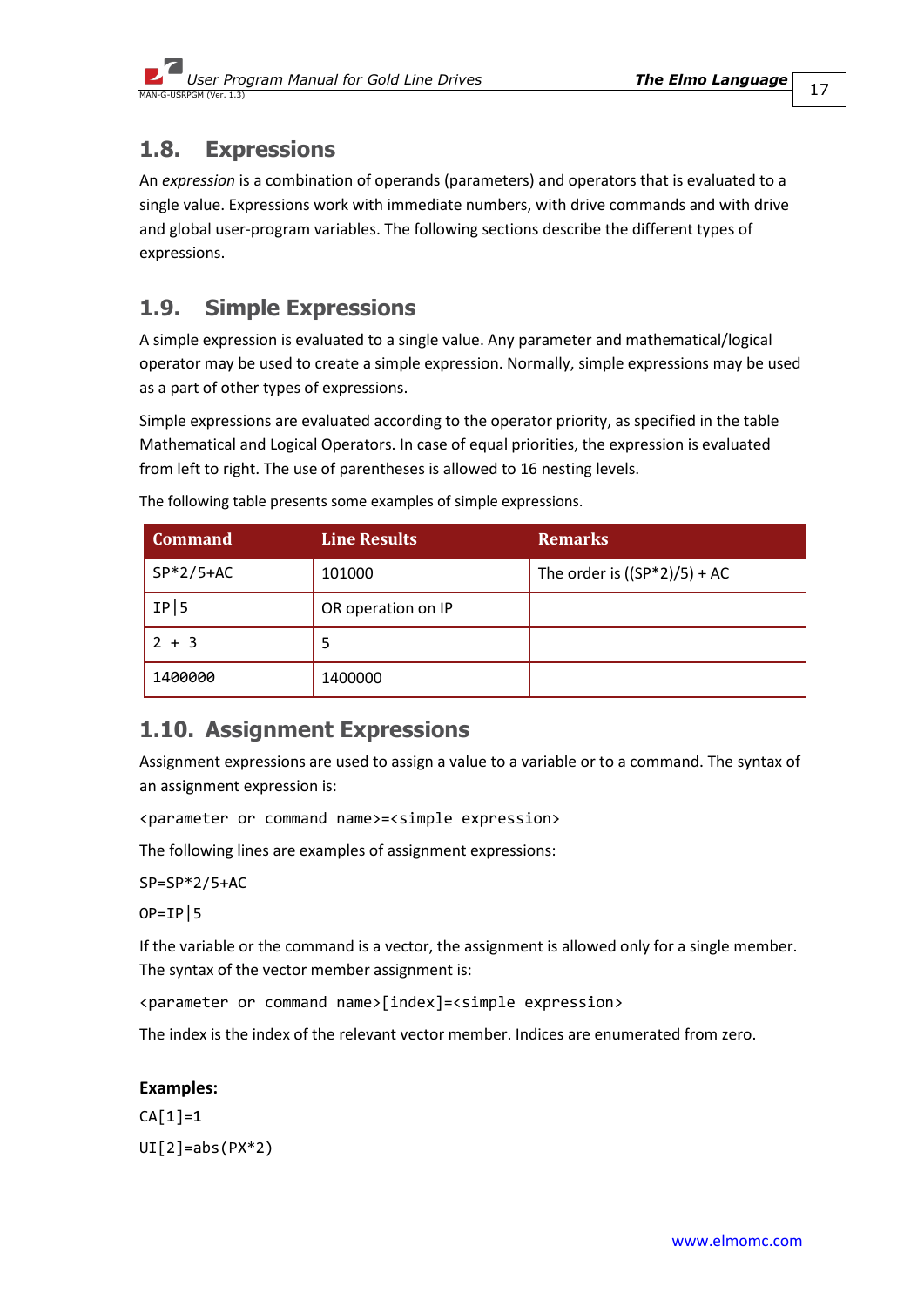

Be aware that when different types are assigned, the value may be truncated. If, for example, the variable or command type is integer and the assigned value is floating-point number, the floating-point value is rounded to the nearest integer. If a rounded integer value exceeds the integer range, this value is truncated to the nearest valid integer.

| <b>Expression Sent</b> | <b>Response Received</b> | <b>Remarks</b>                                                                     |
|------------------------|--------------------------|------------------------------------------------------------------------------------|
| AC=12345.6789          | $\qquad \qquad$          | The expression assigns a<br>floating-point value to the<br>integer AC command.     |
| AC                     | 12346                    | The floating-point value is<br>rounded to nearest integer.                         |
| KV[10]=215.789e8       | $\qquad \qquad$          | The expression assigns a<br>floating-point value to the<br>integer KV[10] command. |
| KV[10]                 | 2147483647               | The floating-point value is<br>truncated to the maximum<br>integer value.          |

When an integer value is assigned to a floating-point command or variable, it is converted to a float. The conversion process may be imprecise due to the truncation into the IEEE float format.

#### **Example**

A floating-point variable **temp** is defined in a user program.

| <b>Expression Sent</b> | <b>Response Received Remarks</b> |                                                                   |
|------------------------|----------------------------------|-------------------------------------------------------------------|
| $TC=1$                 |                                  | An integer value is assigned to the<br>floating-point command TC. |
| тc                     | 1.0                              | The assigned integer value is converted<br>to a float.            |
| temp=12345678          |                                  | An integer value is assigned to a floating-<br>point variable.    |
| temp                   | 1.234568e+7                      | The assigned value is truncated to<br>12,345,680.0.               |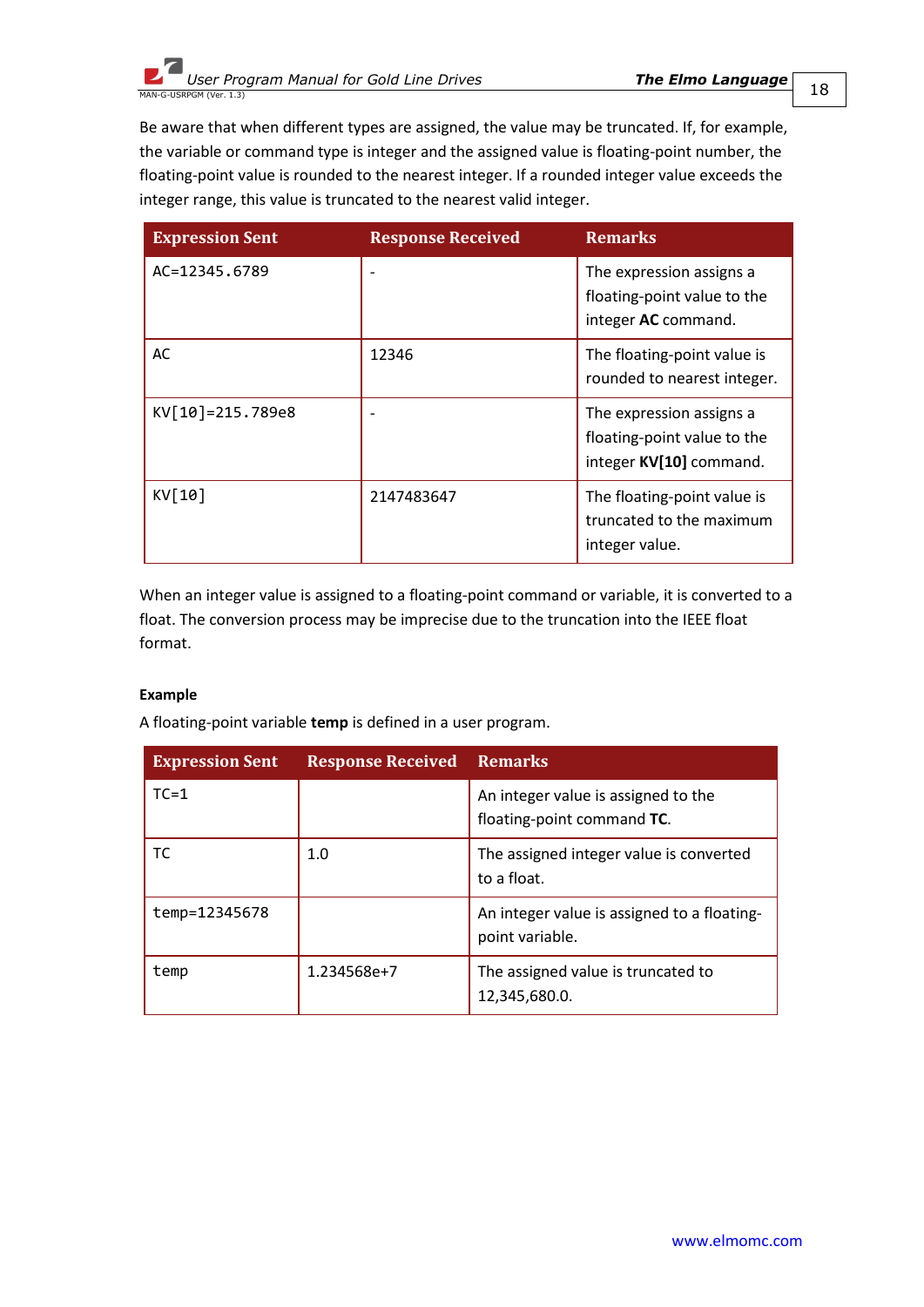### <span id="page-18-0"></span>**1.11. User Variables**

User variables are defined within a user program. The description and syntax rules of defining variables are given in *[User Programming Language](#page-24-0)*.

*Global variables* defined in a user program may be used within the command line only if the program was compiled successfully and downloaded to the drive. The user may then use the Interpreter to query a user variable value or change it.

Variables may be either of type integer or of type float. An integer variable holds a 32-bit signed integer, while a float variable holds a number with a decimal point, which is interpreted as IEEE single-precision format.

Variables may be of scalar type or of vector (array) type. Only a single dimension vector is allowed.

A **vector** (array) type will always be declared as a **global** variable.

The user should pay special attention to the scope of a variable. A variable may be defined at the *global* or *local* level. Local variables are available only within the function in which they are defined, while global variables are available within any function and also outside a program.

A user variable may be queried or changed when the program is running or halted.

For example, suppose that a compiled program includes the following lines at the global level:

```
int Filt, Carr[3]
float MyResult
function main()
Filt = 100
Carr[1] = 30Carr[2] = 25
MyResult=Filt*Carr[1]+2*sin(Carr[2])
return
```
The expression MyResult=Filt\*Carr[1]+2\*sin(Carr[2]) is valid.

User program variables are case-sensitive.

**Note:** In case of a scalar variable (global) which is handled like it was a vector variable, the compiler will not report about any error. The program will be terminated if the index in that case is greater than zero.

#### **Examples**

**Example 1**

```
int a1
function main()
global int a1
a1[0]=2 // Program will run successfully.
return
```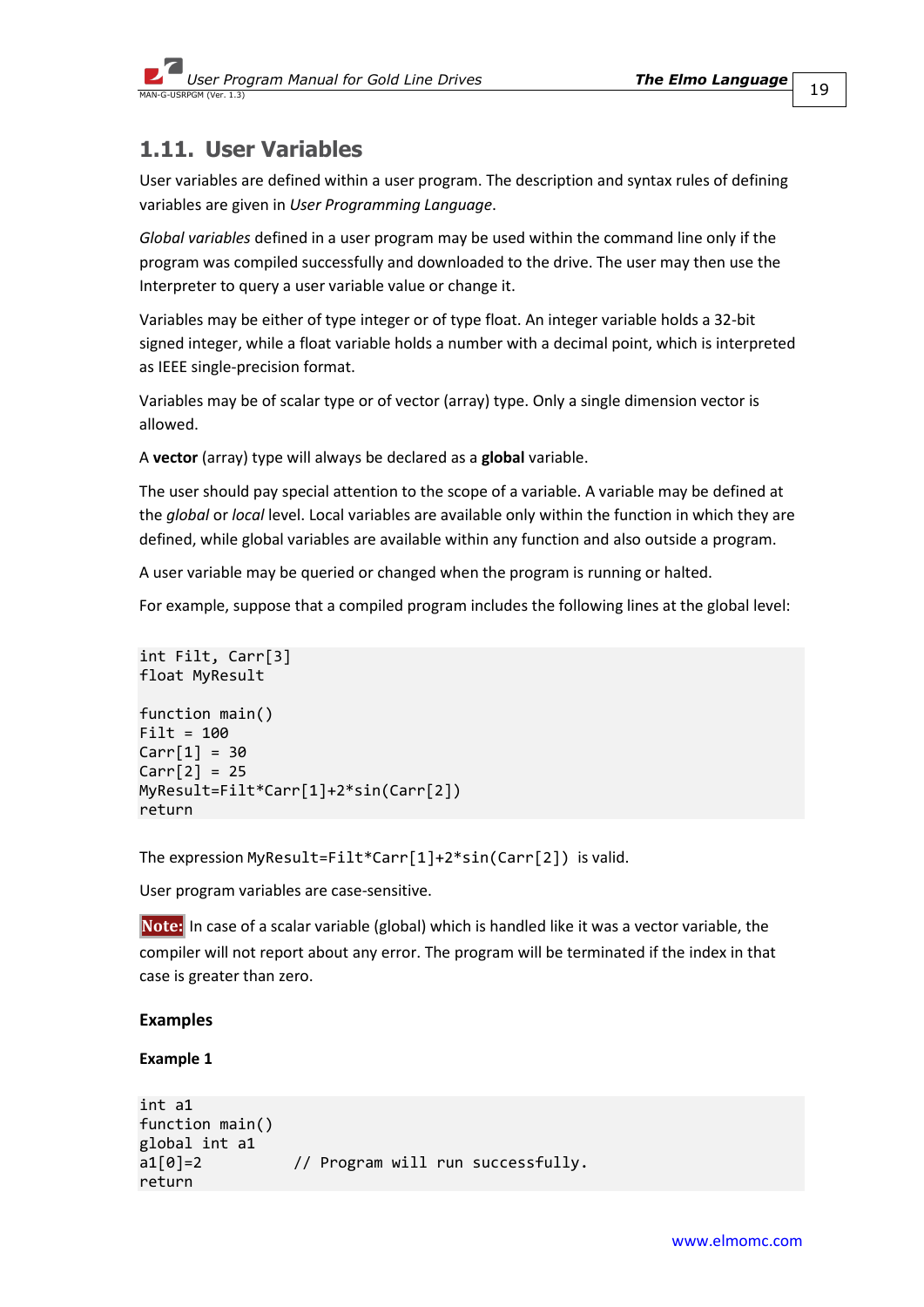

#### **Example 2**

```
int a1
function main()
global int a1 a1[1]=2// Program will be terminated here.
return
```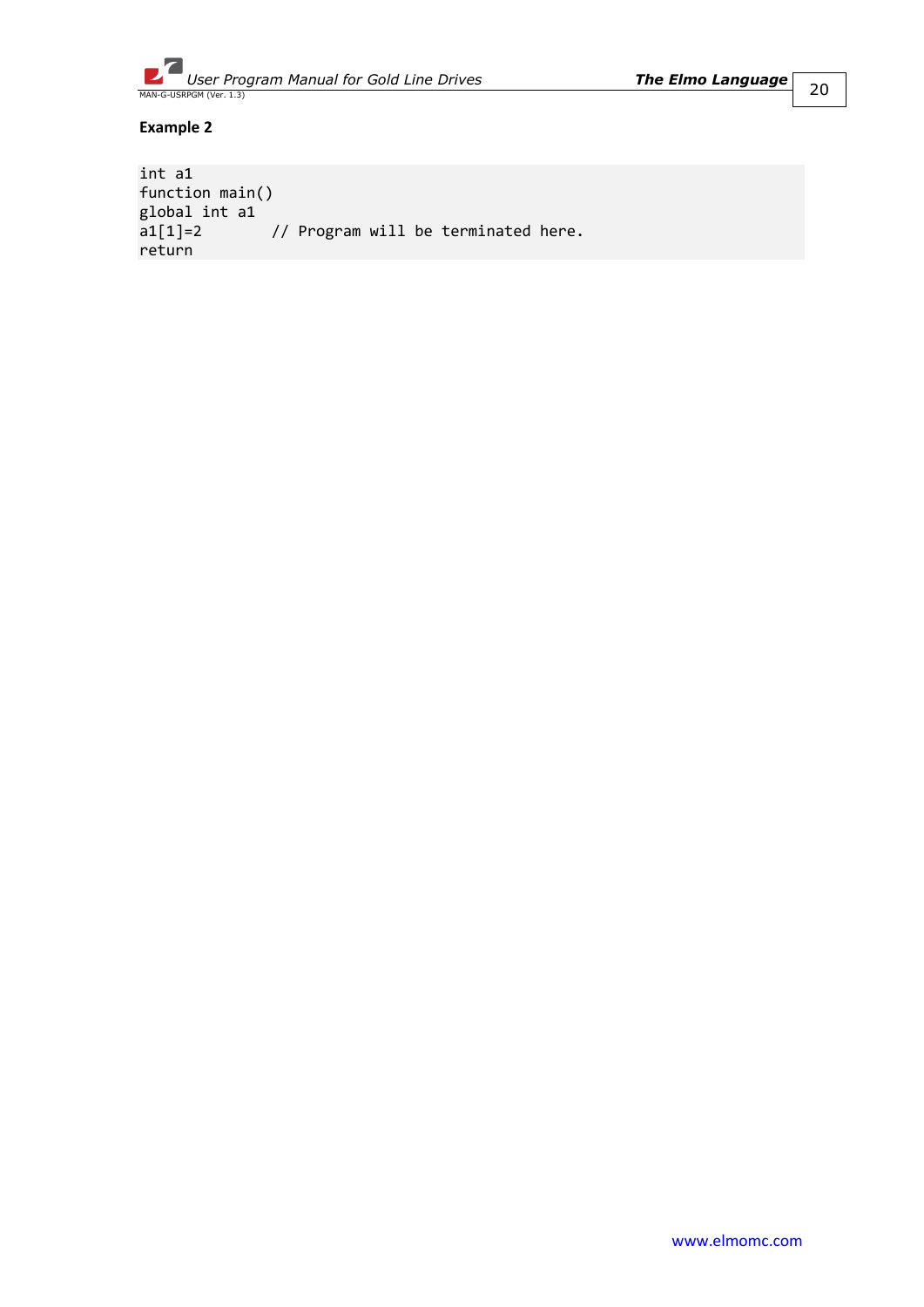# <span id="page-20-0"></span>**1.12. Built-in General Purpose Function Calls**

The Gold Interpreter language has a group of internal general-purpose functions. This group of functions, like the built-in mathematical functions, can be used by accessing the Interpreter and/or through a user program.

A built-in function call may be used in a single expression. The names of these functions are case-sensitive.

The following table describes the non-mathematical built-in functions.

| <b>Function</b> | <b>Description</b>                                                                                                                                                                                                                                                                                    | <b>Return Value</b>             |
|-----------------|-------------------------------------------------------------------------------------------------------------------------------------------------------------------------------------------------------------------------------------------------------------------------------------------------------|---------------------------------|
| tdif( $x$ )     | Returns the time difference between the specified<br>time and the current time.                                                                                                                                                                                                                       | Integer,<br>milliseconds (msec) |
|                 | $x = TM$                                                                                                                                                                                                                                                                                              |                                 |
|                 | The function $\text{tdif}(x)$ returns the time in milliseconds<br>since $x = TM$ was sampled.                                                                                                                                                                                                         |                                 |
| prgerr(0)       | Returns the last program error of the virtual machine.                                                                                                                                                                                                                                                | Integer, msec                   |
|                 | This function can be used in an AUTO_PERR routine to<br>query information about the recent failure.                                                                                                                                                                                                   |                                 |
| tick $(n)$      | Reads the system time in milliseconds. This function<br>uses an internal hardware timer unrelated to the<br>system software counter used by the TM command<br>(refer to the TM command section in the Command<br>Reference for Gold Line Drives).<br>As such, the TM command timer can be modified by | Integer, msec                   |
|                 | CAN SYNC And Time Stamp, while the tick function<br>timer is not affected by any external event.                                                                                                                                                                                                      |                                 |
|                 | <b>Example:</b>                                                                                                                                                                                                                                                                                       |                                 |
|                 | $x = tick(0)$                                                                                                                                                                                                                                                                                         |                                 |
| tock $(n)$      | Returns the time difference.                                                                                                                                                                                                                                                                          | Integer, msec                   |
|                 | If internal = tick(0), tock(internal) returns the time in<br>milliseconds since internal = tick(0) was sampled.                                                                                                                                                                                       |                                 |
|                 | The tock function operates in a manner similar to tdif,<br>but it uses an internal hardware timer that is unrelated<br>to the system software counter used by the TM<br>command and the tdif function.                                                                                                |                                 |
|                 | Note:                                                                                                                                                                                                                                                                                                 |                                 |
|                 | For a time difference greater than 32 seconds, the<br>tock function may return an erroneous result.                                                                                                                                                                                                   |                                 |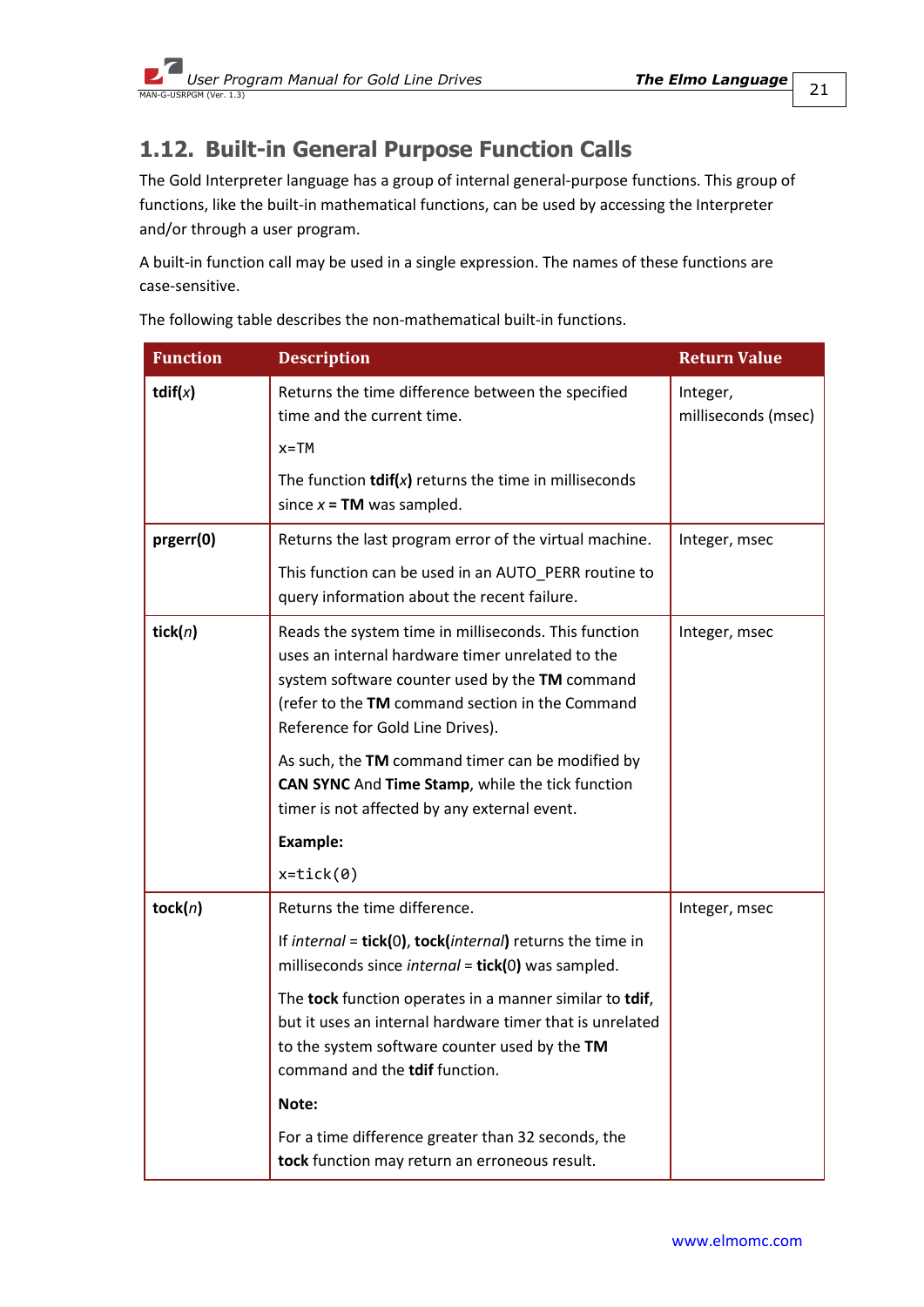| <b>Function</b> | <b>Description</b>                                                                                                               | <b>Return Value</b> |  |
|-----------------|----------------------------------------------------------------------------------------------------------------------------------|---------------------|--|
|                 | The maximum count supported is 28.5 seconds.                                                                                     |                     |  |
|                 | <b>Example:</b>                                                                                                                  |                     |  |
|                 | $x = tick(0)$                                                                                                                    |                     |  |
|                 | // measured period                                                                                                               |                     |  |
|                 | $y = tock(x)$                                                                                                                    |                     |  |
|                 |                                                                                                                                  |                     |  |
| utick $(n)$     | Reads the system time in microseconds (usec).                                                                                    | Integer, usec       |  |
|                 | The <b>utick(n)</b> function uses the same internal hardware                                                                     |                     |  |
|                 | timer that is used by the <b>tick(n)</b> and <b>tock(n)</b> functions,<br>except that the return value is in microseconds.       |                     |  |
|                 |                                                                                                                                  |                     |  |
|                 | <b>Example:</b>                                                                                                                  |                     |  |
|                 | $x = utick(0)$                                                                                                                   |                     |  |
| utock(n)        | Returns the time difference.                                                                                                     | Integer, usec       |  |
|                 | If internal = utick(0), utock(internal) returns the time in<br>microseconds since <i>internal</i> = <b>utick(0)</b> was sampled. |                     |  |
|                 |                                                                                                                                  |                     |  |
|                 | The utock function operates in a manner similar to<br>tdif, but it uses an internal hardware timer that is                       |                     |  |
|                 | unrelated to the system software counter used by the                                                                             |                     |  |
|                 | TM command and tdif function.                                                                                                    |                     |  |
|                 | The maximum count supported is 28.5 seconds.                                                                                     |                     |  |
|                 | <b>Example:</b>                                                                                                                  |                     |  |
|                 | $x = utick(0)$ //first time sampling                                                                                             |                     |  |
|                 | // measured period                                                                                                               |                     |  |
|                 | y=utock(x) //get time difference                                                                                                 |                     |  |
|                 |                                                                                                                                  |                     |  |

#### **Table 4: Built-in Mathematical Functions**

A built-in function call may be a part of a single expression.

#### **Examples**

sin(3.14/3) AC=abs(DC) SP=SP+sin(3.14/2)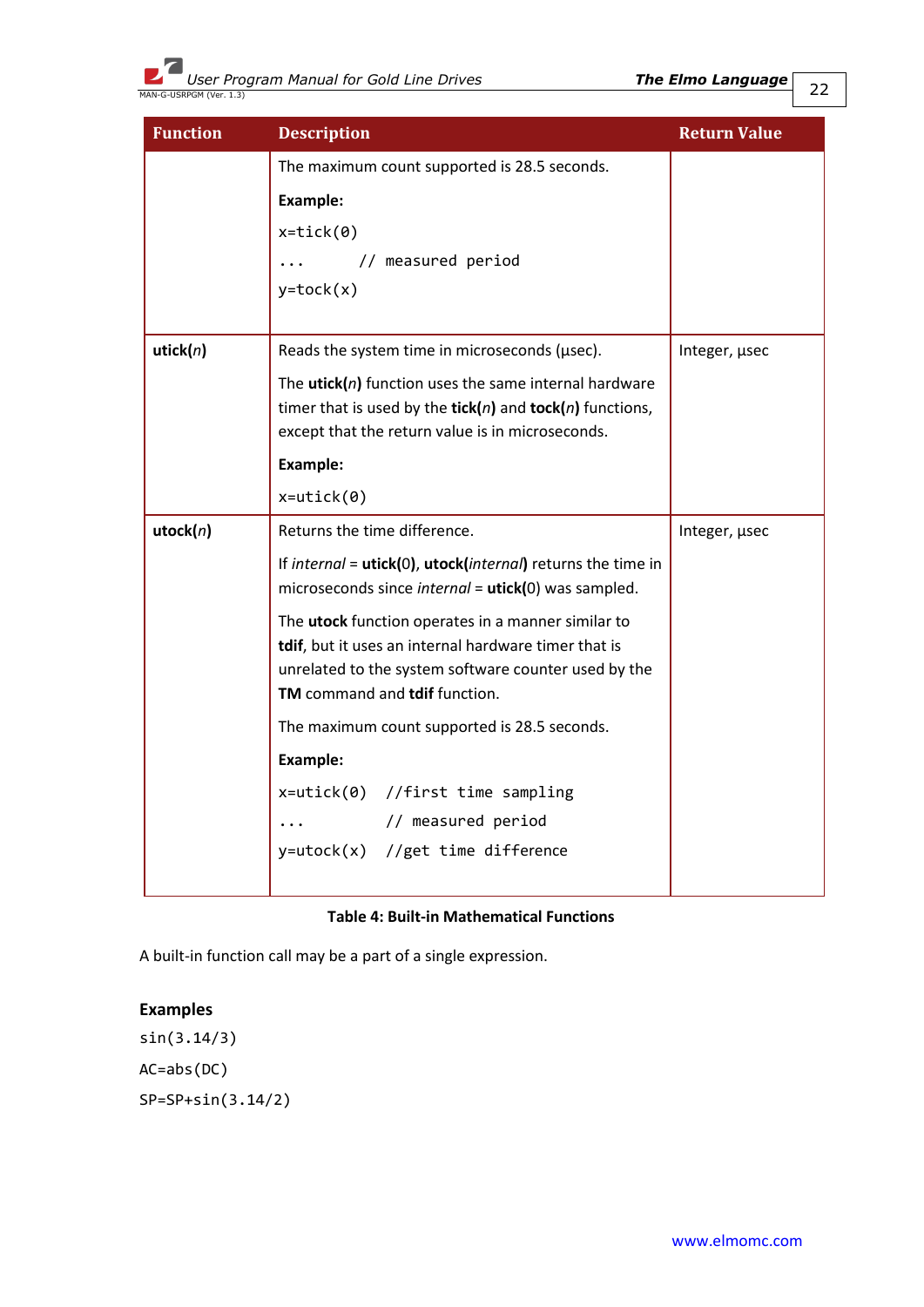

# <span id="page-22-0"></span>**1.13. Time Functions**

Each Gold servo drive holds a software free-run system timer that is derived from the CPU hardware timer and is incremented upon every real time interrupt. The system-timer resolution is (unsigned) 32-bit microseconds, which rolls over every ~71.5 minutes. The timer software time might be affected by an external host.

The **TM** command is used to read the system's 32-bit microsecond counter.

The system timer is a software implementation timer handled by the real time task of the Gold drive.

**TM** returns a time value in microseconds (μsec).

The time difference from the present time to an earlier sampling of **TM** can be determined using two methods, as in the following two examples.

#### **Example 1:**

| $UI[1] = TM$       | $1/$ UI[1] is used just as storage          |
|--------------------|---------------------------------------------|
| $\cdots$           | // Do something                             |
| $UI[2] = TM-UI[1]$ | // UI[2] is time difference in microseconds |

#### **Example 2:**

| $UI[1] = TM$ | // UI[1] is used just as storage                                    |
|--------------|---------------------------------------------------------------------|
| $\cdots$     | // Do something                                                     |
|              | $UI[2] = tdif(UI[1])$ // $UI[2]$ is time difference in milliseconds |

Time differences can be no longer than 71.5 minutes. To pause for a given time in a user program, use the **wait(***n***)** function (see *[Program Delay Command](#page-61-0)*).

The **tick**/**tock** and **utick**/**utock** readings are not affected by any external event and, therefore, give accurate time difference measurements between events.

The time difference between the present time and an earlier **tick** sampling can be determined by one of two methods, as shown in the following examples.

#### **Example 1:**

 $QP[1] = tick(0)$  //  $QP[1]$  is used as storage only // Do something  $QP[2] = tick(0)-QP[1]$  //  $QP[2]$  is the time difference in microseconds

#### **Example 2:**

```
QP[1] = tick(1000) // QP[1] is used as storage only
                      // Do something
QP[2] = \text{tok}(QP[1]) // QP[2] is the time difference in milliseconds
```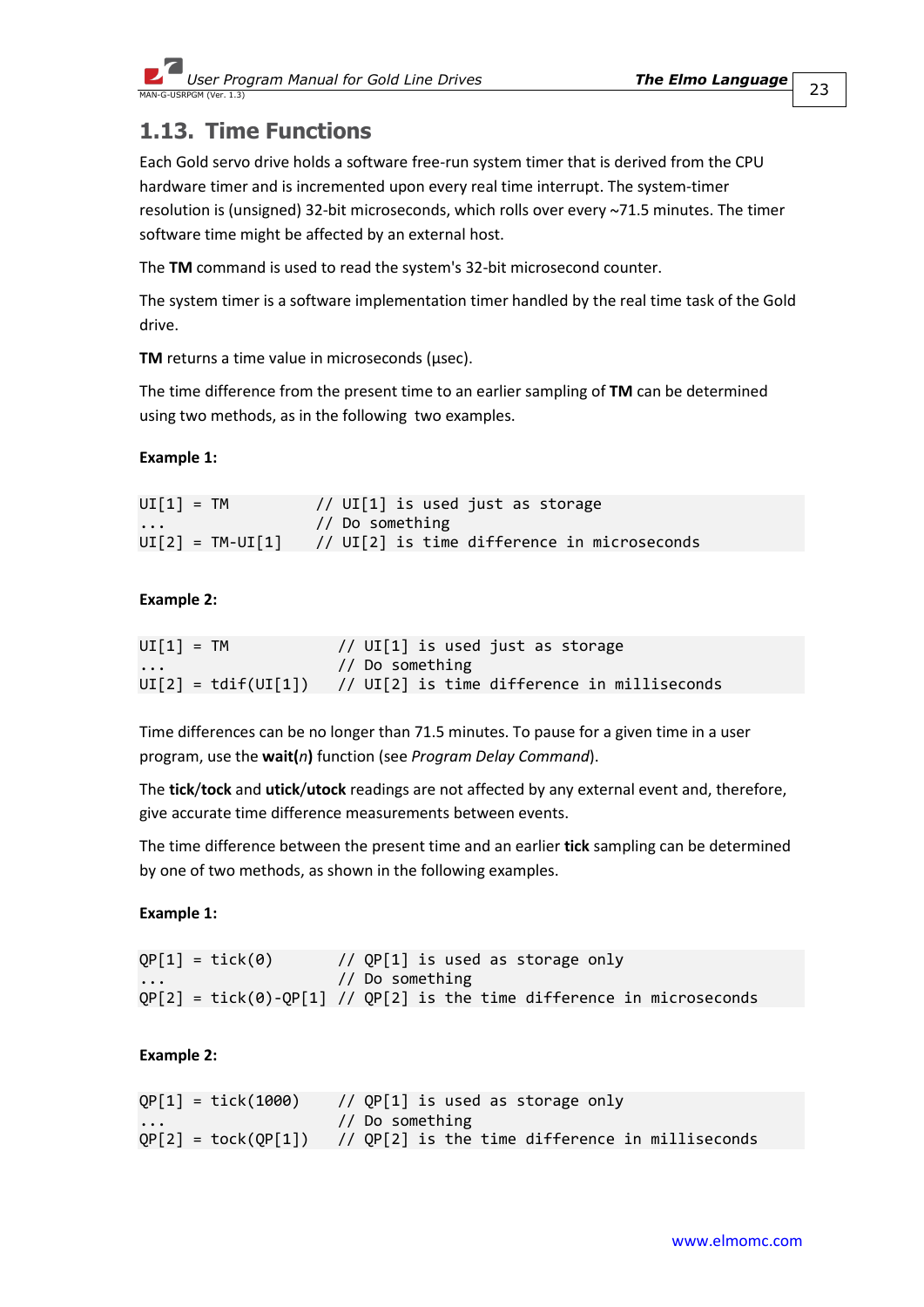int timemes

#### **Example 3: Time measurement in milliseconds using the TM command**

int timedif timemes = TM // get current time (microseconds) wait(1234) // delay 1234 msec (milliseconds) timedif = tdif(timemes) // measure the time since the last time (TM) // tdif() measures the new time and returns the // difference in milliseconds

```
Example 4: Time measurement in milliseconds using tick() and tock
```

```
int timemes
int timedif
time = tick(0) // get the internal time in msec (milliseconds)
wait(4321) // delay 4321 msec
timedif = tock(timemes) // timedif gets the time passed from last 
tick() \frac{1}{\sqrt{2}} measurement (in milliseconds).
```

```
Example 5: Time measurement in microseconds using utick() and utock()
```

```
int timemes
int timedif
timemes = utick(0) // get the internal time in \musec (microseconds)
width(12) // delay 12 msec
timedif = utock(timemes) // timedif gets the time passed from last utick() 
                        // measurement (in microseconds).
```
The **tick(0)**, **utick(0)**, **tock()** and **utock()** functions cannot measure time differences greater than 28,633 milliseconds or 28.6 seconds. Beyond that period of time, **tock()** and **utock()** return an error value.

### <span id="page-23-0"></span>**1.14. Comments**

Comments are text written into the code to enhance its readability. A comment starts with a double slash (//) or double asterisk (\*\*) and terminates at the next end of line. The drive ignores comments when evaluating an expression. The Interpreter handles comments from the user program only.

#### **Example**

```
// This is a comment. The driver ignores this.
```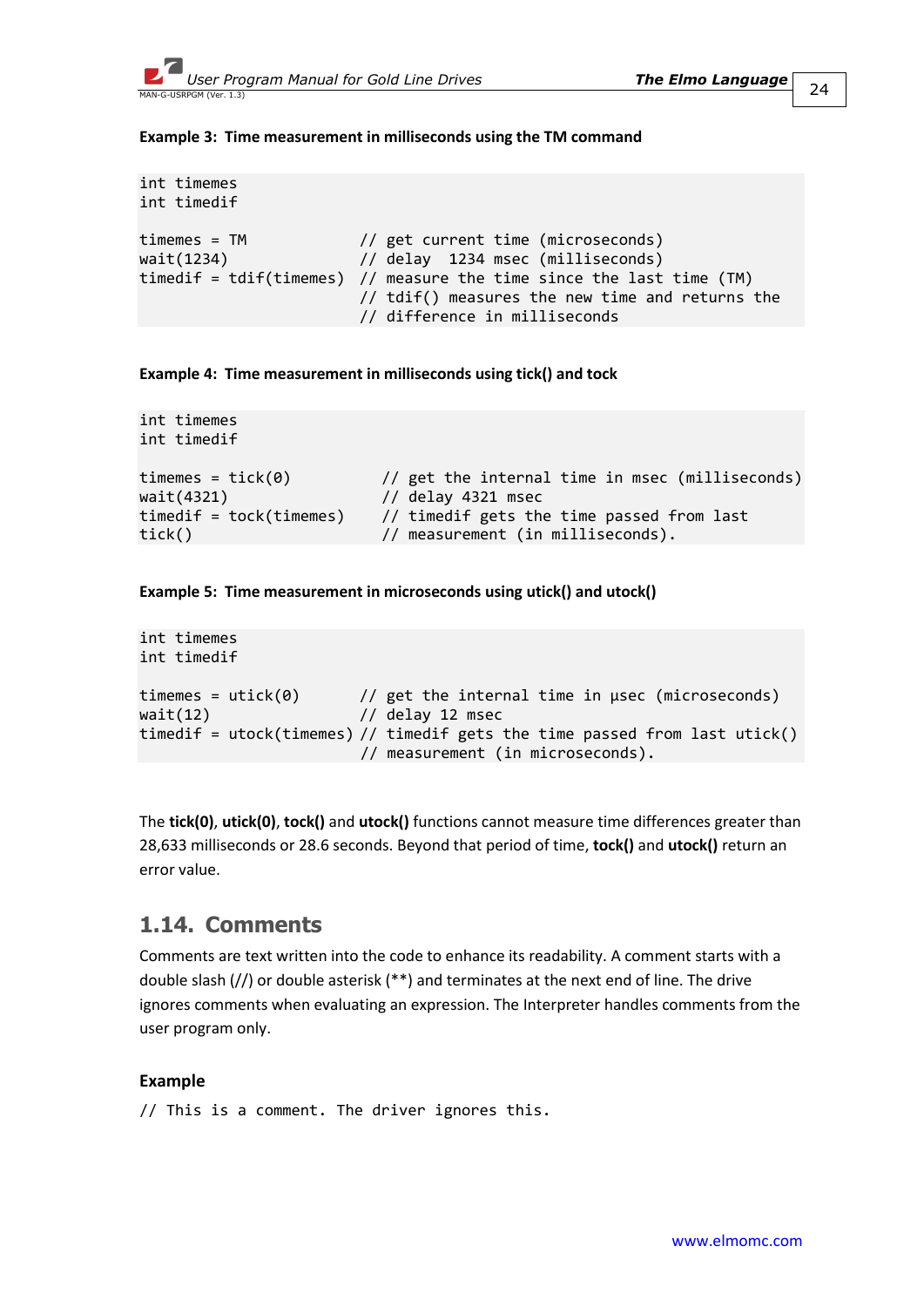# <span id="page-24-0"></span>Chapter 2: User Programming Language

### <span id="page-24-1"></span>**2.1. General**

A user program is high-level code, which the user can write and execute in a Gold drive.

The code can include most of the interpreter commands (for example, **motion**, **status**) and functions (for example **sin()** ) and allows auto routines, which provide a means to interrupt the user program code and jump to special event routines (for example, after digital input is set or in case of a fault).

Using the Elmo Application Studio (EAS) program editor, the user program can be edited, downloaded, debugged and even attached for debugging purposes during execution.

The user program runs in the background task of the drive. This means that it has the same precedence as the interpreter and allows the execution of user commands with no conflicts, regardless of the communication source.

Commands that are in the same user program line are completed before the next command line is processed.

The following chapter describes the properties, usage abilities, execution and limits of user programs.

# <span id="page-24-2"></span>**2.2. Structure and Timing**

A user program is built up from three parts:

- Text code
- A symbol table
- Operation code

Using the EAS program editor, the user writes a text program. The program is then compiled by the EAS into a list of op-codes. Basically, each text line is converted into a list of op-codes, where the EOL (End-of-Line) op-code terminates a single execution line. The op-codes are executed by the drive, using the virtual machine process.

The virtual machine is called in every background cycle and runs the op-codes sequentially. To prevent starvation of the idle loop, each op-code cannot be executed for more than 3 msec (this is just a timeout to prevent background cycles that are too long).

The user program is downloaded to the non-volatile memory of the drive. After a successful download, the EAS sends a **CC** command, which loads the program into the RAM, from which the program is executed.

When the program is executed (by the **XQ##** command), each line in the program gets CPU time from the background process to be performed fully until the EOL code.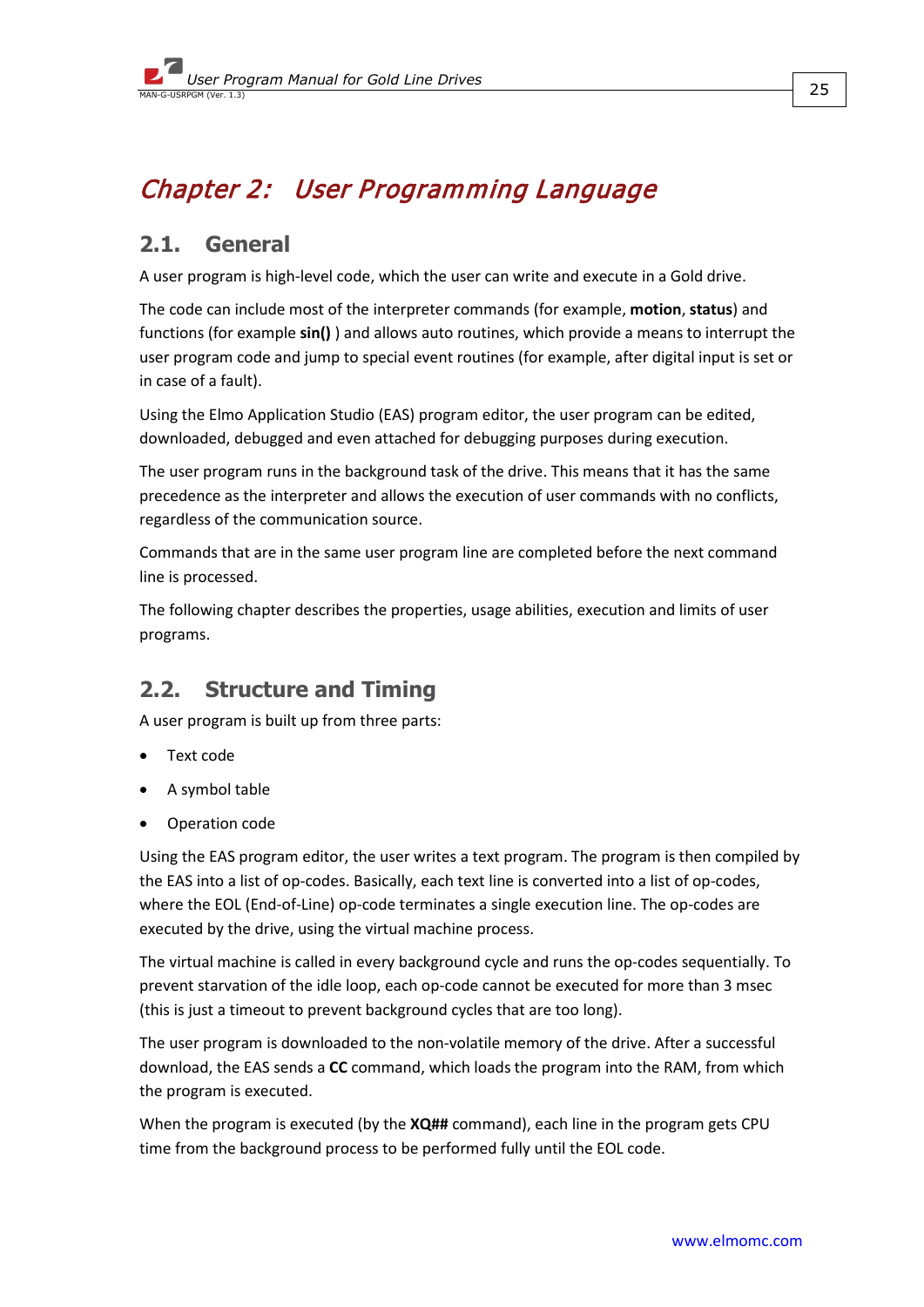The background is a non-deterministic loop. As a result, the execution of the user program is non-deterministic and can jitter between 100 μsec and 1 msec.

Note that background time is influenced by the sampling time defined by the **TS** command as well as by the communication load. A higher sampling time means faster user program execution. Thus, a higher sampling time affects the servo performance.

# <span id="page-25-0"></span>**2.3. Keywords**

User programs use the following keywords, which are protected by the compiler and cannot be declared as names of user variables. These words are colored by the EAS programming editor.

| break       | catch             | case  | continue | end       | else     |
|-------------|-------------------|-------|----------|-----------|----------|
| elseif end  |                   | exit  | tor      | float     | function |
| global goto |                   | if if | int      | otherwise | reset    |
|             | return switch try |       | until    | wait      | while    |

### <span id="page-25-1"></span>**2.4. How to Write a Program**

A program is built from functions. A function must have a function call and a function definition.

Functions may also have an optional function declaration.

A program can start directly with a function, as in the following example.

```
function main()
myfunc() 
return
function myfunc()
int myval 
myval = 1+2return
```
In this example the function **main()** is used as the entry point, and it calls the function **myfunc()**, which sums 1+2 and returns nothing.

The user must set the **Entry Point** in the EAS editor to the required function in order to run it. In the above example, the **Entry Point** should be set to **main()**.

The function **myfunc()** can also be called using any interpreter communication terminal in the following manner.

XQ##myfunc

For more information about the **Entry Point** setting, refer to Elmo Application Studio (EAS) User Guide.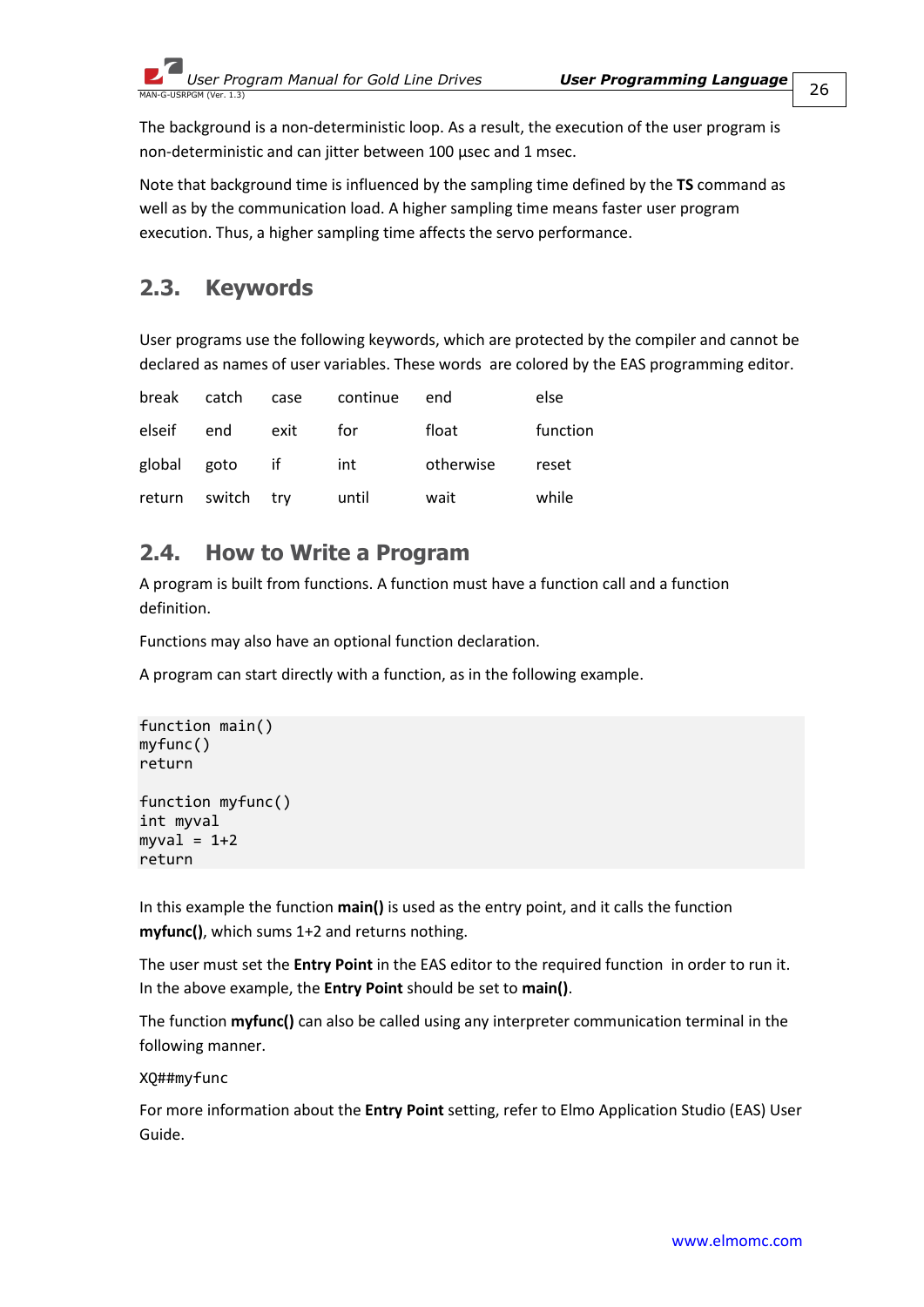

For compatibility reasons, labels, for example, **start** can also be used, as in the following example.

```
##start
myfunc()
function myfunc() // begin the body of the function myfunc
... \frac{1}{1} lines in the body of the function main
return // end the body of the function myfunc
```
**Note:** We strongly recommend avoiding the use of labels, and do recommend using functions. All the examples henceforth include functions only.

In this case, after the label (**##start**), a function call is written in order to run the function **myfunc**.

As can be seen in the example, all labels start with the characters **##** (e.g., **##start**).

The character pair **#@** is also used for declaring auto-routines (refer to the chapter *[Auto-](#page-61-2)[Routines](#page-61-2)* ).

### <span id="page-26-0"></span>**2.5. User Functions**

Simple functions start with the keyword **function** and end with the keyword **return**.

```
function function1() //begin the body of the function function1
...
return //end the definition of the function function1
```
The following is an example of a simple function, which uses the **MO** and **SO** commands.

```
function motor on()
MO=1until (SO==1)return
```
The following example shows how to create and call a function.

```
function main() //begin the body of the function main
motor_on() //call the function motor\_onreturn //end the definition of the function main
function motor_on()
MO=1until (SO==1)return
```
In a function that receives arguments (input arguments), the arguments are declared in the first line of the function.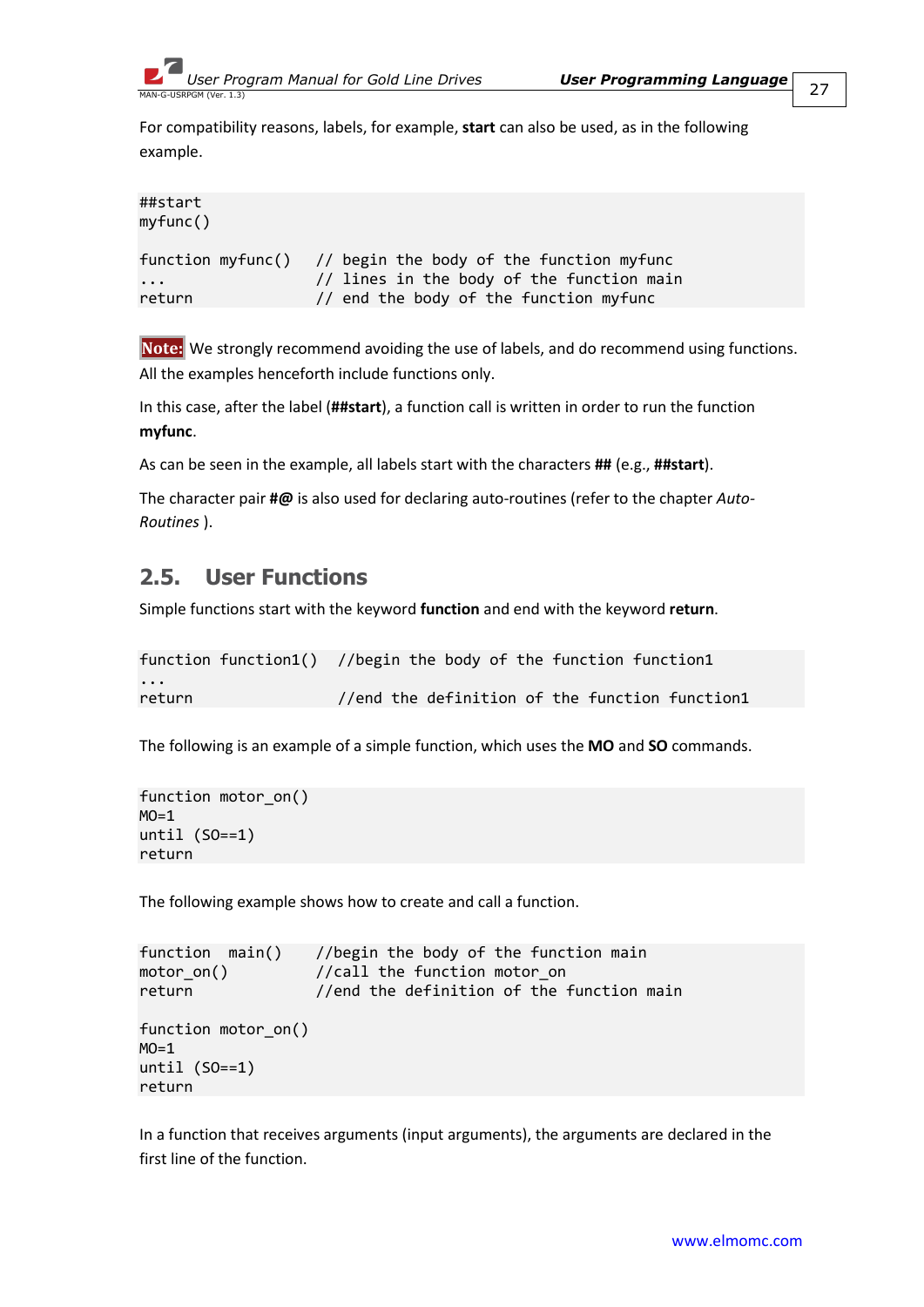

In the example below, *arg1* is an integer type input argument, and *arg2* is a float type input argument.

```
function myfunction (int arg1, float arg2)
...
return
```
In functions that return results, the output argument (return value) is declared with its type within square brackets after the keyword **function**, as in the following example.

```
function [ int x ] = myfunction( )
...
return
```
The following is an example of a function with two input arguments and two return values:

```
function [ int x, int y ] = myfunction ( int a, int b )...
return
```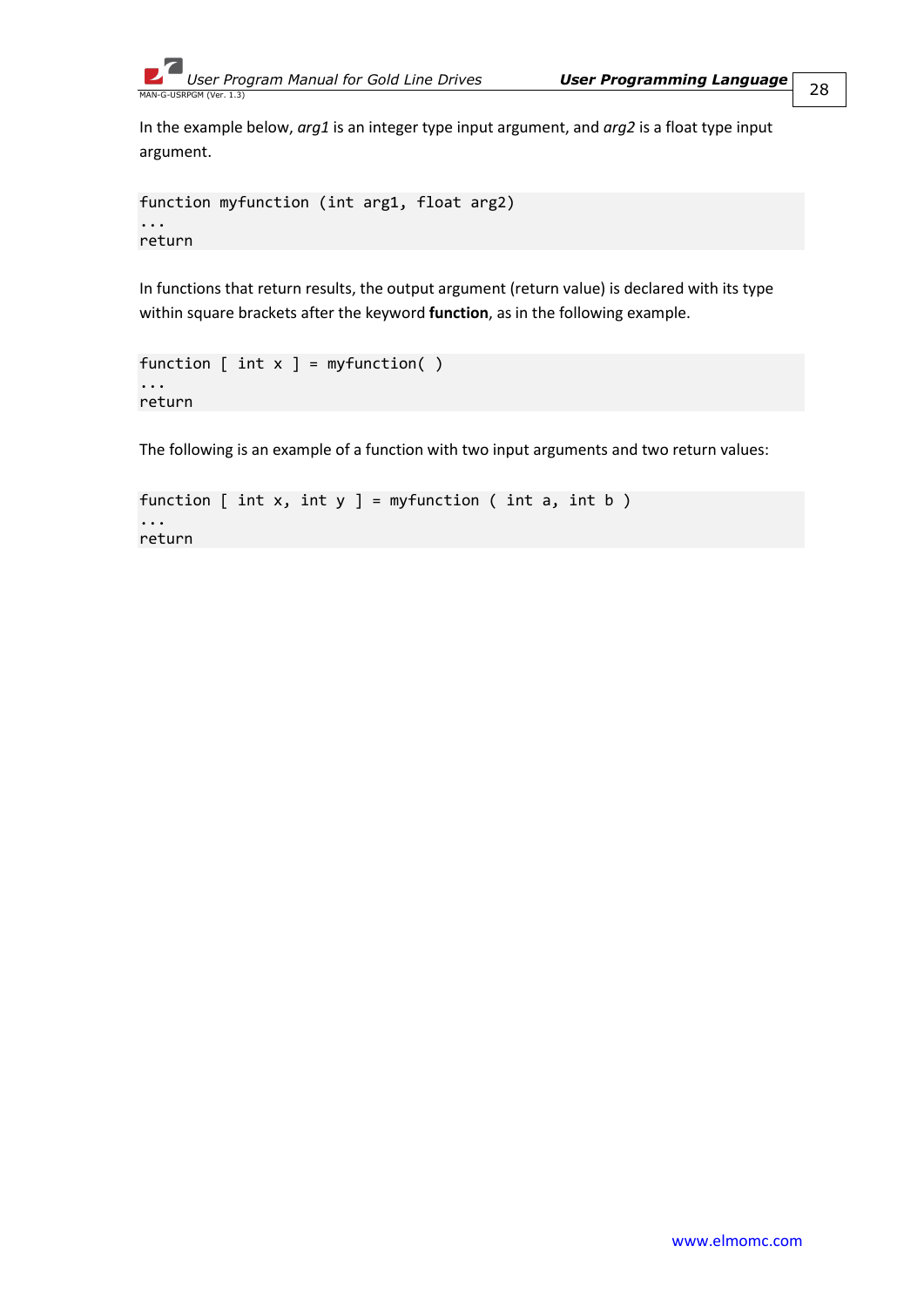### <span id="page-28-0"></span>**2.6. Variables and Types**

A variable must first be declared before it is used (in an expression or an assignment).

A variable definition line consists of type names (**int** or **float**) and variable names. Variables may be scalar quantities for example, int var1, float temp, or one-dimensional arrays for example, int arr[10], float ftemp[4].

**Note:** It is not recommended to use variable of two letters (XX, YY, DG[2] etc) since this may be overwritten by the drive's native command. For example: int AC is forbidden and the compiler will alert. However, int XX might be allowed in some versions and might be overwritten by drive's XX command in other versions.

```
#start // a label. User can run this program from a terminal by entering: 
// XQ##start
...
main() // call the function main
function main() // begin the body of the function main
int myvar
int myarray[5]
myarray[1] = 10myvar = myarray[1] * 2
return
```
Two or more variables in the same definition line must be separated by commas. Alternatively, each variable may be declared in a separate line.

If a variable is a vector, it must be declared with its dimension in brackets after its name.

int z[10] float w[2]

The vector dimension must be a positive constant number. If the dimension is defined as a floating-point number, it will be truncated to an integer.

int  $z[-10]$  // WRONG, not a valid dimension float w[2.8] // dimension will be truncated to 2

A dimension of less than 1 is illegal.

int z[0] // Illegal dimension float w[2]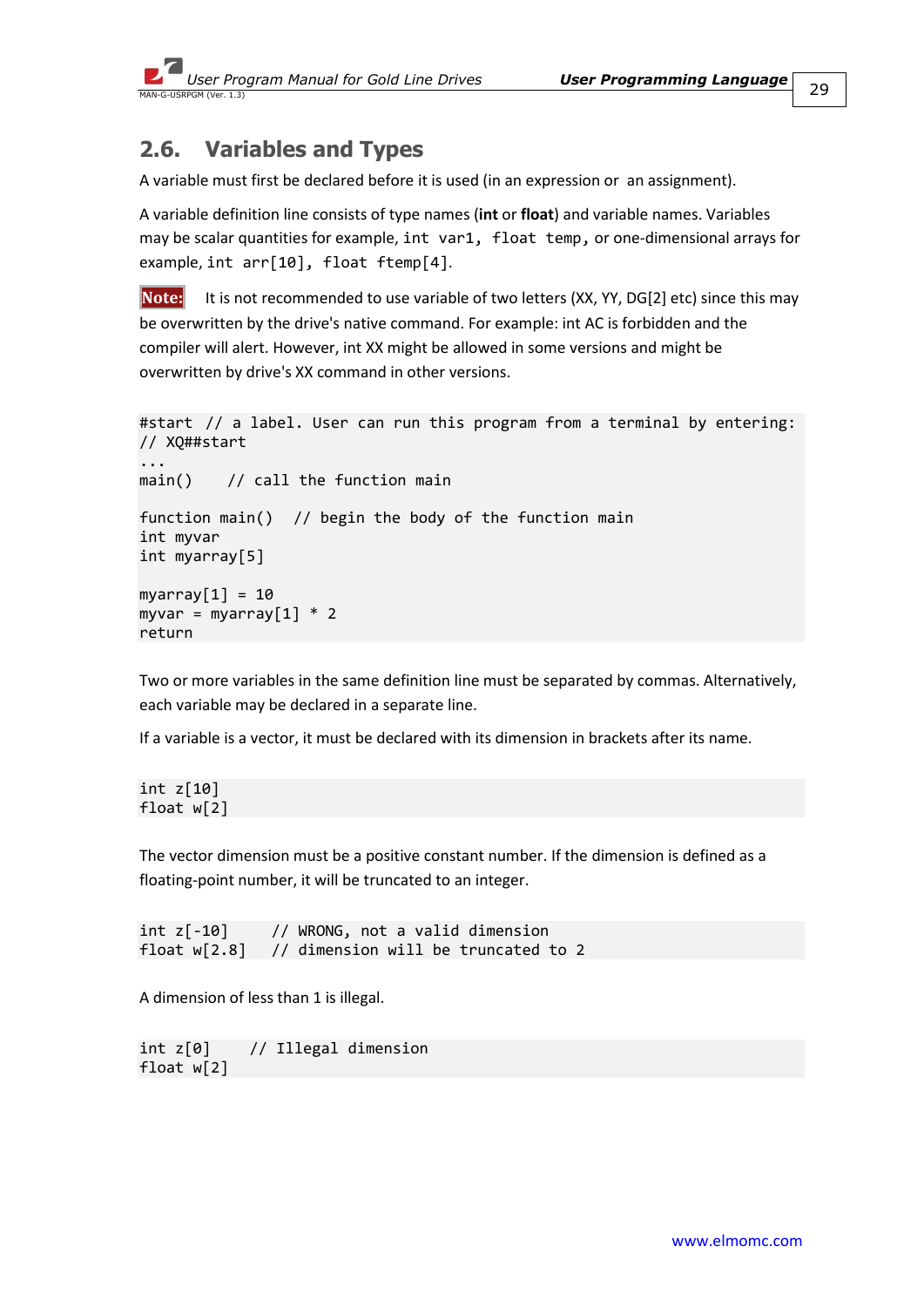

### <span id="page-29-0"></span>**2.6.1. Variable Names**

The names of variables may include ASCII letters, digits (not leading) and underscores (not leading) only. Variable names are case-sensitive. The maximum variable name length is 11 characters. A variable name cannot be a keyword.

The following are examples of variable names:

| // legal name   |
|-----------------|
| // legal name   |
| // legal name   |
| // legal name   |
| // illegal name |
| // illegal name |
|                 |

### <span id="page-29-1"></span>**2.6.2. Global Variables**

Global variables are declared outside and before the function that uses them.

A function which uses a global variable must have the protective keyword **global** in a second declaration of the variable at the beginning of the function, as in the following example.

Global Variables cannot be addressed when the Binary Interpreter is used under CANopen communication. When the global variable contains two letters (e.g. GG, HK[2], etc), the Elmo Application Studio (EAS) will not be able to address this variable. However, any global variable can be addressed via the CANopen OS interpreter.

```
int error // first declaration of global variable
float yy[20]
main() \frac{1}{2} // calling the function main()
function main()
global int error // global declaration for this function's use
error = 0 // set the global variable error
check() // call the function check()
return
function check()
global int error // global declaration for this function's use
int stepping // local variable
...
error = 3 // set global variable "error"
...
return
```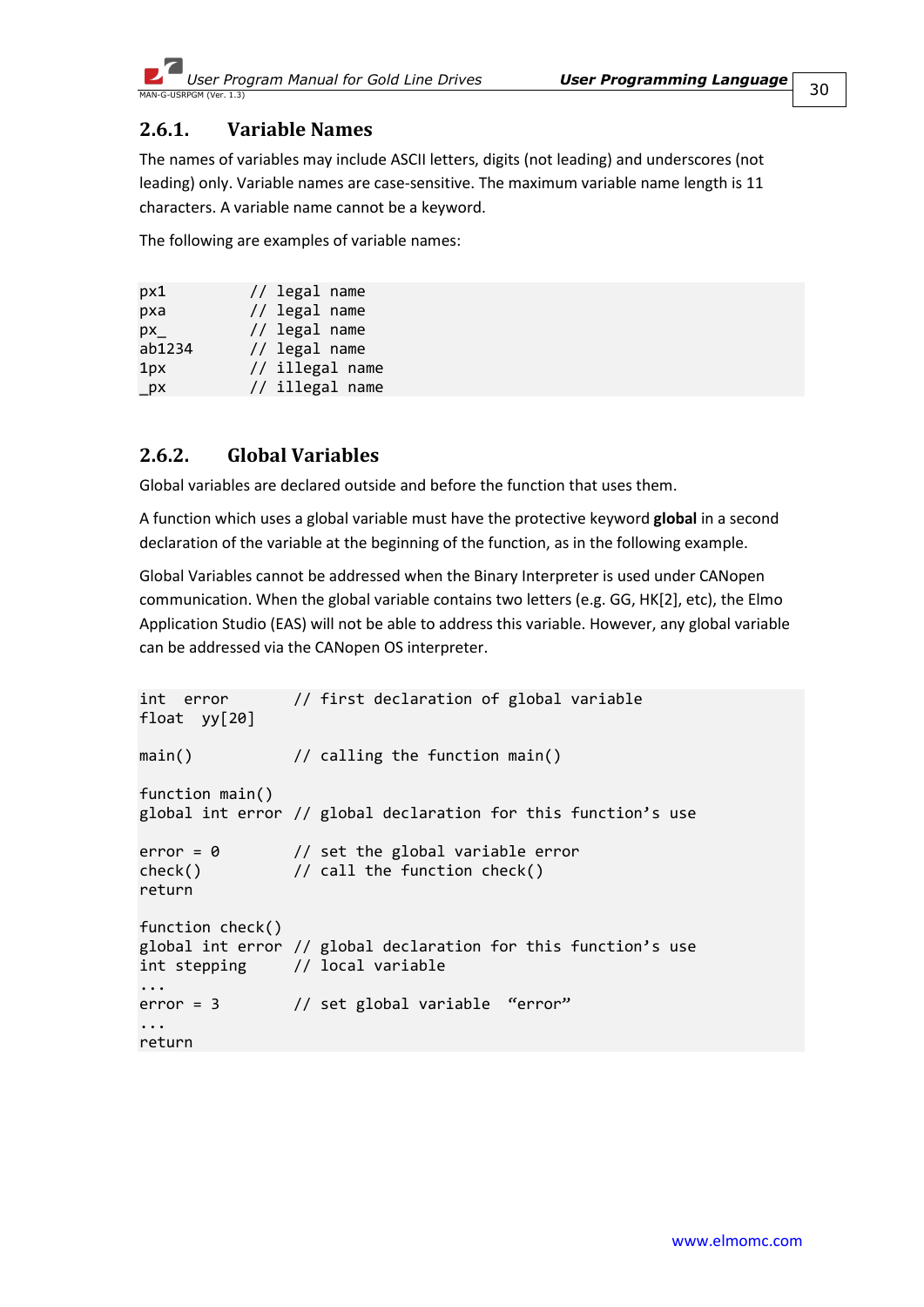### <span id="page-30-0"></span>**2.7. Program Development and Execution**

The process of program development a Gold drive includes the following steps:

- **Editing:** Writing and/or revising the program.
- **Compiling**: Using the compiler to process the program and find errors.
- **Loading**: Loading the program to the flash memory of the drive.
- **Debugging**: Observing the behavior of the program and correcting it where necessary.
- **Running** the program.

The Elmo Application Studio includes all the tools needed to perform this procedure. Using the Elmo Application Studio is fully explained in *[The Elmo Language](#page-5-0)*.

#### <span id="page-30-1"></span>**2.7.1. Editing a Program**

The drive program is written in simple text using any text editor. The Elmo Application Studio is recommended for program editing, because it provides several additional services, such as downloading the program to the drive, compiling the program and running it.

### <span id="page-30-2"></span>**2.7.2. Compiling a Program**

Each user program must be compiled after editing. Although the compiler does not reside in the DSP software, it is described here, because it is an integral part of the program development process. The compiler in the Elmo Application Studio is external, stand-alone software that can be accessed through the Composer software. The user can write and compile a program in off-line mode (without establishing communication with the drive) and then use the compiler to compile the program in order to produce address maps and run-time code.

If, in the course of compilation, the compiler finds syntax errors, it stops the compilation process and informs the user about the errors, presenting them in a convenient form.

The compiler is composed of a preprocessor and a code generator. The preprocessor evaluates pragmas and constant expressions. It is described in *[The Preprocessor](#page-47-0)*.

The compiler accepts the user program as a text file and files with targeted Gold drive information. This information is required in order to ensure that the compiled code can run on the Gold drive.

Although the compiler can locate syntax errors, it cannot find the following:

- Out-of-range command arguments
- Bad command contexts, such as an attempt to begin a motion when the motor is off.

These errors must be corrected in the debugging stage.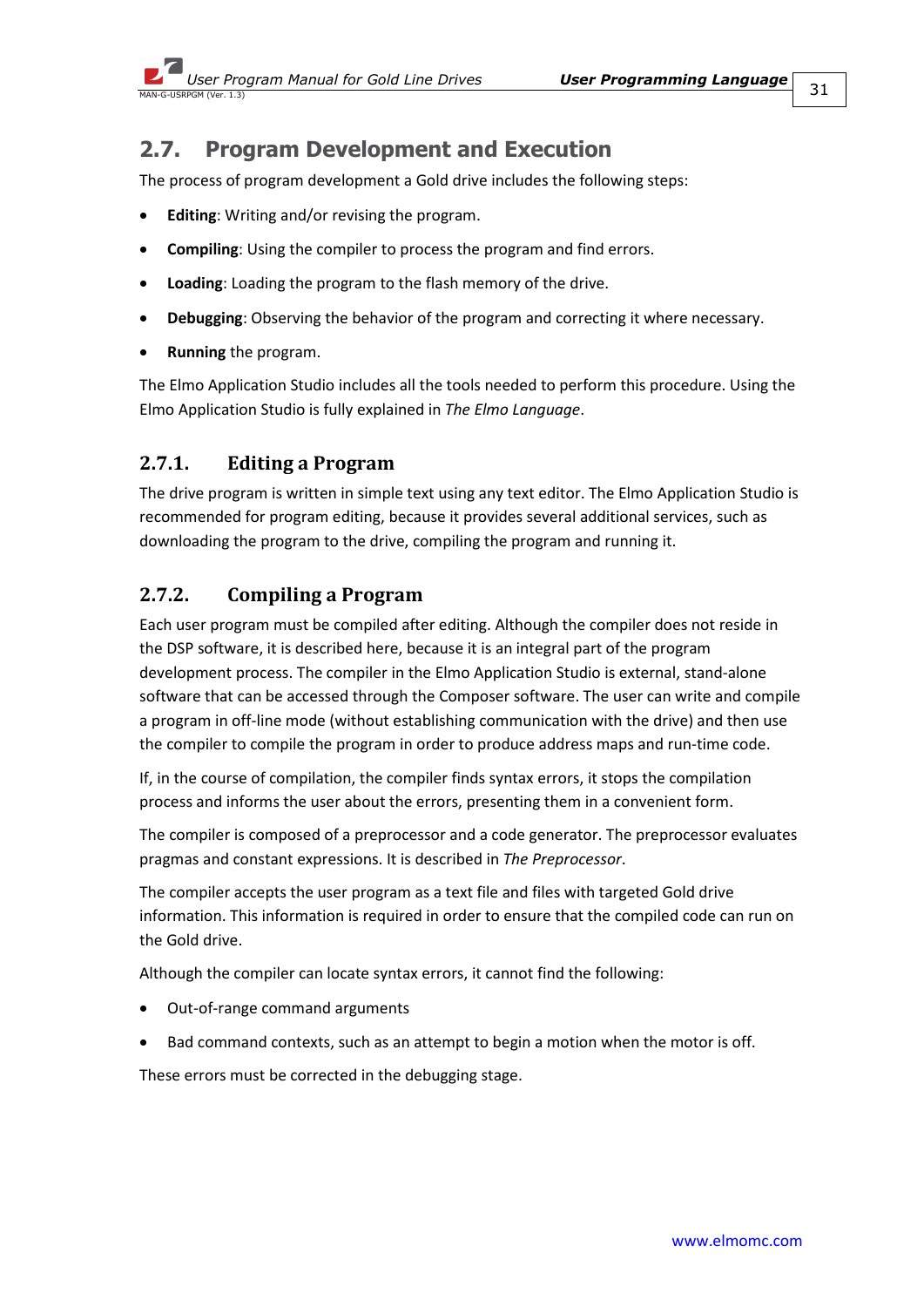

### <span id="page-31-0"></span>**2.7.3. Error Codes**

Various errors can be detected when a program is compiled, debugged or executed. The following table lists the applicable error codes, the accompanying error strings, expanded explanations of their meanings and examples.

| <b>Error</b><br>Code | <b>Error String</b>                 | <b>Meaning</b>                                                                                                                                                                      | <b>Example</b>                                                                          |
|----------------------|-------------------------------------|-------------------------------------------------------------------------------------------------------------------------------------------------------------------------------------|-----------------------------------------------------------------------------------------|
| 0                    | No errors                           | Successful compilation without<br>errors.                                                                                                                                           | $\mathbf 0$                                                                             |
| $\mathbf{1}$         | <b>Bad format</b>                   | General error for bad syntax in a<br>right- or left-hand expression.                                                                                                                | for $k = 1$ ::10                                                                        |
|                      |                                     |                                                                                                                                                                                     | Double colon between 1 and<br>10.                                                       |
|                      |                                     |                                                                                                                                                                                     | $b = a + ()$                                                                            |
|                      |                                     |                                                                                                                                                                                     | Empty expression in<br>parentheses.                                                     |
|                      |                                     |                                                                                                                                                                                     | $k = 1:2:20$                                                                            |
|                      |                                     |                                                                                                                                                                                     | Colon expression used<br>outside a for statement.                                       |
| $\overline{2}$       | <b>Empty expression</b>             | Expected right-hand expression is<br>missing.                                                                                                                                       | $a =$                                                                                   |
|                      |                                     |                                                                                                                                                                                     | Right-hand expression is<br>missing after the assignment<br>operator.                   |
| 3                    | Stack is full                       | Stack has overflowed its capacity.                                                                                                                                                  |                                                                                         |
| 4                    | <b>Bad index</b>                    | An index expression of a variable                                                                                                                                                   | a(2,3)                                                                                  |
| expression           | is not evaluated to a single value. | The result of evaluating the<br>expression in parentheses is<br>two values, not a single<br>value.                                                                                  |                                                                                         |
|                      |                                     |                                                                                                                                                                                     | a()                                                                                     |
|                      |                                     |                                                                                                                                                                                     | The index expression is<br>empty.                                                       |
| 5                    | Bad variable type                   | The expected variable type is<br>neither float nor int. This error<br>may appear either after the<br>global keyword or after<br>input/output arguments in a<br>function definition. | global floa a                                                                           |
|                      |                                     |                                                                                                                                                                                     | The variable type is expected<br>after the global keyword. The<br>type floa is unknown. |
|                      |                                     |                                                                                                                                                                                     | function func (long a)                                                                  |
|                      |                                     |                                                                                                                                                                                     | The input argument type is<br>expected in parentheses.                                  |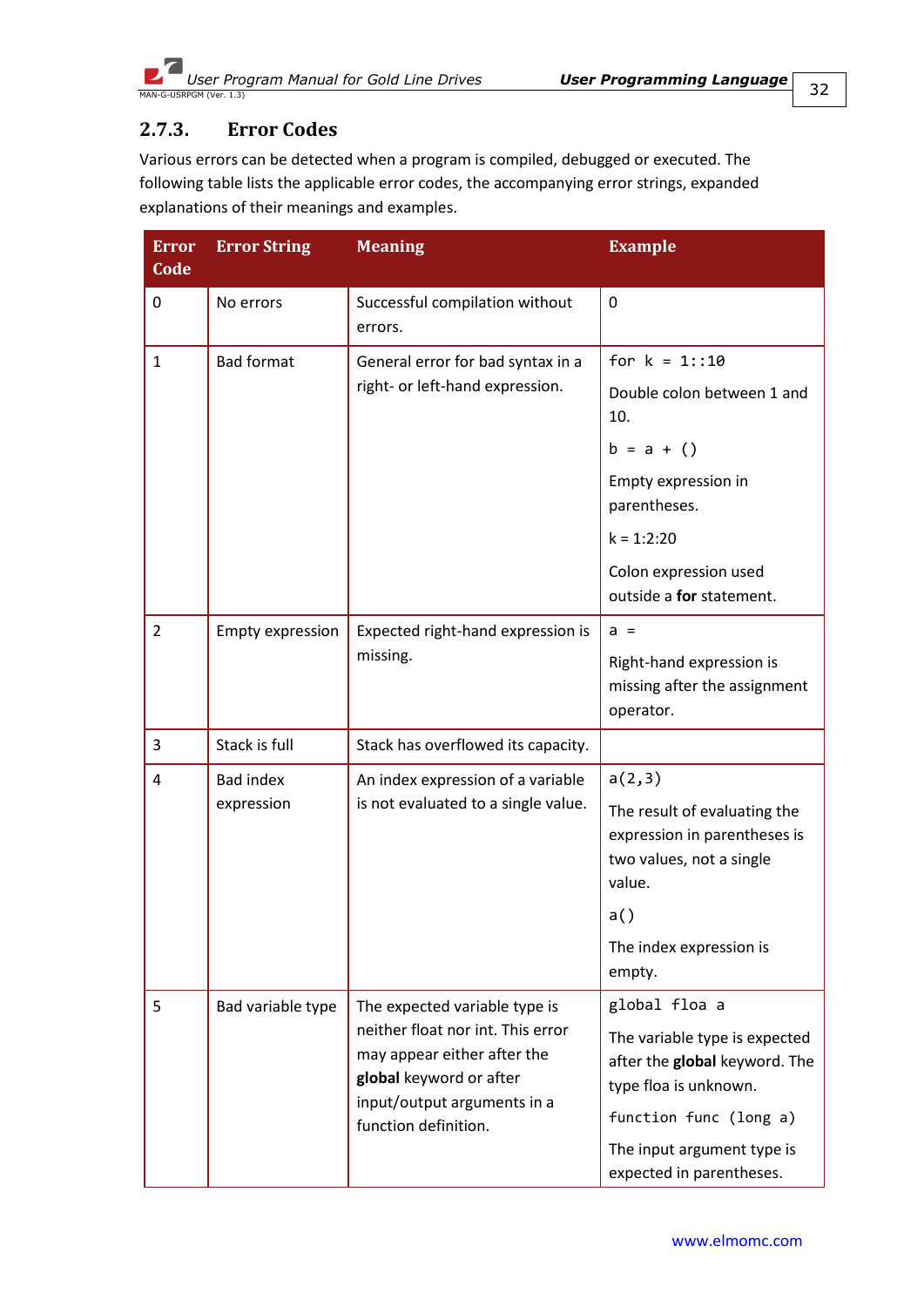

| Code | <b>Error</b> Error String | <b>Meaning</b> | <b>Example</b>                     |
|------|---------------------------|----------------|------------------------------------|
|      |                           |                | Here, the type long is<br>unknown. |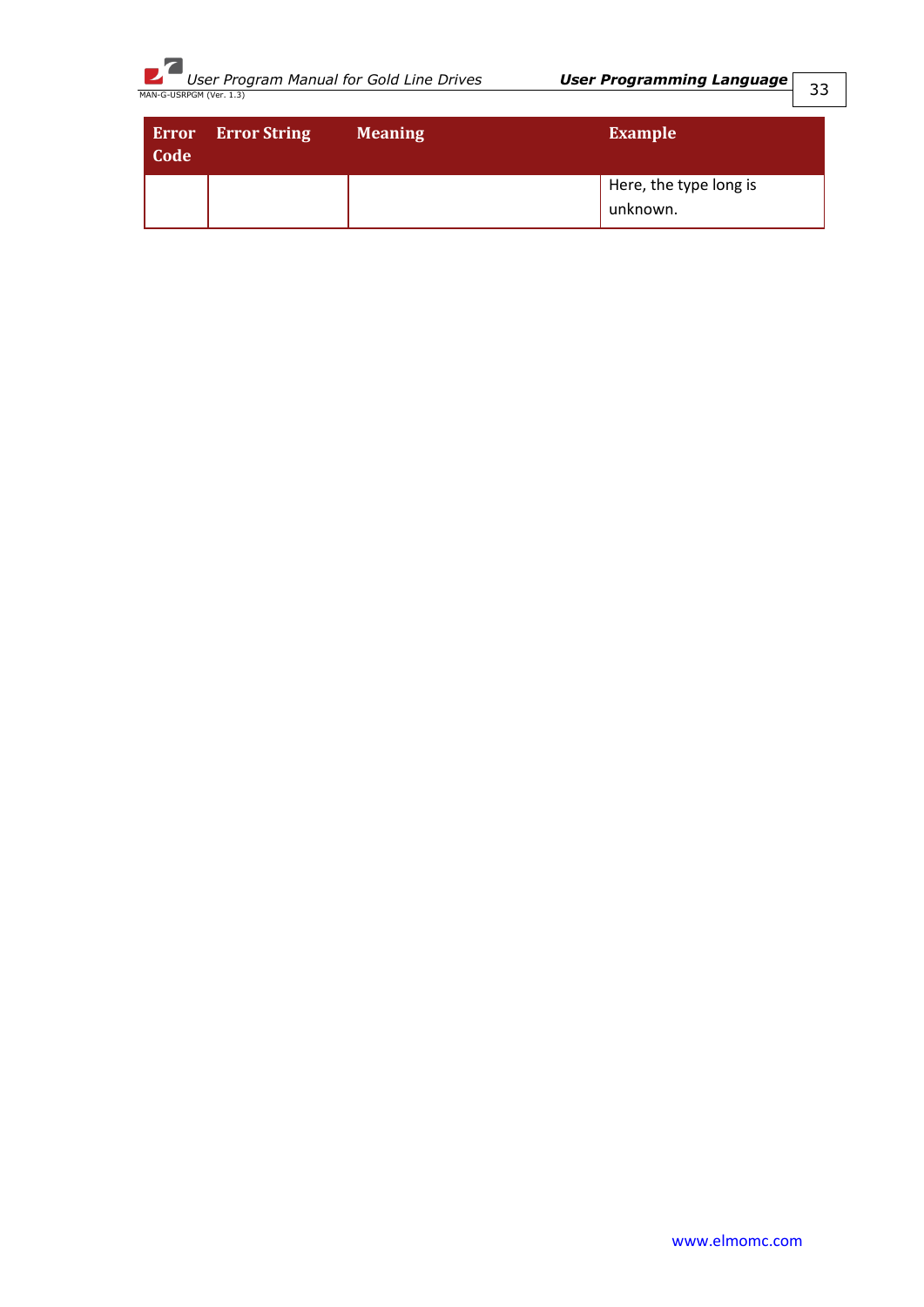| <b>Error</b><br>Code | <b>Error String</b>                  | <b>Meaning</b>                                                                                                                                                                                                                              | <b>Example</b>                                                                                                                                                                                         |
|----------------------|--------------------------------------|---------------------------------------------------------------------------------------------------------------------------------------------------------------------------------------------------------------------------------------------|--------------------------------------------------------------------------------------------------------------------------------------------------------------------------------------------------------|
| 6                    | Parentheses<br>mismatch              | The number of opening<br>parentheses does not match the<br>number of closing parentheses.<br>This applies to both parentheses<br>and square brackets.                                                                                       | $b = a(1)$<br>There is an unneeded closing<br>parenthesis.                                                                                                                                             |
| $\overline{7}$       | Value is expected                    | A right- or left-hand expression is<br>not evaluated to a single value, or<br>it has failed during evaluation<br>due to a bad syntax expression.                                                                                            | $b = \land a$<br>A value is expected before<br>the ^ operator.                                                                                                                                         |
| 8                    | Operator is<br>expected              | During right-hand expression<br>evaluation, there is no operator<br>or terminator of a simple<br>expression after successful value<br>evaluation.                                                                                           | $b = a c$<br>After successful evaluation of<br>a, an operator or expression<br>terminator is expected, but c<br>is not recognized as either an<br>operator or terminator.                              |
| 9                    | Out of memory in<br>the data segment | During memory allocation for a<br>global variable, there is segment.                                                                                                                                                                        |                                                                                                                                                                                                        |
| 10                   | <b>Bad colon</b><br>expression       | Error during evaluation of a colon<br>expression. The colon expression<br>may appear only in a for<br>statement. Bad syntax: more<br>than three values or fewer than<br>two values in the colon<br>expression may also cause this<br>error. | for $k = 10:-1:5:9$<br>Colon expression contains<br>more than three values.<br>for $k = a$<br>Expected colon expression is<br>missing in the for statement<br>after the assignment<br>operator $(=)$ . |
| 11                   | Name is too long                     | Variable or function name<br>exceeds 12 characters.                                                                                                                                                                                         | int iuyuafdsf_876234                                                                                                                                                                                   |
| 12                   | No such variable                     | Left-hand value is not recognized<br>as either a variable or as a system<br>command.                                                                                                                                                        | $de = sin(0.5)$<br>Here de is neither a variable<br>nor a function.                                                                                                                                    |
| 13                   | Too many<br><b>Dimensions</b>        | Dimension of an array exceeds<br>the maximum admissible number<br>of dimensions (syntax allows only<br>one-dimensional arrays).                                                                                                             | int arr[12][2]<br>An attempt was made to<br>define a two-dimensional<br>array.                                                                                                                         |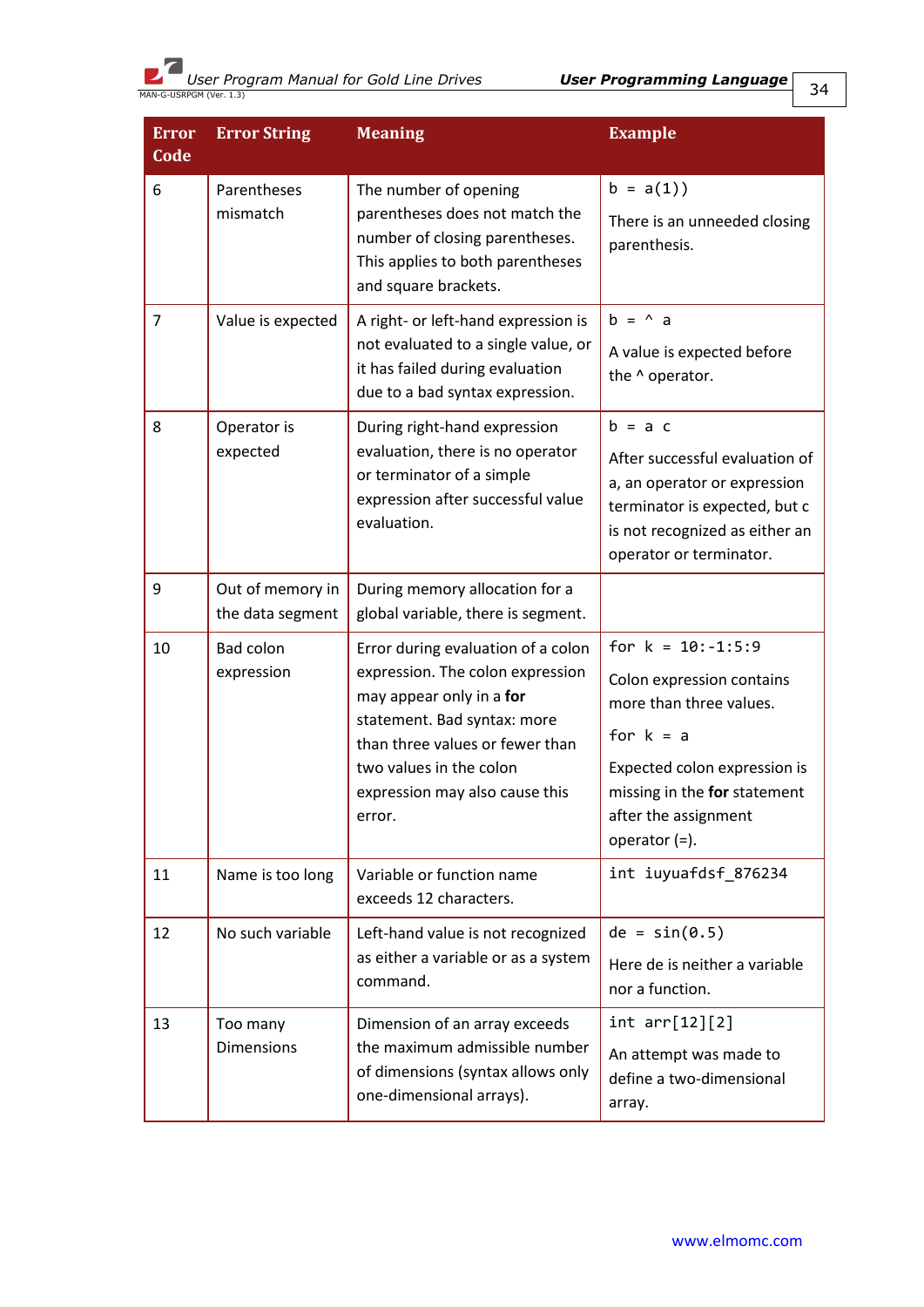*User Program Manual for Gold Line Drives User Programming Language MAN-G-USRPGM (Ver. 1.3)* 

| <b>Error</b><br>Code | <b>Error String</b>                  | <b>Meaning</b>                                                                                                                                                                                             | <b>Example</b>                                                                                                                                                                                                                                        |
|----------------------|--------------------------------------|------------------------------------------------------------------------------------------------------------------------------------------------------------------------------------------------------------|-------------------------------------------------------------------------------------------------------------------------------------------------------------------------------------------------------------------------------------------------------|
| 14                   | Bad number of<br>input arguments     | The number of input arguments<br>during a function call does not<br>match the number of input<br>arguments in the function<br>definition.                                                                  | function func(float a)<br>func(a, 2)<br>The number of input<br>arguments during the<br>function call is two, while the<br>function func is defined with<br>only one input argument.                                                                   |
| 15                   | Bad number of<br>output<br>arguments | Bad syntax in the left-hand<br>expression: multiple output<br>without brackets, or multiple<br>output that exceeds the<br>maximum admissible number of<br>outputs (a maximum of 16<br>outputs is allowed). | a, $b = func(1, 2)$<br>Multiple outputs must be<br>within brackets.                                                                                                                                                                                   |
| 16                   | Out of memory                        | Compilation process ran out of<br>memory. This error may occur if<br>the user program is too large or<br>too complex and there is not<br>enough space in the code<br>segment or in the symbol table.       |                                                                                                                                                                                                                                                       |
| 17                   | Too many<br>arguments                | The number of input or output<br>arguments exceeds the maximum<br>admissible number of input or<br>output arguments (16).                                                                                  | function func (int a1,<br>int a2, int a3, int a4,<br>int a5, int a6, int a7,<br>int a8, int a9, int a10,<br>int a11, int a12, int<br>a13, int a14, int a15,<br>int a16, int a17,<br>int a18, int a19,<br>The number of input<br>arguments exceeds 16. |
| 18                   | <b>Bad context</b>                   | The compiler has found an error<br>in the program context, such as<br>mismatched<br>brackets/parentheses or an<br>improperly closed flow-control<br>statement.                                             |                                                                                                                                                                                                                                                       |
| 19                   | Write file error                     | An error occurred while writing<br>to a file.                                                                                                                                                              |                                                                                                                                                                                                                                                       |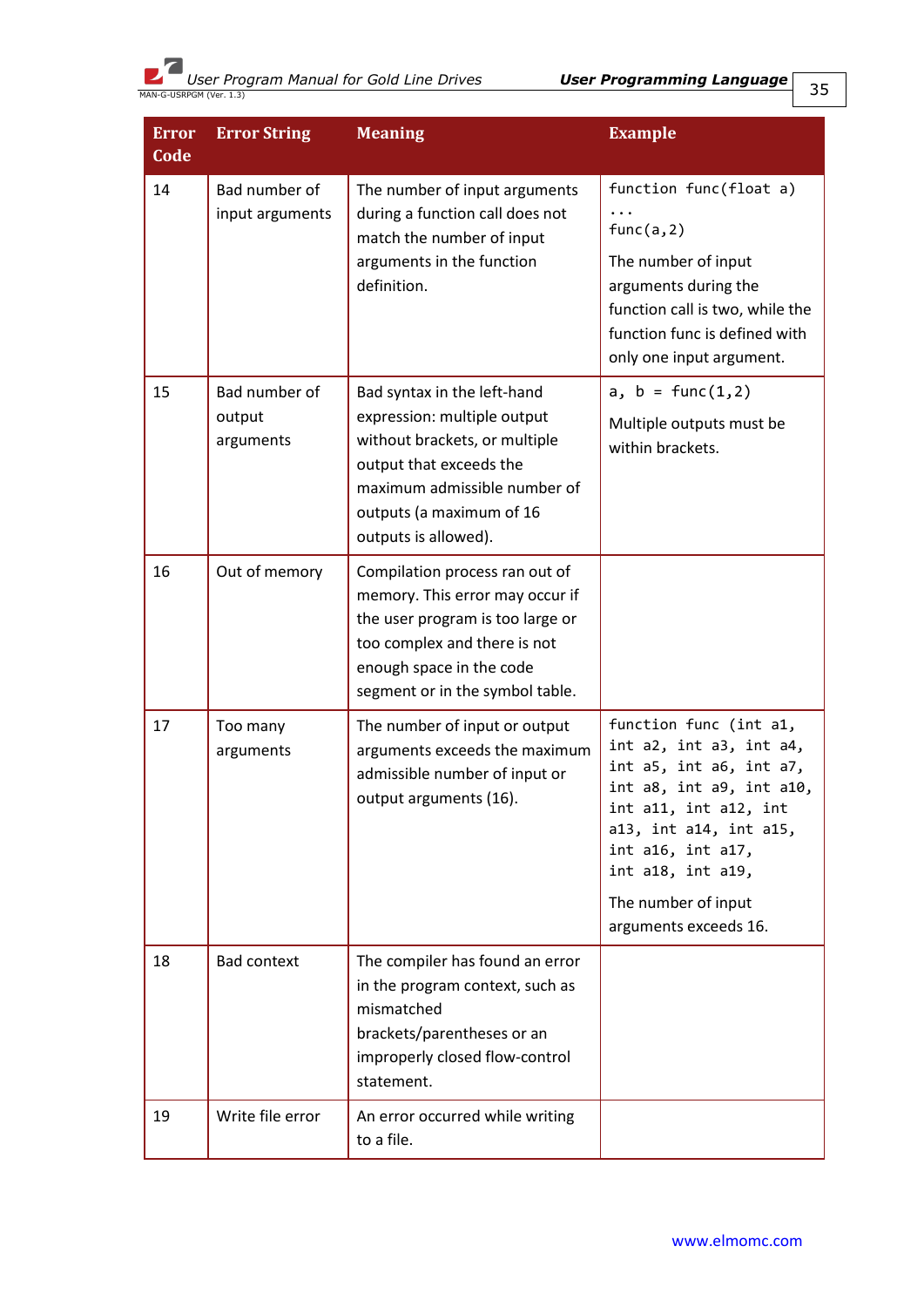| <b>Error</b><br>Code | <b>Error String</b>                                                              | <b>Meaning</b>                                                                                                                                    | <b>Example</b>                                                                                                                                                                                                                                                               |
|----------------------|----------------------------------------------------------------------------------|---------------------------------------------------------------------------------------------------------------------------------------------------|------------------------------------------------------------------------------------------------------------------------------------------------------------------------------------------------------------------------------------------------------------------------------|
| 20                   | Read file error                                                                  | An error occurred while reading<br>from a file.                                                                                                   |                                                                                                                                                                                                                                                                              |
| 21                   | Internal compiler<br>error: bad<br>database                                      | A corrupted database has caused<br>an internal compiler error.                                                                                    |                                                                                                                                                                                                                                                                              |
| 22                   | Function<br>definition is<br>inside another<br>function or flow<br>control block | An illegal function definition.                                                                                                                   | if a < 0<br>$a = 0$<br>function func (int a)<br>end<br>Attempt to define a function<br>inside an if block.                                                                                                                                                                   |
| 23                   | Too many<br>functions                                                            | The user program contains too<br>many functions, and there is not<br>enough space for them in the<br>database.                                    |                                                                                                                                                                                                                                                                              |
| 24                   | Name is keyword                                                                  | A variable or function has the<br>same name as a keyword.<br>This error may occur if a variable<br>name is identical to an auto-<br>routine name. | int switch<br>The word switch is a<br>keyword, so its use as a<br>variable name is illegal.                                                                                                                                                                                  |
| 25                   | Name is not<br>distinct                                                          | A variable or function name is not<br>unique.                                                                                                     | int func<br>function func (int a)<br>The function and the variable<br>have the same name.<br>function func (int a)<br>int a<br>The definition of the local<br>variable a is illegal because<br>this function already contains<br>a local variable a as an input<br>argument. |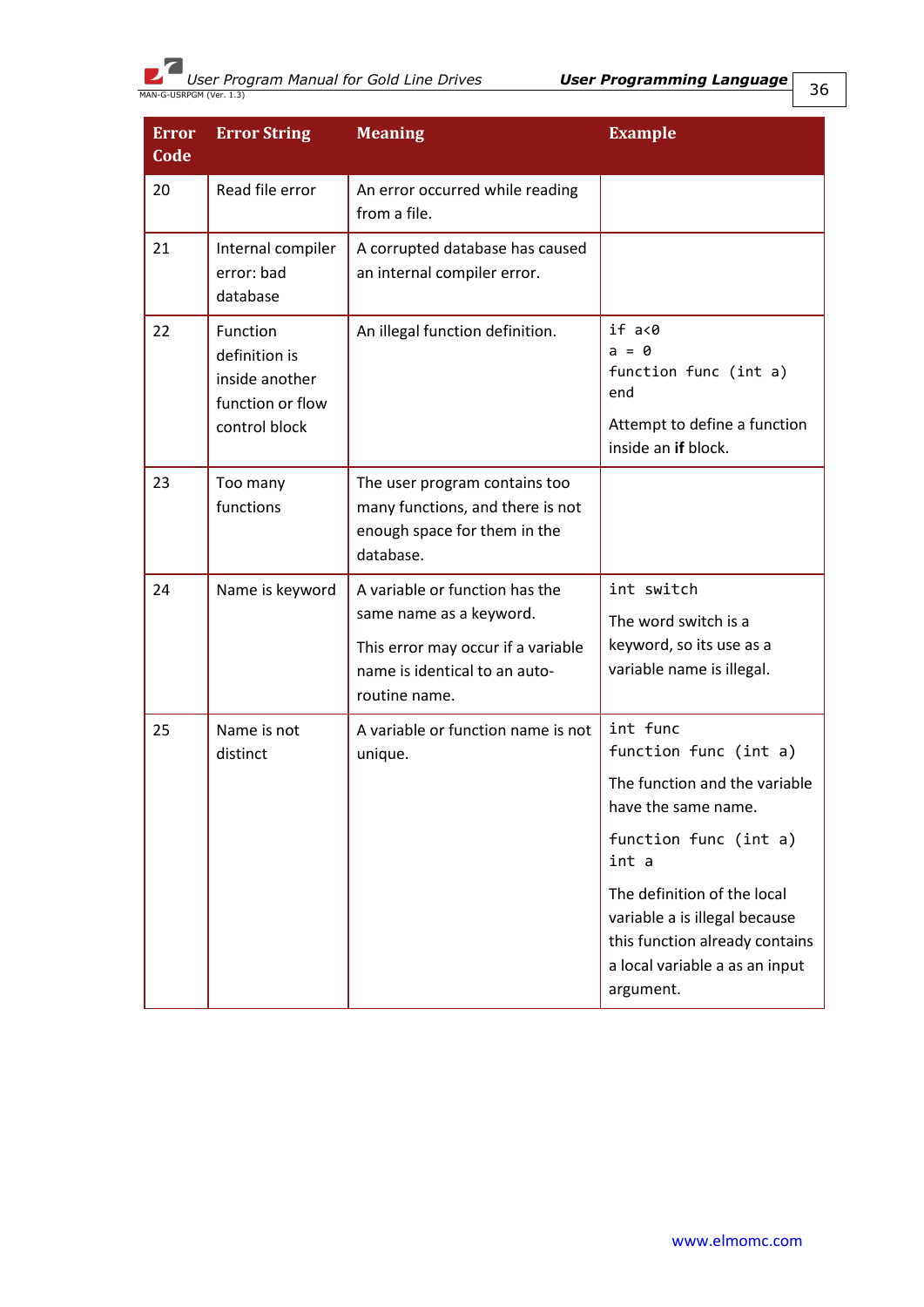*User Program Manual for Gold Line Drives User Programming Language MAN-G-USRPGM (Ver. 1.3)* 

| <b>Error</b><br>Code | <b>Error String</b>        | <b>Meaning</b>                                                                                                                                                                                                  | <b>Example</b>                                                                                                 |
|----------------------|----------------------------|-----------------------------------------------------------------------------------------------------------------------------------------------------------------------------------------------------------------|----------------------------------------------------------------------------------------------------------------|
| 26                   | Variable name is           | This error occurs when:                                                                                                                                                                                         | $int$ $abc$                                                                                                    |
|                      | invalid                    | A variable or function name<br>starts with a digit or underscore,                                                                                                                                               | The variable name has a<br>leading underscore.                                                                 |
|                      |                            | not with a letter.                                                                                                                                                                                              | function (int a)                                                                                               |
|                      |                            | A variable or function name is<br>empty.                                                                                                                                                                        | The function name is missing<br>after the function keyword.                                                    |
|                      |                            | On the variable definition line, a<br>comma is used as a separator                                                                                                                                              | int a, b,                                                                                                      |
|                      |                            | between variables, but the<br>variable name after the comma is<br>missing.                                                                                                                                      | The variable name is missing<br>after the comma.                                                               |
| 27                   | Bad separator              | The only legal separator between                                                                                                                                                                                | int a b                                                                                                        |
|                      | between<br>variables       | variables on the variable<br>definition line is a comma. After a<br>variable name, either a variable<br>separator (comma) or an<br>expression terminator is<br>expected. Any other symbol<br>causes this error. | A comma as a variable<br>separator is missing between<br>a and b.                                              |
| 28                   | Illegal global<br>variable | A global variable must be<br>declared inside a function with<br>the global keyword, and it must                                                                                                                 | int a1<br>function func (int a)<br>global float a1                                                             |
|                      | Definition                 | be defined before the function.<br>This error appears only if the<br>global keyword is used in the<br>wrong context: The global<br>keyword was used outside the<br>function.                                    | The variable type of a1 in its<br>definition is int, while inside<br>the function, it is declared as<br>float. |
|                      |                            | A variable declared as global<br>inside a function is not defined<br>previously.                                                                                                                                |                                                                                                                |
|                      |                            | The type of variable declared in<br>the definition outside the<br>function differs from the type of<br>the declaration inside the<br>function.                                                                  |                                                                                                                |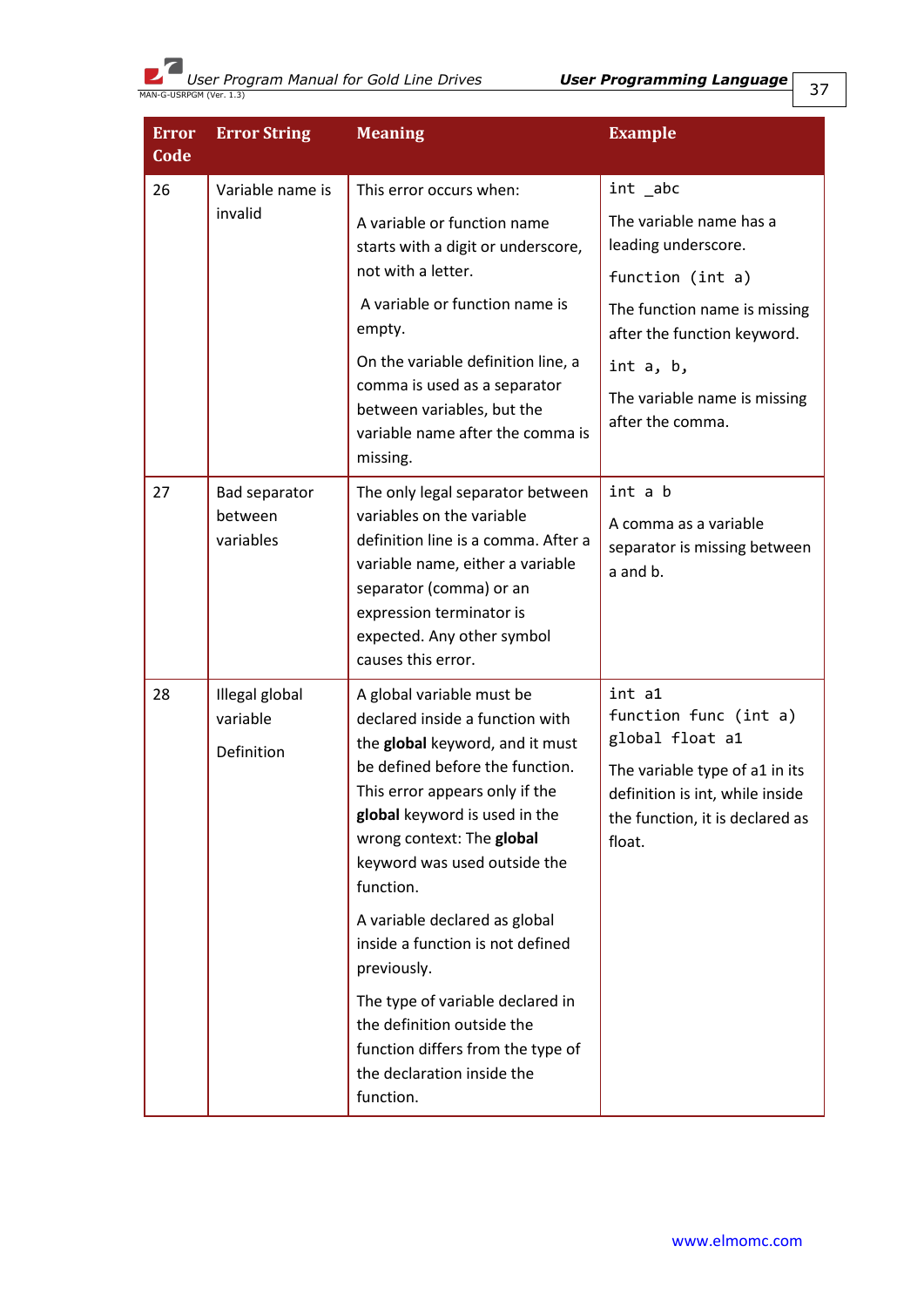*User Program Manual for Gold Line Drives User Programming Language MAN-G-USRPGM (Ver. 1.3)* 

| <b>Error</b><br>Code | <b>Error String</b>               | <b>Meaning</b>                                                                                                                                                                                                                                           | <b>Example</b>                                                                                         |
|----------------------|-----------------------------------|----------------------------------------------------------------------------------------------------------------------------------------------------------------------------------------------------------------------------------------------------------|--------------------------------------------------------------------------------------------------------|
| 29                   | <b>Bad variable</b><br>definition | All local variables must be<br>defined at the beginning of the<br>function. Any variable definition<br>coming after executable code in<br>the function is illegal.                                                                                       | function func (int a)<br>int b<br>global int a1<br>$b = a$<br>float c, d                               |
|                      |                                   |                                                                                                                                                                                                                                                          | The definition of float<br>variables c and d is illegal<br>because it occurs after<br>executable code. |
|                      |                                   |                                                                                                                                                                                                                                                          | $b = a$                                                                                                |
| 30                   | Variable is<br>undefined          | The iteration variable in a for<br>statement is not defined before<br>it.                                                                                                                                                                                | function func (int a)<br>for $k = 1:10$<br>$a = k$ :<br>end<br>return                                  |
|                      |                                   |                                                                                                                                                                                                                                                          | The iteration variable k is not<br>defined before its use.                                             |
| 31                   | Bad separator<br>between          | Bad separator between<br>dimensions (not a comma).                                                                                                                                                                                                       |                                                                                                        |
|                      | dimensions                        | This error is unused, because<br>currently only one-dimensional<br>arrays are allowed, so there is no<br>need for a separator between<br>dimensions.                                                                                                     |                                                                                                        |
| 32                   | <b>Bad variable</b><br>dimension  | The legal variable dimension<br>must be a positive number inside<br>square brackets. An expression<br>inside square brackets that is not<br>evaluated into a number or is<br>evaluated as a number that is less<br>than 1 (zero or negative) is illegal. | $int arr[-12]$<br>Variable dimension is<br>negative                                                    |
| 33                   | <b>Bad function</b><br>format     | Appears at function definition<br>when:                                                                                                                                                                                                                  | function func (int a)<br>function func (float a)                                                       |
|                      |                                   | The function name is not unique<br>or is empty. The function<br>definition does not match its<br>prototype.                                                                                                                                              | Type of input argument in<br>the function definition does<br>not match the type in the<br>prototype.   |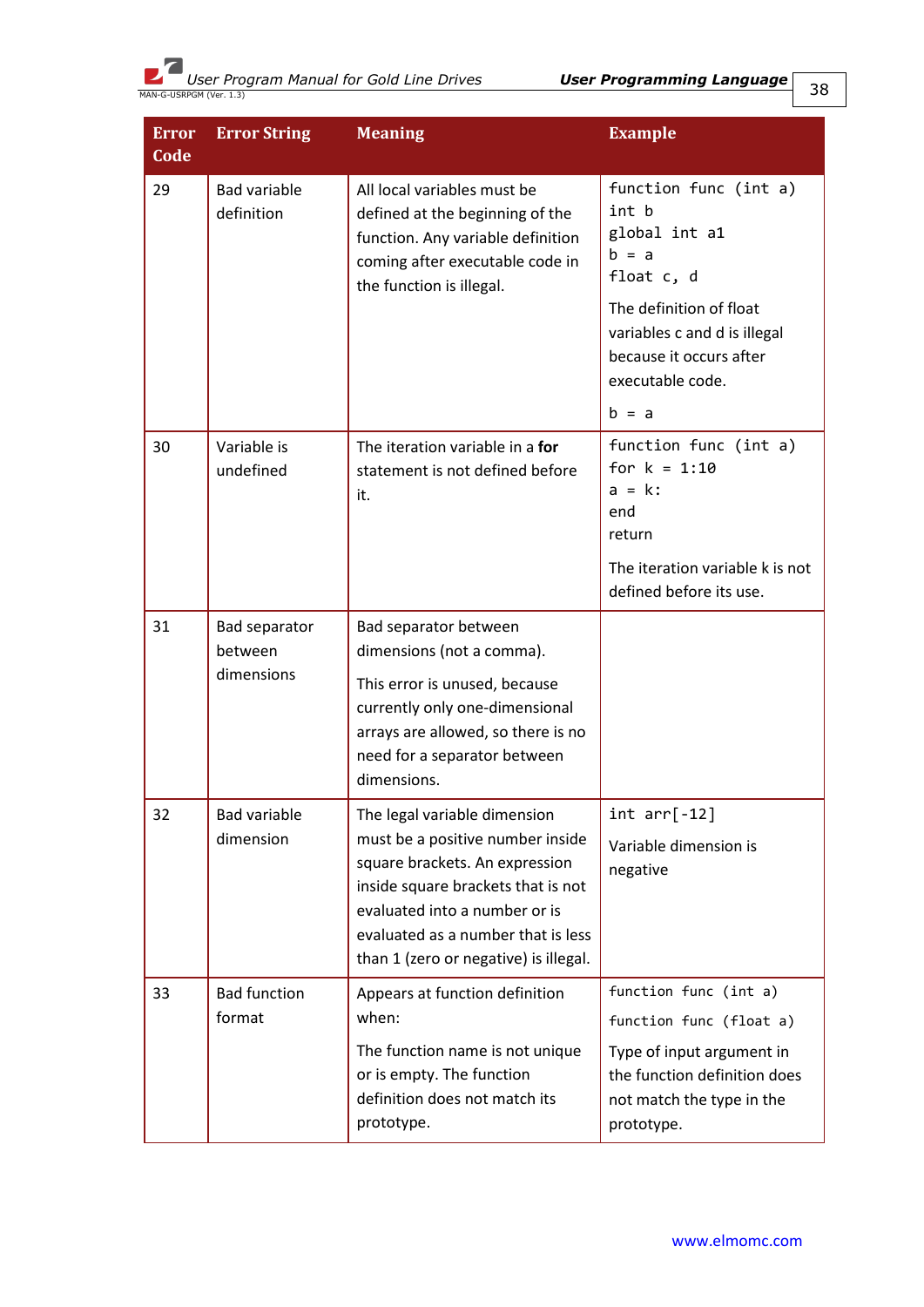| . .<br>I<br>۰.<br>-- | ×<br>۰.<br>۰, |
|----------------------|---------------|
|                      |               |

| <b>Error</b><br>Code | <b>Error String</b>           | <b>Meaning</b>                                                                                                                                                                                                                                         | <b>Example</b>                                                                                                                                                                                                                      |
|----------------------|-------------------------------|--------------------------------------------------------------------------------------------------------------------------------------------------------------------------------------------------------------------------------------------------------|-------------------------------------------------------------------------------------------------------------------------------------------------------------------------------------------------------------------------------------|
| 34                   | Illegal minus                 | A minus sign is illegal before a<br>function call with multiple output<br>arguments, and before<br>parentheses that include multiple<br>expressions.                                                                                                   | $[ab] = -func(c)$<br>Illegal minus sign before a<br>function call with multiple<br>outputs.<br>$-(2+3), c/5)$<br>Illegal minus before multiple<br>expressions within<br>parentheses.                                                |
| 35                   | Empty program                 | The user program is empty.                                                                                                                                                                                                                             |                                                                                                                                                                                                                                     |
| 36                   | Program is too<br>long        | The user program exceeds the<br>maximum admissible length.                                                                                                                                                                                             |                                                                                                                                                                                                                                     |
| 37                   | <b>Bad function call</b>      | An attempt has been made in a<br>goto statement to jump to a<br>function with a non-zero number<br>of input or output arguments.                                                                                                                       | $[a,b,c]$ - func $(x,y)$ + 5<br>Illegal statement. The<br>compiler checks whether<br>there is an expression<br>terminator immediately after<br>the function call with<br>multiple outputs. If there<br>isn't, it issues this error. |
| 38                   | Expression is<br>expected     | The expected expression -wait,<br>until, while, if, elseif, switch or<br>$case - is missing.$                                                                                                                                                          | if<br>$a = 0$<br>end<br>An expression expected after<br>the if is missing.                                                                                                                                                          |
| 39                   | Code is too<br>complex        | The user program contains very<br>complex code that includes too<br>many nested levels (this<br>expression actually contains<br>more than 100 nested levels). A<br>nested expressions means that<br>there is one flow-control block<br>inside another. | An if block inside a while loop                                                                                                                                                                                                     |
| 40                   | Line compilation<br>is failed | A general error has occurred<br>during an attempt to compile an<br>expression.                                                                                                                                                                         |                                                                                                                                                                                                                                     |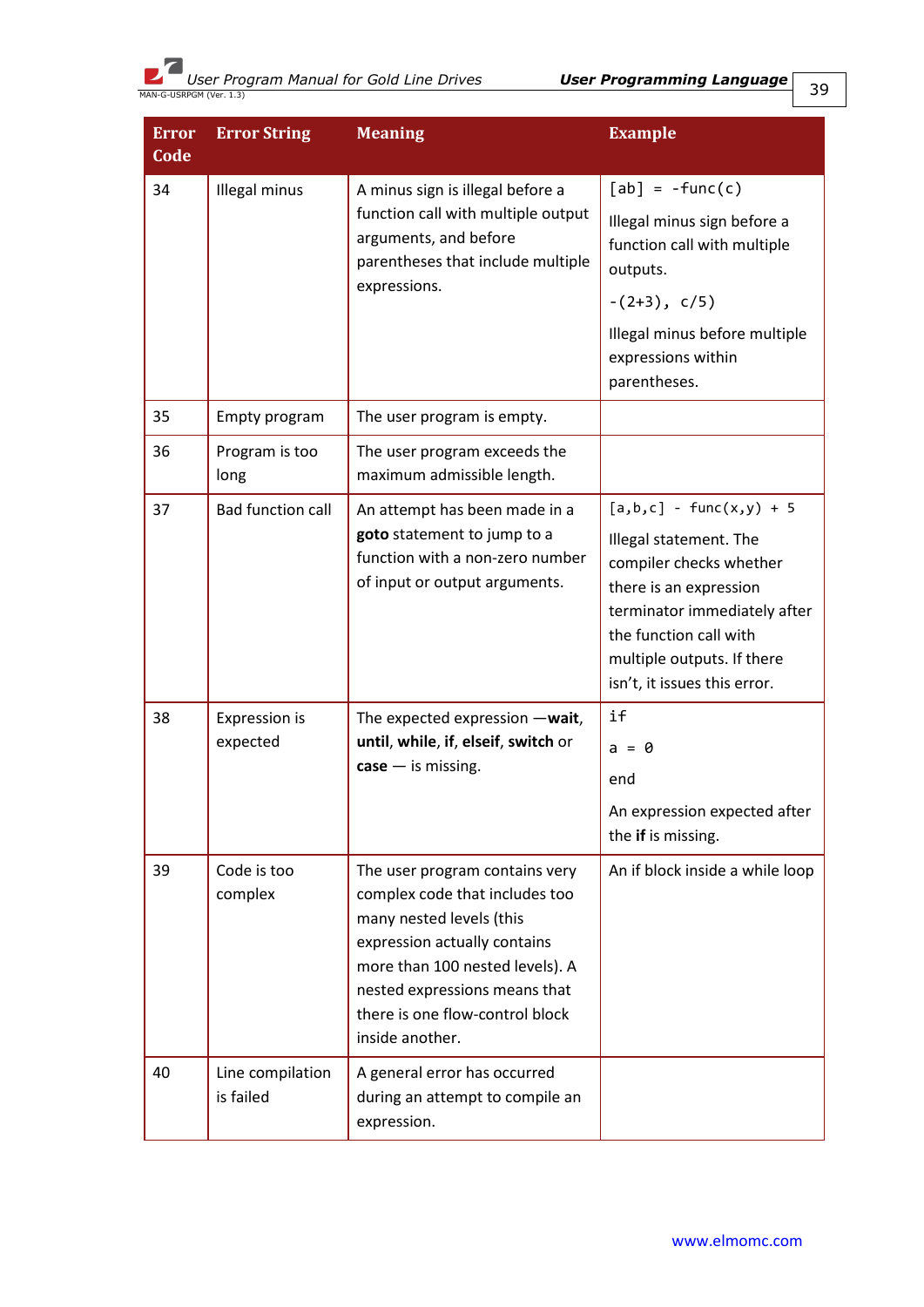| <b>Error</b><br>Code | <b>Error String</b>                   | <b>Meaning</b>                                                                                                      | <b>Example</b>                                                                                                                                                                                  |
|----------------------|---------------------------------------|---------------------------------------------------------------------------------------------------------------------|-------------------------------------------------------------------------------------------------------------------------------------------------------------------------------------------------|
| 41                   | Case must follow<br>switch            | After a switch statement, the<br>only legal statement is case;<br>otherwise, this error occurs.                     | switch a<br>$b = 0$<br>case 1,<br>$h = 1$<br>end<br>The expression b=0 is illegal<br>because switch must be<br>followed by case.                                                                |
| 42                   | Illegal case after<br>otherwise       | The otherwise statement must<br>be the last statement of a switch<br>block. Any case after otherwise is<br>illegal. | switch a<br>case 1,<br>$b = 1$<br>otherwise<br>$b = 0$<br>case 2,<br>$h = 1$<br>end<br>The statement case 2 is<br>illegal because otherwise<br>must be the last statement in<br>a switch block. |
| 43                   | <b>Bad nesting</b>                    | Flow-control block contradiction:<br>else without if, mismatched end,<br>flow-control block without end,<br>etc.    |                                                                                                                                                                                                 |
| 44                   | Code is not<br>expected.              | There is some unexpected code<br>for evaluation after otherwise,<br>end, else etc.                                  |                                                                                                                                                                                                 |
| 45                   | <b>Bad flow control</b><br>expression | No assignment operator $(=)$ sign<br>after the iteration variable name<br>in a for statement.                       | for k<br>$a = 0$<br>end<br>The assignment operator $(=)$<br>is missing after the k.                                                                                                             |
| 46                   | Too many errors                       | The compilation error buffer is<br>full.                                                                            |                                                                                                                                                                                                 |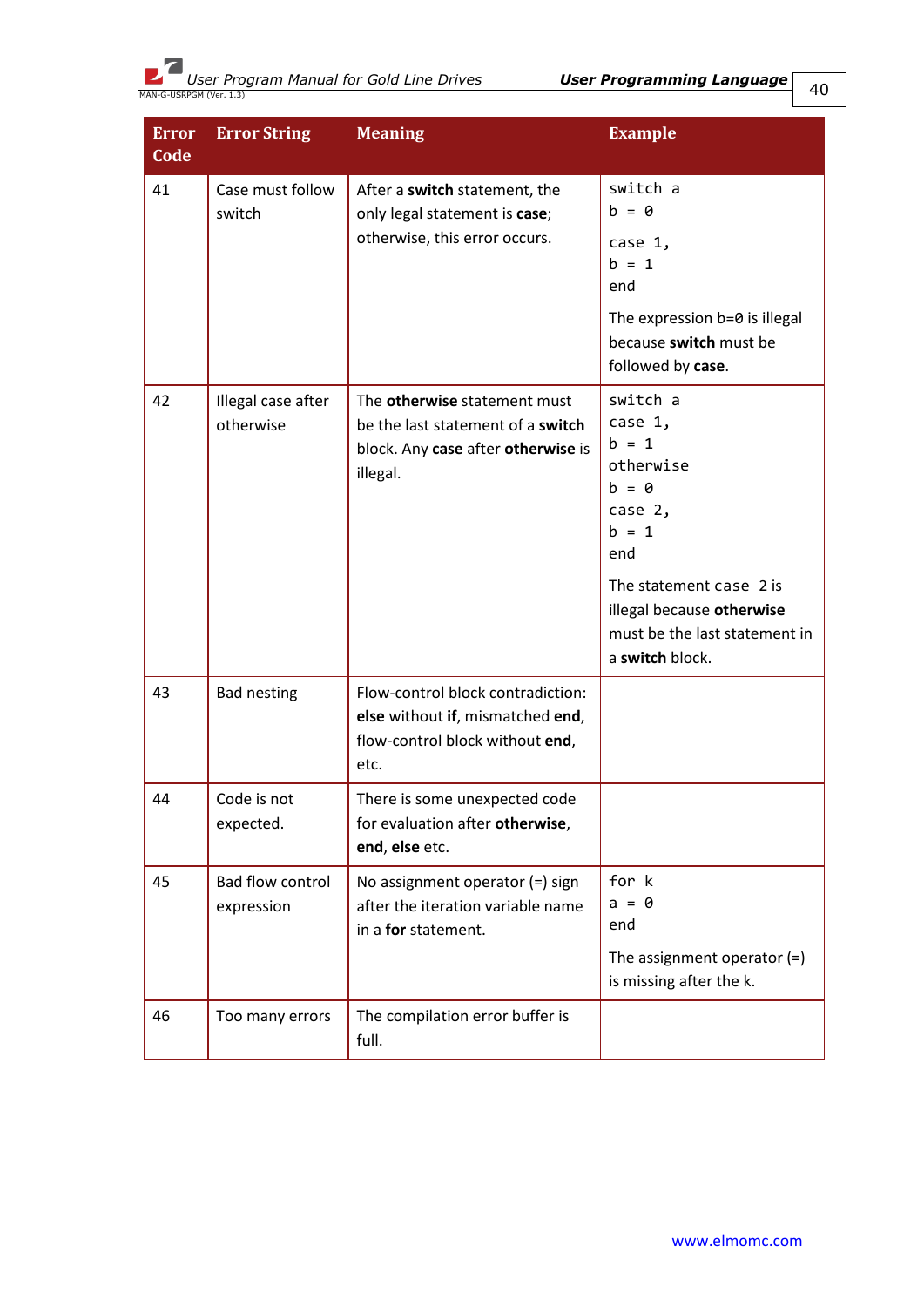

| <b>Error</b><br>Code | <b>Error String</b>              | <b>Meaning</b>                                                                                                                                                             | <b>Example</b>                                                                                                                               |
|----------------------|----------------------------------|----------------------------------------------------------------------------------------------------------------------------------------------------------------------------|----------------------------------------------------------------------------------------------------------------------------------------------|
| 47                   | Expression is out<br>of Function | A function or label must contain<br>executable code; otherwise, this<br>error occurs.                                                                                      | int a1<br>$a1 = 0$<br>function func (int a)                                                                                                  |
|                      |                                  |                                                                                                                                                                            | The executable code is illegal<br>because it is outside the<br>function.                                                                     |
| 48                   | Otherwise<br>without any case    | An otherwise appears<br>immediately after a switch<br>statement.                                                                                                           | switch a<br>otherwise<br>$h = \theta$<br>end                                                                                                 |
|                      |                                  |                                                                                                                                                                            | After a switch statement,<br>case is expected before<br>otherwise.                                                                           |
| 49                   | Misplaced break                  | Break is legal only inside a<br>switch, for or while block;<br>otherwise, this error occurs.                                                                               | If $a < 0$<br>break<br>end                                                                                                                   |
|                      |                                  |                                                                                                                                                                            | Using break in an if<br>statement is illegal.                                                                                                |
| 50                   | Too many<br>outputs              | The number of actual output<br>arguments during a function call<br>exceeds the number of output<br>arguments in the function<br>definition.                                | function $[int b] = func$<br>(int a)<br>return<br>$[c,d] = func(a)$                                                                          |
|                      |                                  |                                                                                                                                                                            | The function call is illegal<br>because the number of<br>outputs is two, while this<br>function is defined with a<br>single output argument. |
| 51                   | Line is too long                 | The user program contains a line<br>with more than 128 characters.                                                                                                         |                                                                                                                                              |
| 52                   | Clause is too long               | The user program contains an<br>expression for evaluation that<br>contains more than 512<br>characters. This expression may<br>take several lines of user program<br>text. |                                                                                                                                              |
| 53                   | Cannot find end<br>of sentence   | End of sentence not found within<br>range.                                                                                                                                 |                                                                                                                                              |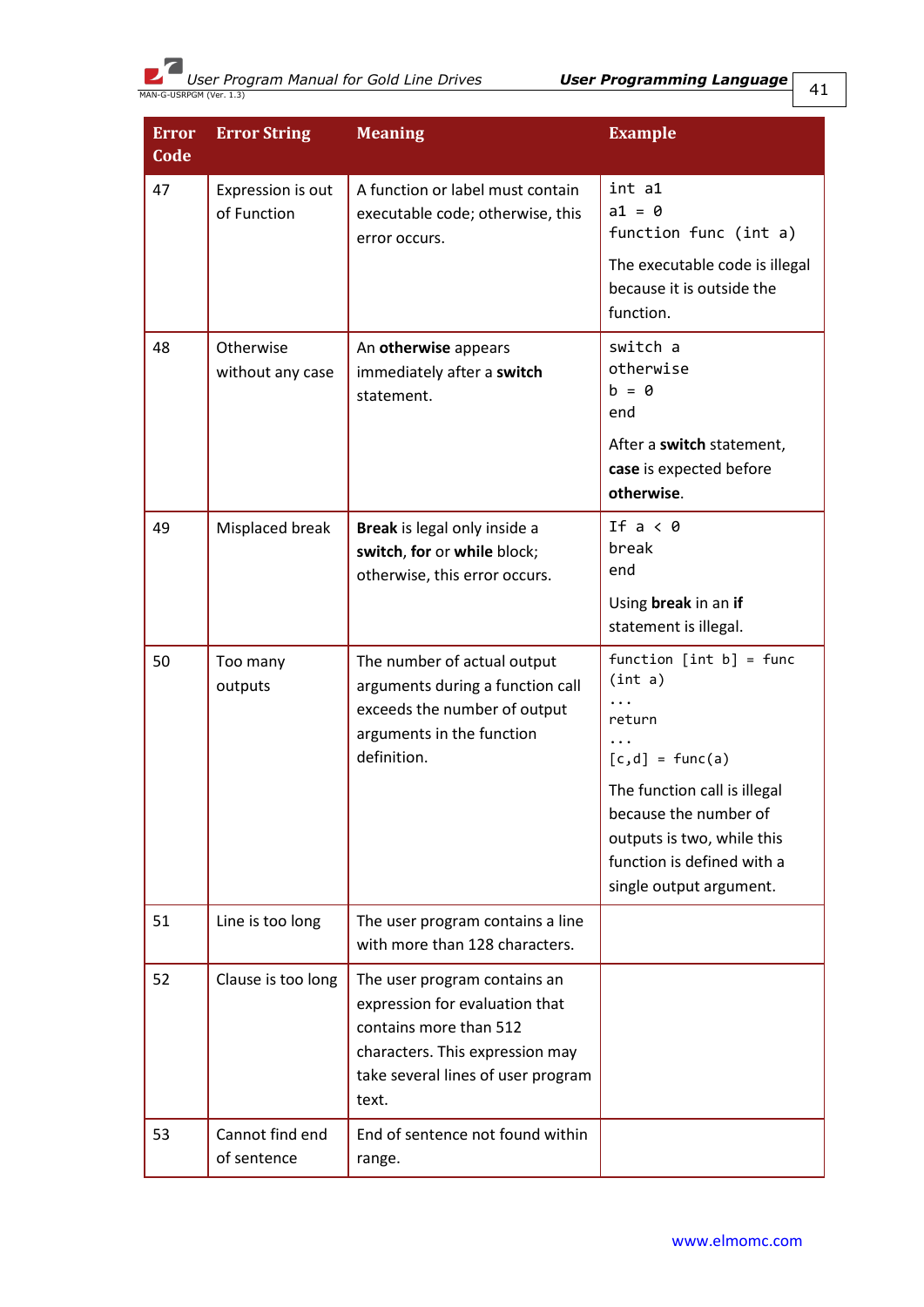|--|

| <b>Error</b><br>Code | <b>Error String</b>                                | <b>Meaning</b>                                                                                                                               | <b>Example</b>                                                                                                                      |
|----------------------|----------------------------------------------------|----------------------------------------------------------------------------------------------------------------------------------------------|-------------------------------------------------------------------------------------------------------------------------------------|
| 54                   | Open file failure                                  | There has been an attempt to<br>open a non-existent file; the file<br>name or path may be incorrect.                                         |                                                                                                                                     |
| 55                   | Bad file name                                      | The full file path is too long.                                                                                                              |                                                                                                                                     |
| 56                   | No such function                                   | An auto-routine, user function or<br>label name must follow the<br>keyword in a goto or reset<br>statement; otherwise, this error<br>occurs. |                                                                                                                                     |
| 57                   | Variable is array                                  | An attempt has been made to<br>assign an entire variable array,<br>rather than a single member.                                              | int arr[10]<br>##START<br>$arr[1] = 0$<br>$arr = 0$                                                                                 |
|                      |                                                    |                                                                                                                                              | The last expression is illegal<br>because it tries to assign the<br>entire array.                                                   |
| 58                   | Variable is not<br>array                           | An attempt has been made to<br>assign a scalar variable according<br>to an index, as an array.                                               | int a1 $//$ (a scalar)<br>##START<br>$a1[1] = 0$                                                                                    |
|                      |                                                    |                                                                                                                                              | The last expression is illegal<br>because it tries to assign a<br>scalar variable according to<br>an index.                         |
| 59                   | Mismatch                                           | The number of left-hand values                                                                                                               | $[a,b] = 12 + c$                                                                                                                    |
|                      | between left and<br>right-hand side<br>expressions | does not match the number of<br>values in the right-hand side of<br>the expression.                                                          | The number of values on the<br>left is two, while the number<br>of values after evaluation of<br>the right-hand expression is<br>1. |
| 60                   | Illegal local array                                | Syntax does not allow definition<br>of a local array. The array must<br>be global.                                                           | function func (int a)<br>int arr[10]<br>return<br>A local array is illegal.                                                         |
|                      |                                                    |                                                                                                                                              |                                                                                                                                     |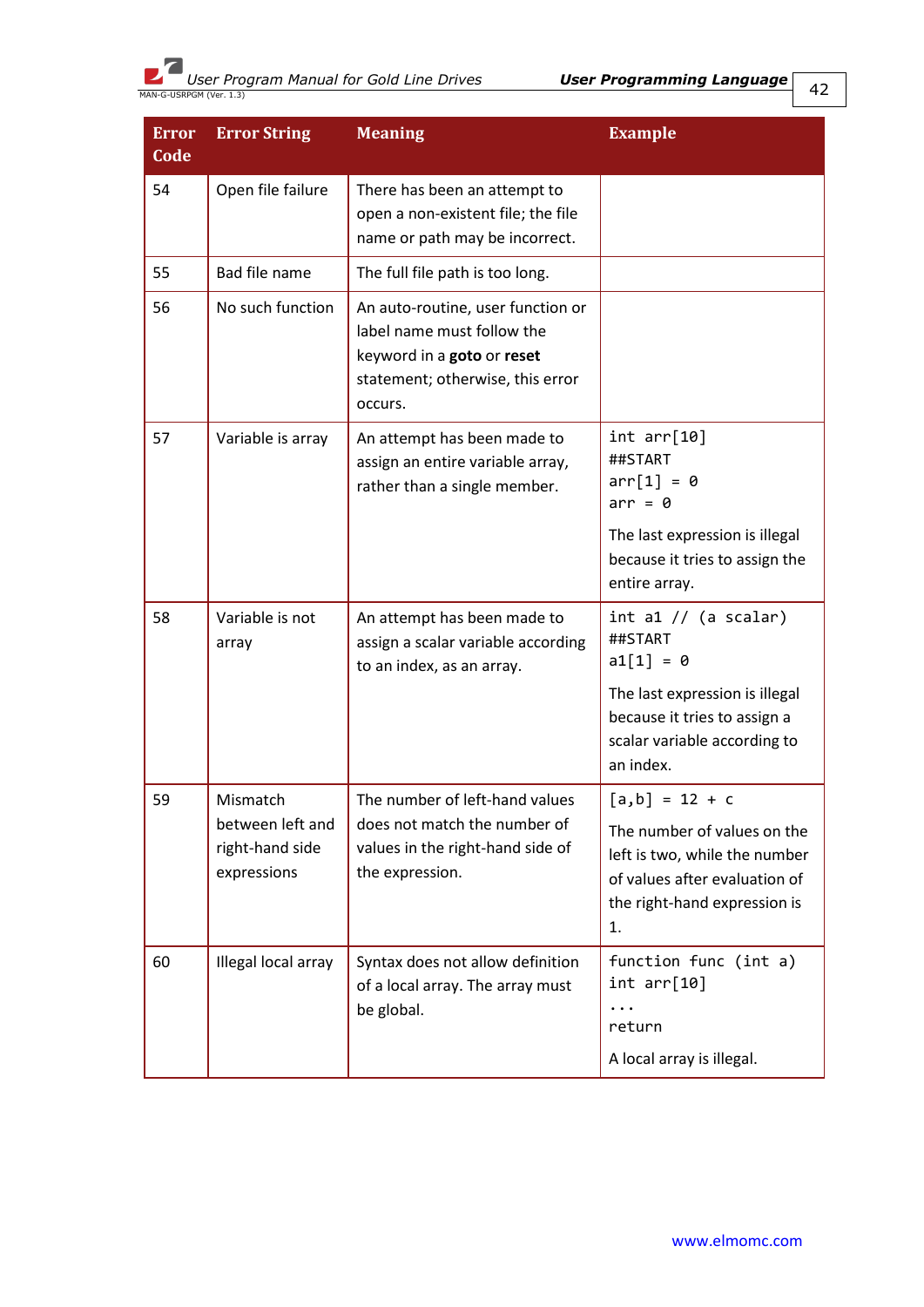| <b>Error</b><br>Code | <b>Error String</b>                                            | <b>Meaning</b>                                                                                                                                              | <b>Example</b>                                                                                                                                                                           |
|----------------------|----------------------------------------------------------------|-------------------------------------------------------------------------------------------------------------------------------------------------------------|------------------------------------------------------------------------------------------------------------------------------------------------------------------------------------------|
| 61                   | Function already<br>has body                                   | A function has more than one<br>body.                                                                                                                       | function func (int a)<br>wait 2000<br>return<br>function func (int a)<br>until a<br>end<br>The code is illegal because<br>the function func has<br>multiple bodies.                      |
| 62                   | Opcode is not<br>supported by<br>Gold drives                   | The specified version of the Gold<br>drive does not support a certain<br>virtual command.                                                                   |                                                                                                                                                                                          |
| 63                   | Internal compiler<br>error                                     |                                                                                                                                                             |                                                                                                                                                                                          |
| 64                   | Expression is not<br>finished                                  | The user program contains an<br>unfinished statement: an ellipsis<br>() may be missing to indicate<br>that the expression is continued<br>on the next line. | The last line of user text may<br>be:<br>$a = b + 8 / 12$<br>$/(8^2*sqrt(2) - sin$<br>(3.14/2))<br>After the ellipsis, another line<br>should appear, but in this<br>case it is missing. |
| 65                   | Compiled code is<br>too long                                   | The compiled code exceeds the<br>maximum space for the code<br>segment in the Gold drive's serial<br>flash memory.                                          |                                                                                                                                                                                          |
| 66                   | Corrupted the<br>Gold drive setup<br>files                     | The file containing the Gold servo<br>drive setup parameters is not in<br>the defined format.                                                               |                                                                                                                                                                                          |
| 67                   | Too many<br>variables                                          | The user program contains too<br>many functions, and there is not<br>enough space for them in the<br>database.                                              |                                                                                                                                                                                          |
| 68                   | Variable name<br>length mismatch<br>to the Gold drive<br>setup | The allowed variable name length<br>does not equal the length defined<br>in the compiler.                                                                   |                                                                                                                                                                                          |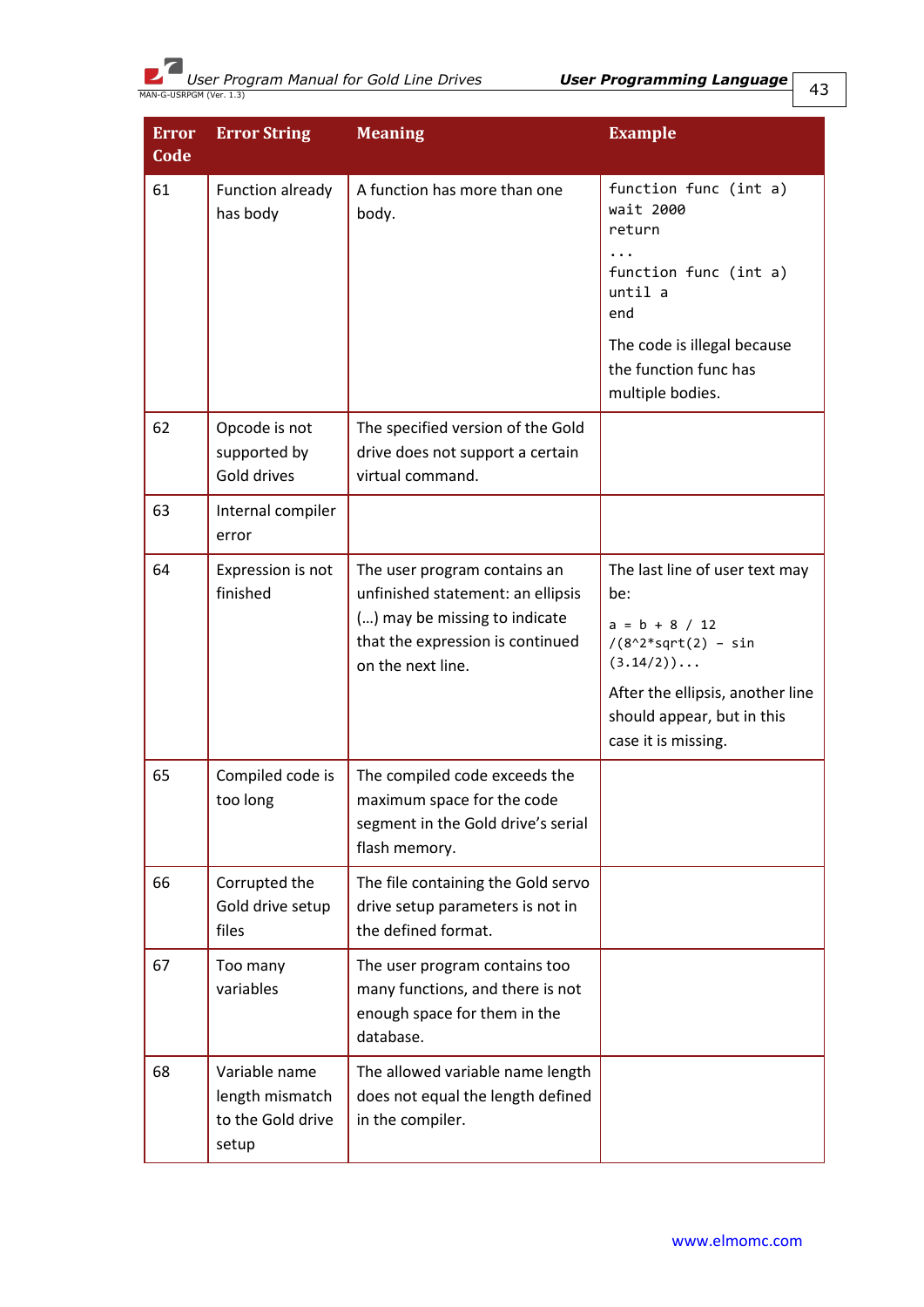| <b>Error</b><br>Code | <b>Error String</b>                                 | <b>Meaning</b>                                                                                                                                                                                                                                                                  | <b>Example</b>                                                                                                      |
|----------------------|-----------------------------------------------------|---------------------------------------------------------------------------------------------------------------------------------------------------------------------------------------------------------------------------------------------------------------------------------|---------------------------------------------------------------------------------------------------------------------|
| 69                   | Auto-routine has<br>argument                        | The auto-routine cannot have<br>any input or output argument;<br>otherwise, this error occurs.                                                                                                                                                                                  | function AUTOEXEC (int a)<br>A definition of an auto-<br>routine that includes an input<br>argument is illegal.     |
| 70                   | Label definition is<br>inside flow<br>control block | A label cannot be defined inside a<br>flow-control block; otherwise,<br>this error occurs.                                                                                                                                                                                      |                                                                                                                     |
| 71                   | Function without<br>return                          | The function does not end with<br>the return keyword.                                                                                                                                                                                                                           |                                                                                                                     |
| 72                   | <b>Block comments</b><br>is not finished            | The comment block has no end.                                                                                                                                                                                                                                                   | Assume that the last line of<br>user program text is:<br>$/*$ Just a comment<br>The comment block is not<br>closed. |
| 73                   | <b>Bad function</b><br>after reset                  | A reset statement must contain<br>an auto-routine, a global label or<br>a user function without input<br>arguments; otherwise, this error<br>occurs.                                                                                                                            | reset func(12)<br>A user function with an input<br>argument comes after the<br>reset keyword.                       |
| 74                   | Bad jump to label                                   | Occurs when an attempt is made<br>to jump to:<br>A global label from within a<br>function<br>A local label from with a global<br>space<br>A global label from within a<br>global space at a goto statement<br>A non-label at a goto label<br>A local label at a reset statement | function func ()<br>return<br>goto##func<br>The last expression is illegal<br>because func is not a label.          |
| 75                   | Illegal nargout                                     | The nargout keyword is used<br>outside a function.                                                                                                                                                                                                                              | ##START<br>if nargout $> 2$<br>The keyword nargout is used<br>outside a function.                                   |
| 76                   | Function without<br>body                            | An attempt has been made to call<br>a function that has been defined<br>but does not have a body.                                                                                                                                                                               |                                                                                                                     |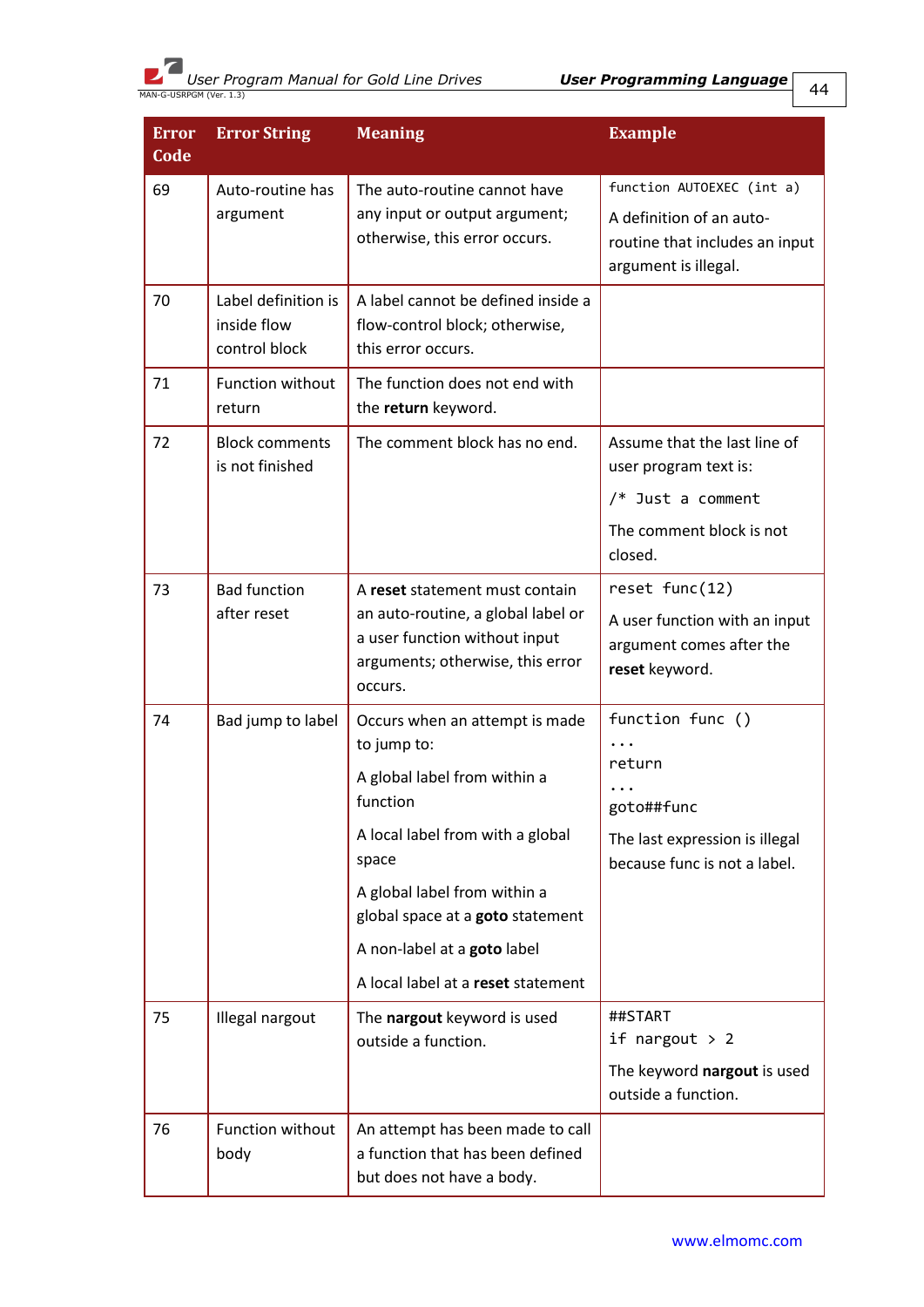*User Program Manual for Gold Line Drives User Programming Language MAN-G-USRPGM (Ver. 1.3)* 

| <b>Error</b><br>Code | <b>Error String</b>                                              | <b>Meaning</b>                                                                                                                                                                                               | <b>Example</b>                                                                                                                                                           |
|----------------------|------------------------------------------------------------------|--------------------------------------------------------------------------------------------------------------------------------------------------------------------------------------------------------------|--------------------------------------------------------------------------------------------------------------------------------------------------------------------------|
| 77                   | Bad goto<br>statement                                            | The goto keyword must be<br>followed by ## or #@ before the<br>name of a label; otherwise, this<br>error occurs. This error may also<br>occur if there is a goto statement<br>within the body of a for loop. | goto START<br>There is no ## or $#@$<br>between goto and the label<br>name.<br>for $k = 1:10$<br>goto##START<br>end<br>The goto statement in the for<br>loop is illegal. |
| 78                   | Auto routine is<br>local                                         | An auto-routine is defined as a<br>local label.                                                                                                                                                              | function start (int a)<br>#@AUTOEXEC<br>return<br>The AUTOEXEC auto-routine<br>is defined inside a function as<br>a local label.                                         |
| 79                   | Command has<br>'not program'<br>flag                             | The program refers to a<br>command that is not allowed to<br>be used within a user program.                                                                                                                  | LS<br>The program attempts to use<br>the LS command, which has a<br>"Not program" flag defined<br>for it.                                                                |
| 80                   | Image file too<br>long                                           | The Image file length exceeds the<br>user code partition size.                                                                                                                                               |                                                                                                                                                                          |
| 81                   | System function<br>tdif is not<br>supported by the<br>Gold drive | During evaluation of the wait<br>flow-control, the tdif system<br>function must be defined inside<br>the Gold drive; otherwise, this<br>error occurs.                                                        |                                                                                                                                                                          |
| 82                   | Command has<br>"not assign" flag                                 | The program has assigned a value<br>to a command with a "not assign"<br>flag.                                                                                                                                | $BG=10$<br>The BG command has a "not<br>assign" flag. Assigning a value<br>to this command is illegal.                                                                   |
| 83                   | Keyword is not<br>implemented -<br>for future use                | An attempt has been made to use<br>an unimplemented keyword or<br>feature.                                                                                                                                   |                                                                                                                                                                          |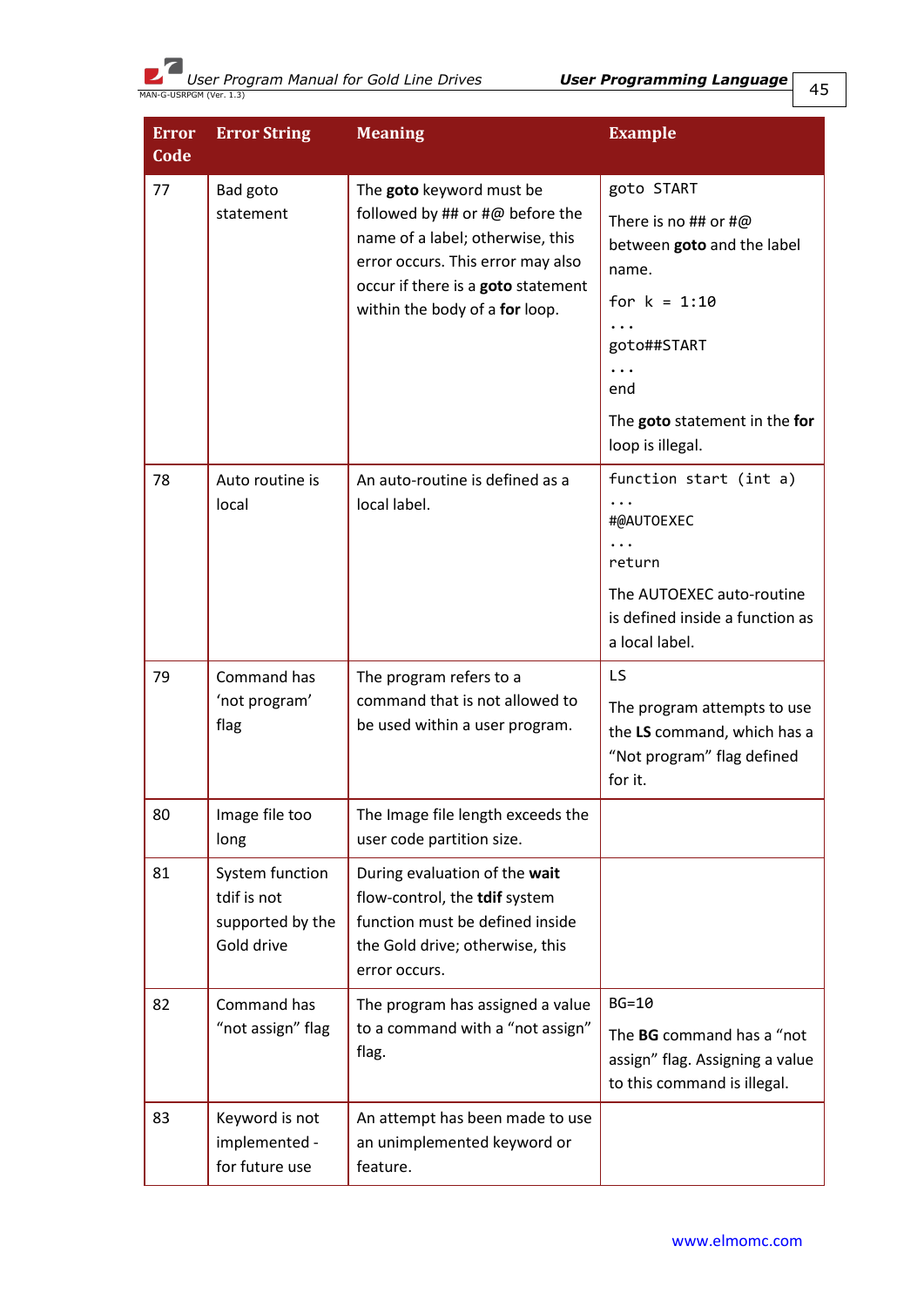

| <b>Error</b><br>Code | <b>Error String</b>                                            | <b>Meaning</b>                                                                      | <b>Example</b>                                                                                                                                                                                   |
|----------------------|----------------------------------------------------------------|-------------------------------------------------------------------------------------|--------------------------------------------------------------------------------------------------------------------------------------------------------------------------------------------------|
| 84                   | Misplaced return                                               | Illegal return, such as from a<br>trycatch block                                    | try<br>if $a > 6$<br>return<br>end<br>catch<br>end<br>The return keyword is used<br>inside the try block.                                                                                        |
| 85                   | The try and catch<br>keywords must<br>be on a separate<br>line | Any code on the same line with<br>try or catch is illegal.                          | try, AC=10000000<br>The statement after the try<br>keyword is illegal.                                                                                                                           |
| 86                   | Division by zero                                               | Division by zero.                                                                   |                                                                                                                                                                                                  |
| 87                   | Identifier is<br>missing                                       | The #define directive does not<br>contain an identifier.                            | #define<br>The identifier is missing.                                                                                                                                                            |
| 88                   | The name of<br>identifier is not<br>valid                      | The name of the identifier of the<br>#define directive is not valid.                | #define 2PI 6.24<br>#define VER+<br>The first name has a leading<br>number. The second name<br>contains the + character. A<br>valid name may contain only<br>letters, numbers or<br>underscores. |
| 89                   | Identifier was<br>defined before                               | An attempt has been made to use<br>a #define directive with the same<br>identifier. | #define NUM 3<br>#define NUM 4<br>The second statement is<br>illegal because NUM has<br>already been defined.                                                                                    |
| 90                   | Condition is<br>missing                                        | The condition is missing in an #if<br>or #elseif directive.                         | #if<br>A condition must follow the<br>#if directive.                                                                                                                                             |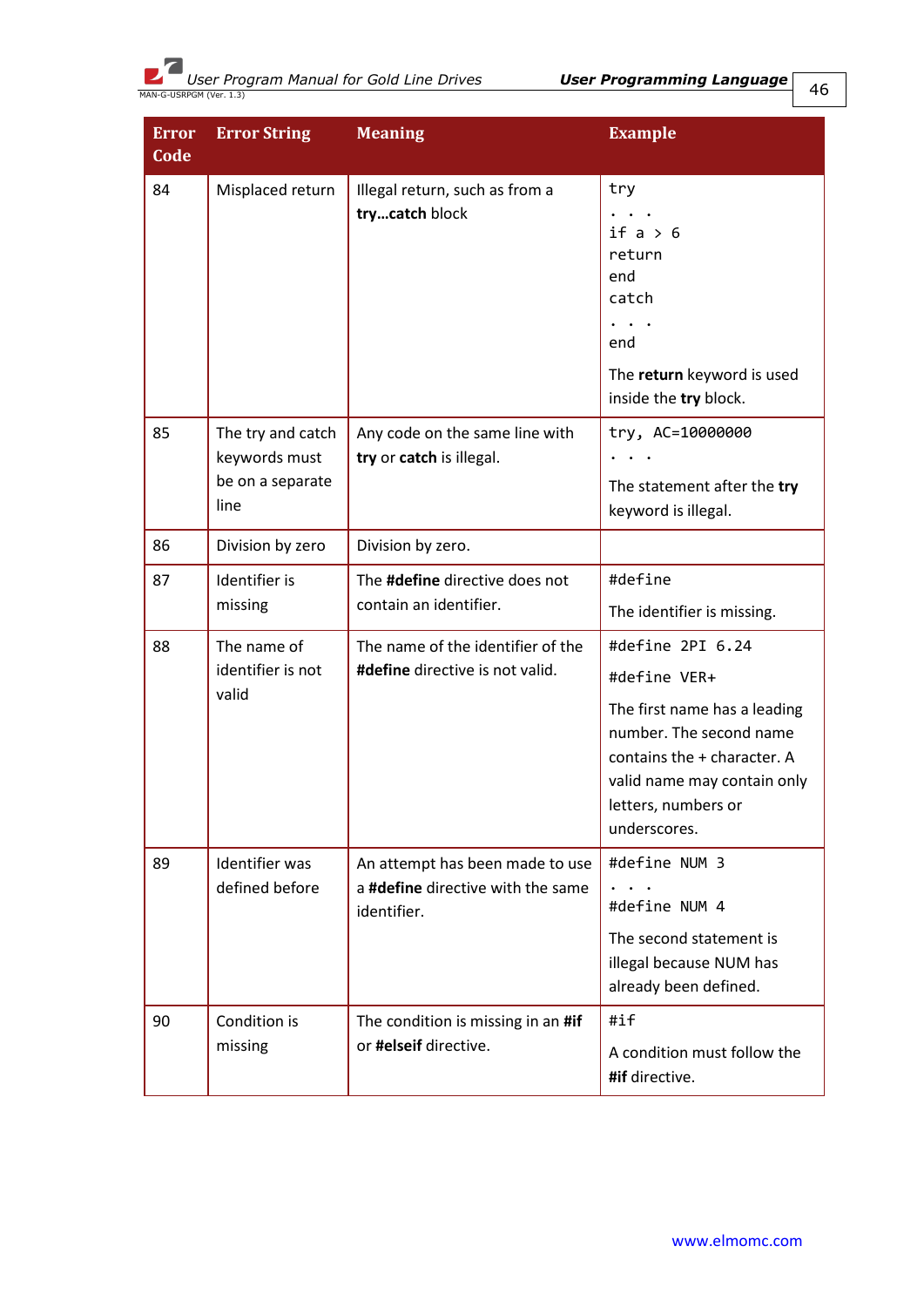| <b>Error</b><br>Code | <b>Error String</b>                                                                                                                                                                                                                      | <b>Meaning</b>                                                                                           | <b>Example</b>                                                                                  |
|----------------------|------------------------------------------------------------------------------------------------------------------------------------------------------------------------------------------------------------------------------------------|----------------------------------------------------------------------------------------------------------|-------------------------------------------------------------------------------------------------|
| 91                   | Misplaced<br>continue                                                                                                                                                                                                                    | The continue keyword is used<br>outside a for or while loop, or<br>inside an unclosed trycatch<br>block. |                                                                                                 |
| 92                   | An #else or #elseif directive has<br>Misplaced #else<br>or #elseif<br>been used outside an #if-#endif<br>block, or #else is used more than<br>once in the same #if-#endif<br>block, or #else is not the last<br>directive before #endif. | #if NUM $> 10$<br>#elseif NUM > 5<br>#else<br>#elseif NUM > 3<br>#endif                                  |                                                                                                 |
|                      |                                                                                                                                                                                                                                          |                                                                                                          | The <b>#else</b> directive is not the<br>last directive before the<br>#endif.                   |
| 93                   | Identifier wasn't<br>declared                                                                                                                                                                                                            | The identifier of an #undef<br>directive was not defined<br>previously.                                  | #undef NUM<br>This statement is illegal if it is<br>not preceded by a #define<br>NUM directive. |
| 94                   | Mismatched type                                                                                                                                                                                                                          | The type of an evaluated<br>constant expression is neither an<br>integer nor a float.                    |                                                                                                 |
| 95                   | Too many<br>identifiers have<br>been defined                                                                                                                                                                                             | The user has defined more than<br>100 #define directives in the<br>program.                              |                                                                                                 |
| 96                   | Misplaced #endif                                                                                                                                                                                                                         | An #endif directive is not<br>preceded by #if.                                                           |                                                                                                 |
| 97                   | Unknown error                                                                                                                                                                                                                            | Unknown error.                                                                                           |                                                                                                 |

**Table 5: Error Codes**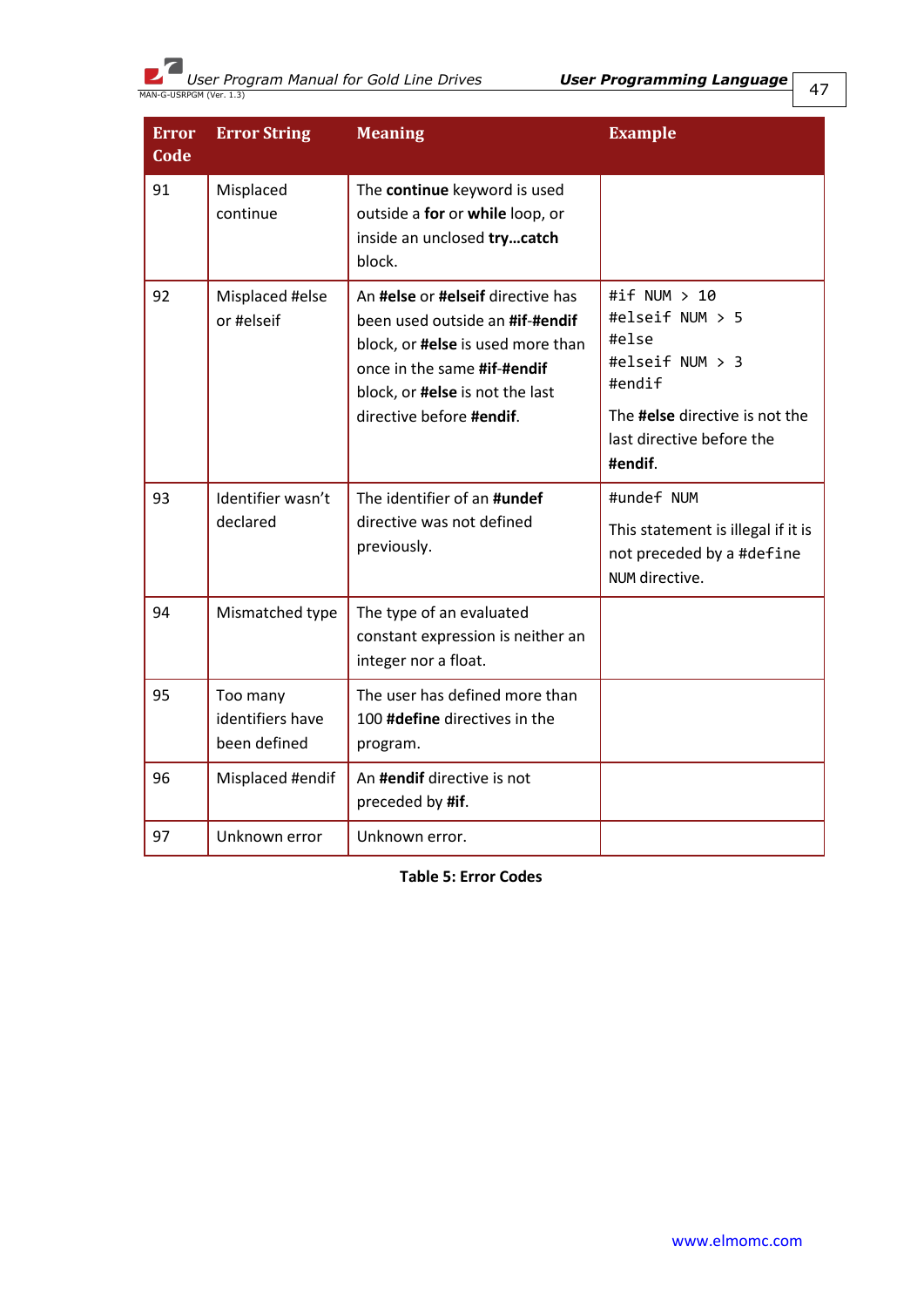# **2.8. The Preprocessor**

Prior to code generation, the compiler preprocesses the user code, handling compiler directives as described in *[Compiler Directives](#page-47-0)*. The preprocessor does the following:

- Searches for definitions of literal constants, such as #define MYConst 5, and replaces literal strings in the user code with their values.
- Evaluates the conditional expression of **#if**, **#elseif**, **#ifdef** and **#ifndef** directives.
- Checks the conditions of **#if**, **#elseif**, **#else**, **#ifdef** and **#ifndef** directives, and, depending on the results, removes or retains the corresponding processing statements in the code.

# <span id="page-47-0"></span>**2.9. Compiler Directives**

# **2.9.1. #define**

The **#define** directive may be used to assign a name to a literal string in a manner similar to that of the C language.

## **Syntax**

```
#define identifier string
```
or

```
#define identifier
```
The **#define** directive substitutes the defined string for all subsequent occurrences of the identifier in the text code.

The identifier is replaced only when it forms a real occurrence. For instance, the identifier is not replaced if it appears in a comment, within a string or as part of a longer identifier. For example:

//#define UNIT\_MOD1 3

The above is a comment. There will **not** be an identifier with the value 3.

**Note:** The **#define** directive without an identifier is illegal.

A **#define** directive without a string is not replaced. The identifier remains defined and can be tested using the **#ifdef** and **#ifndef** directives.

The string argument consists of a series of tokens, such as keywords, constants or complete statements. One or more space characters must separate a string from an identifier. A legal identifier name may consist of a maximum of 32 characters. A valid name consists only of letters, underscores and numbers (but not leading a leading underscore or number, since a name must start with a letter). The name is case-sensitive.

The maximum admissible number of **#define** directives in a Gold drive is 100.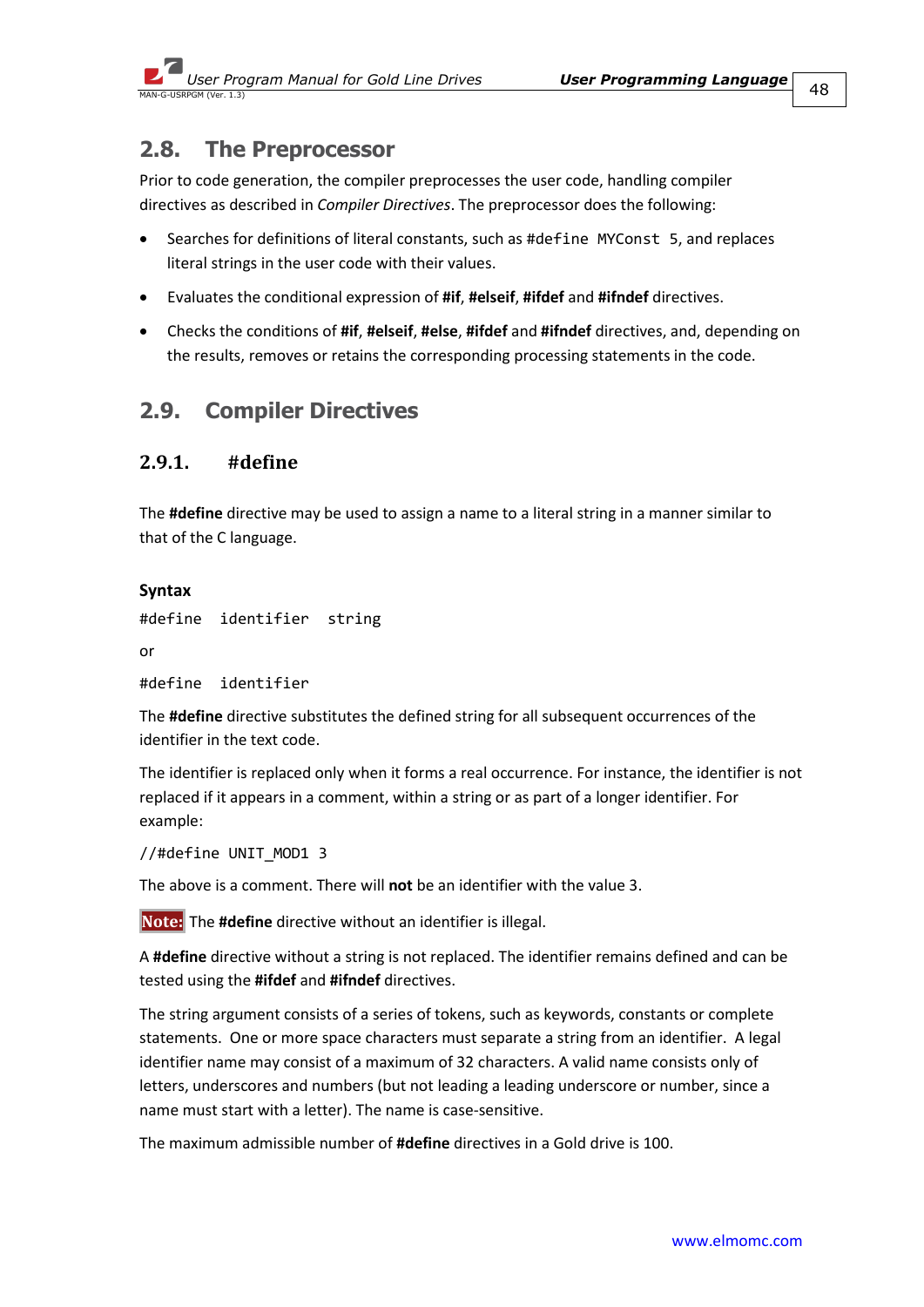

When the string is evaluated (refer to the section *[Evaluating Expressions Used in Compiler](#page-52-0)  [Directives](#page-52-0)*), if the evaluation is successful, the identifier is replaced with the value obtained; otherwise, every appearance of the identifier is replaced with the string as a string.

The syntax that defines compiler directives in the Gold language differs from the C language in a number of ways.

The redefinition of a **#define** directive with the same identifier is illegal unless the second definition with **#define** appears after the first definition has been removed by the **#undef** directive.

## **Examples**

The following line defines the identifier OPTION\_A without associating a constant value with it.

#### #define OPTION\_A

The following line defines the identifier MASK\_AUTOEXEC as the constant 0x0001. Wherever the identifier appears, it is replaced by this value.

#define MASK\_AUTOEXEC 0x0001

# **2.9.2. #if**

The **#if** directive checks a conditional expression, as in the C language. If the specified constant expression following the **#if** directive has a non-zero value, it directs the compiler to continue processing statements up to the next **#endif**, **#else** or **#elseif**. It then skips to the statement following the **#endif** directive. If the conditional expression has a zero value, **#if** directs the compiler to skip immediately to the next **#endif**, **#else** or **#elseif** directive.

#### **Syntax**

#if constant-expression

The constant expression is either an integer or a floating-point number.

Each **#if** directive in a source file must be matched with a closing **#endif** directive; otherwise, an error message is generated.

The **#if**, **#elseif**, **#else** and **#endif** directives can be nested in the text portions of other **#if** directives.

Each nested **#else**, **#elseif** or **#endif** directive belongs to the closest preceding **#if** directive.

The **#if** directive must contain a constant expression, which is evaluated to a single value; otherwise, it causes an error.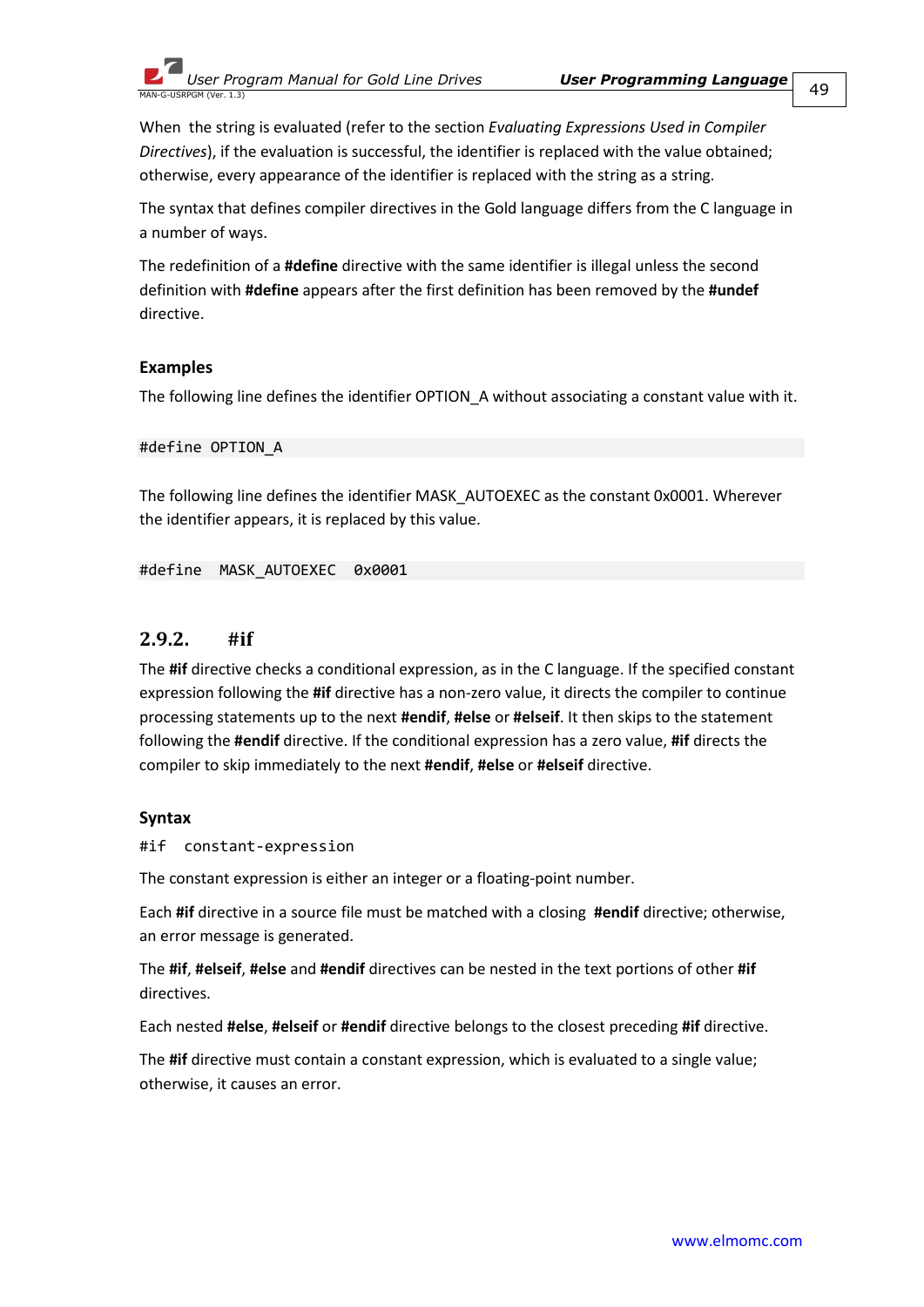

#### **Example**

```
#if MAX_LEN > 10
  #define REDUCE_MAX_LEN 10
#endif
```
## **2.9.3. #else**

The **#else** directive, as in C, marks an optional clause of a conditional compilation block defined by an **#ifdef** or **#if** directive.

#### **Syntax**

#else

The **#else** directive must be the last directive before the **#endif** directive. Only a single **#else** directive is allowed. The **#else** directive contains no conditions.

#### **Example**

```
#if MAX_LEN > 10
   #define EDUCE_MAX_LEN 10
#else
   #define EDUCE_MAX_LEN 5
#endif
```
# **2.9.4. #elseif**

The **#elseif** directive marks an optional clause of a conditional-compilation block defined by an **#ifdef** or **#if** directive.

#### **Syntax**

#elseif constant-expression

The directive controls conditional compilation by checking the specified constant expression.

If the expression is non-zero, **#elseif** directs the compiler to continue processing statements up to the next **#endif**, **#else** or **#elseif** directive and then to skip to the statement after **#endif**.

If the constant expression is zero, **#elseif** directs the compiler to skip to the next **#endif**, **#else** or **#elseif**.

Up to **50 #elseif** directives can appear between the **#if** and **#endif** directives.

As with the **#if** directive, the **#elseif** directive must contain a constant-expression, which is evaluated to a single value; otherwise it causes an error.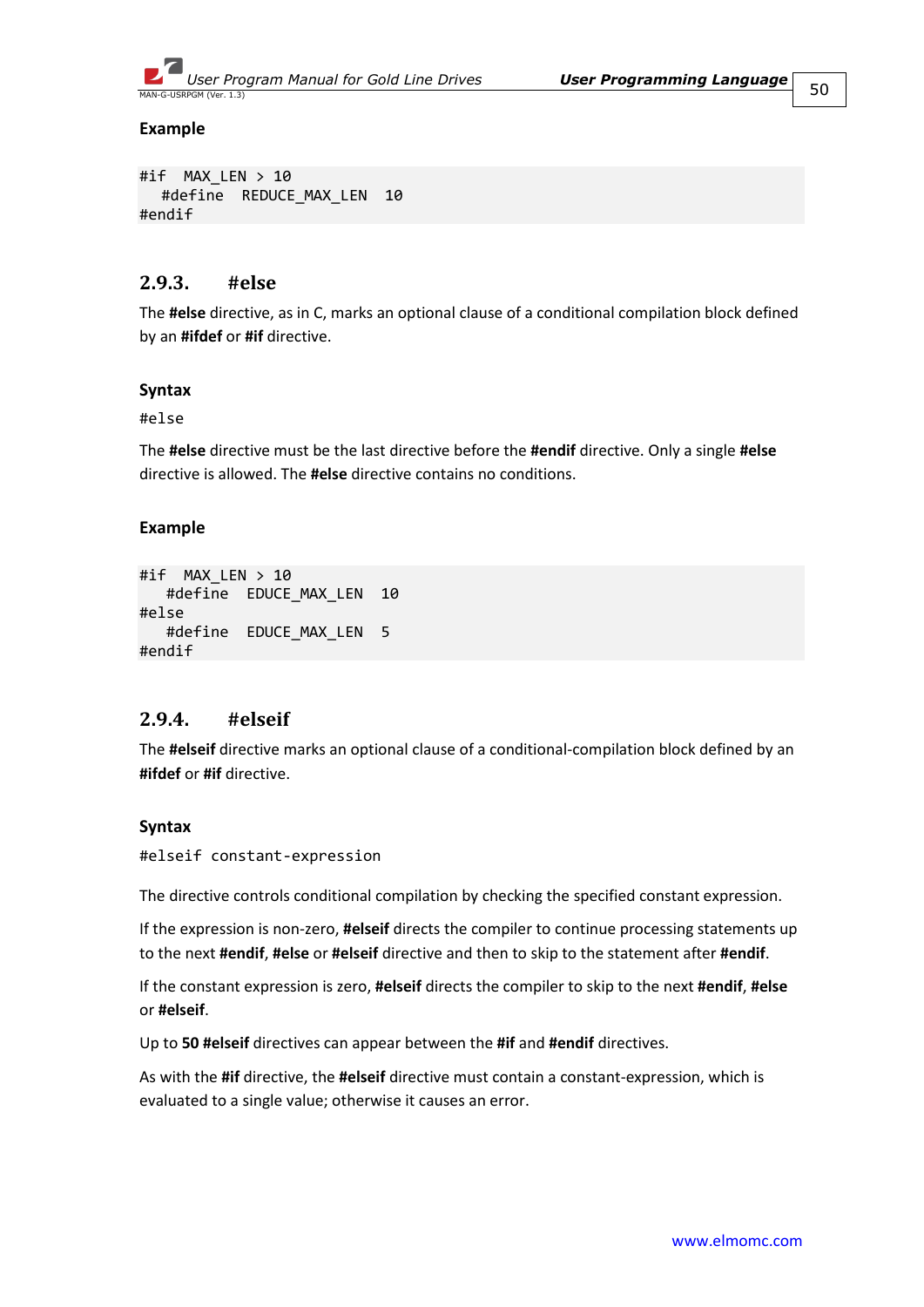

#### **Example**

```
#if MAX_LEN > 30
     #define REDUCE_MAX_LEN 30
#elseif MAX_LEN > 20
     #define REDUCE_MAX_LEN 20
#elseif MAX LEN > 10 #define REDUCe_MAX_LEN 10
#else
     #define REDUCE_MAX_LEN 5
#endif
```
# **2.9.5. #endif**

Each **#endif** directive must close an **#if** directive, in a manner similar to the C language.

## **Syntax**

#endif

An **#endif** directive without a precding **#if** directive generates an error.

#### **Example**

```
#if CALL_FUNC 1
  Call_func()
#endif
```
# **2.9.6. #ifdef**

The **#ifdef** directive, as in C, checks for the presence of a specified identifier that is defined with **#define**.

#### **Syntax**

```
#ifdef identifier
```
The #**ifdef** and #**ifndef** directives can be used anywhere that #**if** can be used.

An #**ifdef** identifier statement is equivalent to #**if** 1 when the identifier has been defined, and it is equivalent to #**if** 0 when identifier has not been defined or has been undefined with the #**undef** directive.

#### **Example**

```
#define DEBUG_FLAG
. . .
#ifdef DEBUG_FLAG
        DbgBrkPoint()
#endif
```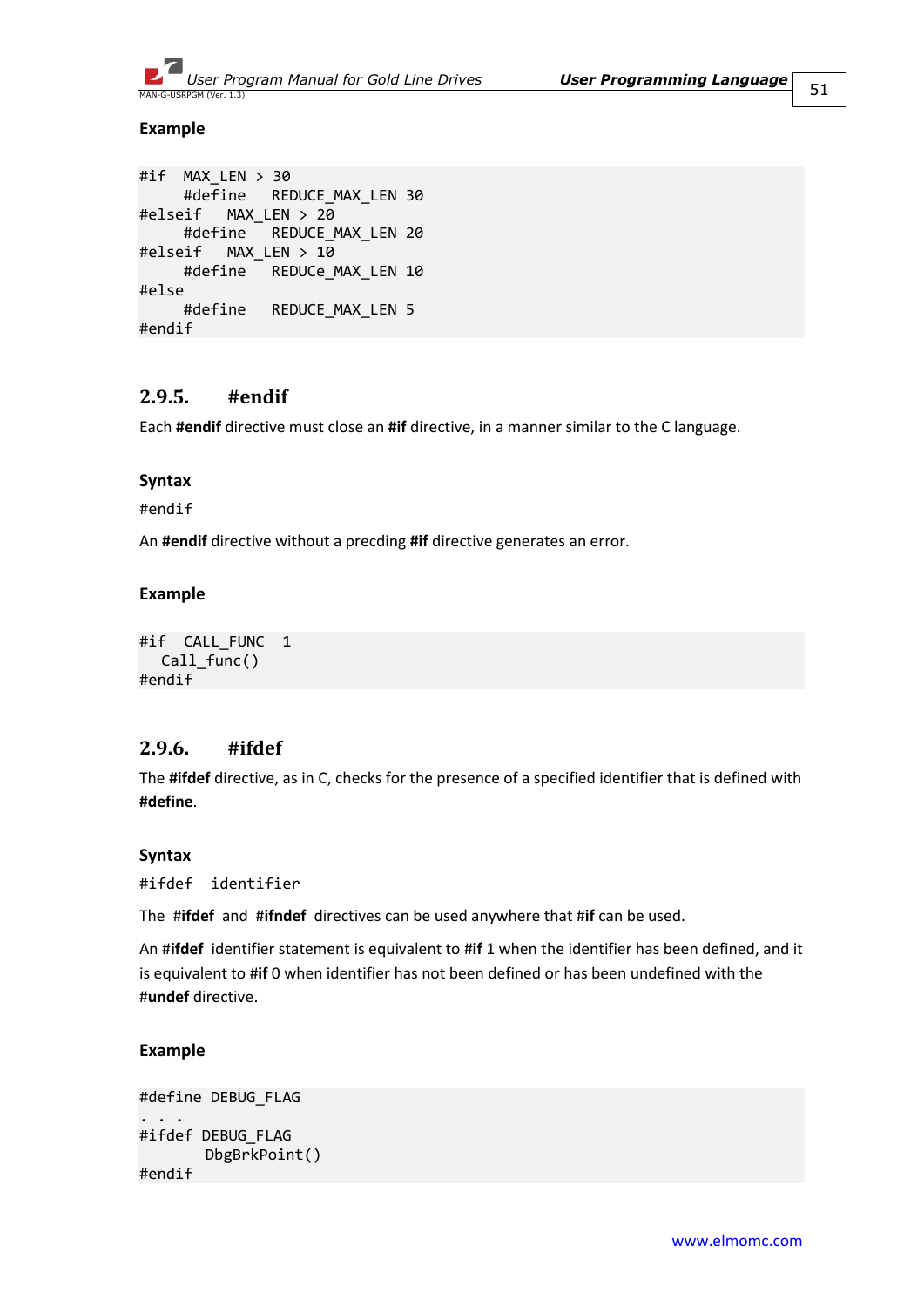

In this example, the text between the **#ifdef** and **#endif** directives is compiled since DEBUG\_FLAG was defined previously.

# **2.9.7. #ifndef**

The **#ifndef** directive, as in C, checks for the absence of identifiers defined with **#define**.

## **Syntax**

#ifndef identifier

The **#ifndef** directive checks for the opposite of the condition checked by **#ifdef**. If the identifier has not been defined (or if its definition has been removed with **#undef**), the condition is true (non-zero). Otherwise, the condition is false (0).

## **Example**

```
#ifndef DEBUG_FLAG
      #define DEBUG_FLAG
#endif
```
In this example, DEBUG FLAG will be defined only if it has not been defined previously. It thus prevents the possible redefinition of DEBUG\_FLAG.

# **2.9.8. #undef**

The **#undef** directive, as in C, removes the current definition of the specified identifier. All subsequent occurrences of the identifier name are processed without replacement.

#### **Syntax**

```
#undef identifier
```
The **#undef** directive must be paired with a **#define** directive in order to create a region in a source program in which an identifier has a special meaning.

Unlike the **#undef** directive in C, with a Gold drive, you cannot apply **#undef** to an identifier that has not been previously defined. Repetition of the **#undef** directive with the same identifier is illegal.

#### **Example**

```
#define DEBUG_FLAG
. . .
#undef DEBUG_FLAG
```
In this example, the **#undef** directive removes the definition of DEBUG\_FLAG previously created by the **#define** directive.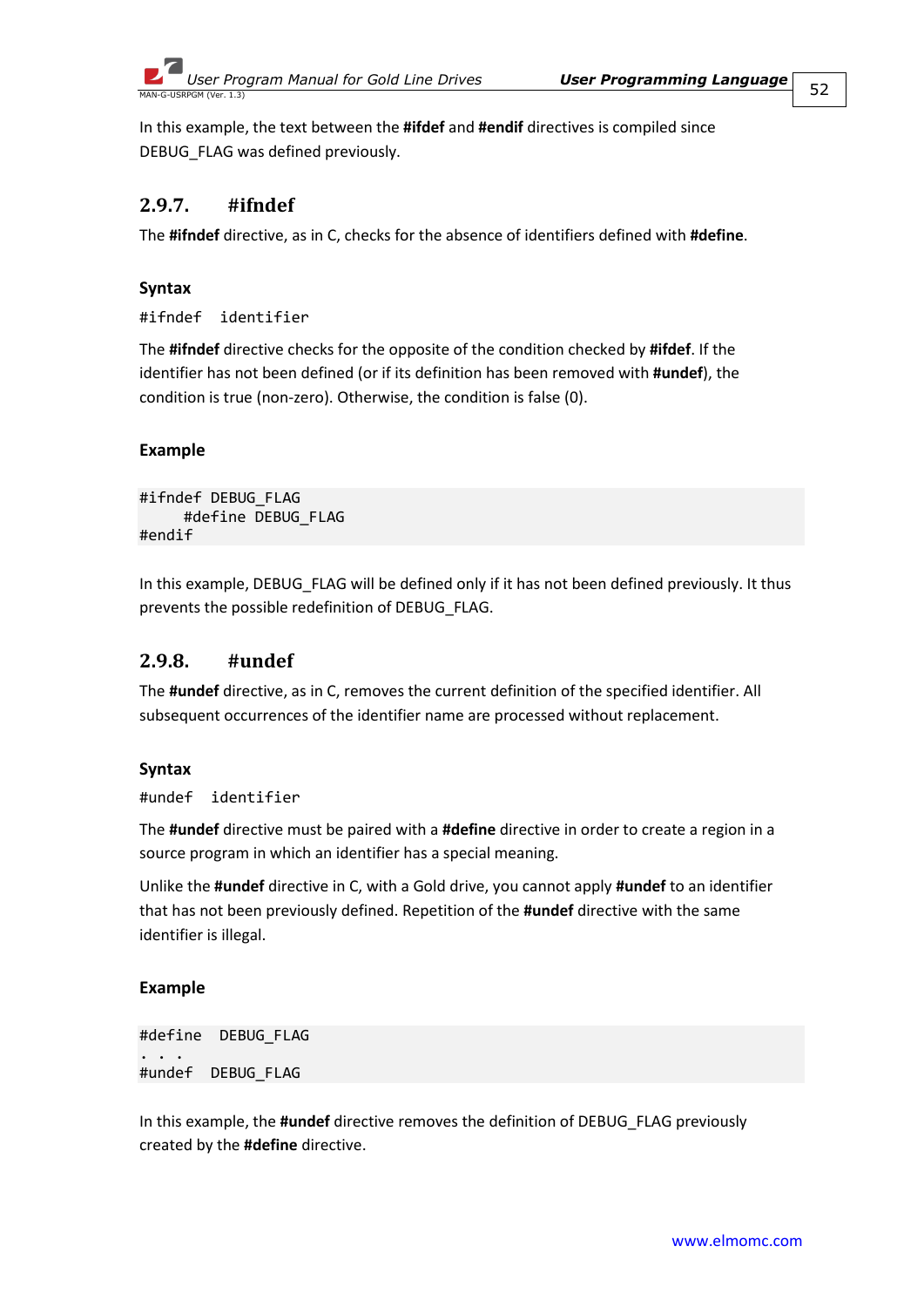

# <span id="page-52-0"></span>**2.10. Evaluating Expressions Used in Compiler Directives**

The **#define**, **#if** and **#elseif** directives may contain constant expressions for evaluation.

Such expressions – which may be either simple (a single number) or complex (a combination of operations) – must be evaluated to a single number.

A valid expression can operate only with:

- Numbers
- Values of the **#define** directive.

If the expression contains the identifier of a **#define** directive, the identifier must have a string that can be evaluated successfully.

**Note:** The syntax of the expression of a pre-compilation directive differs from the syntax of other expressions in that it has the following limitations:

- It cannot contain global or local variables; only constant values are valid.
- It cannot use any system or user functions, or system commands.
- Only integer and float data types are allowed. Arrays and array members are illegal.

An expression in a pre-compilation directive uses the same operators as other expressions in the user program.

| <b>Operator Type</b>         | <b>Operator</b>                                                 |
|------------------------------|-----------------------------------------------------------------|
| <b>Calculation operators</b> | $\ast$<br>$/ = -$ %                                             |
| Logical operators            | &&<br>$\mathbf{I}$                                              |
| Comparison operators         | $\langle \rangle$ $\langle \rangle$ $\langle =$<br>$!=$<br>$>=$ |
| <b>Bitwise operators</b>     | &<br>$\mathbf{L}$<br>- << >>                                    |
| Unary logical operators      |                                                                 |
| Unary bitwise operators      | $\sim$                                                          |

The following table lists the valid operators according to their type.

A detailed description of the operators is given in *[Mathematical and Logical Operators](#page-8-0)*. The data type of the evaluation result depends on the operation and the type of operands. The result of logical, bitwise and comparison operations is always integer. With calculation operators, if both operands are integers, the type of the result is integer; otherwise, the type is float.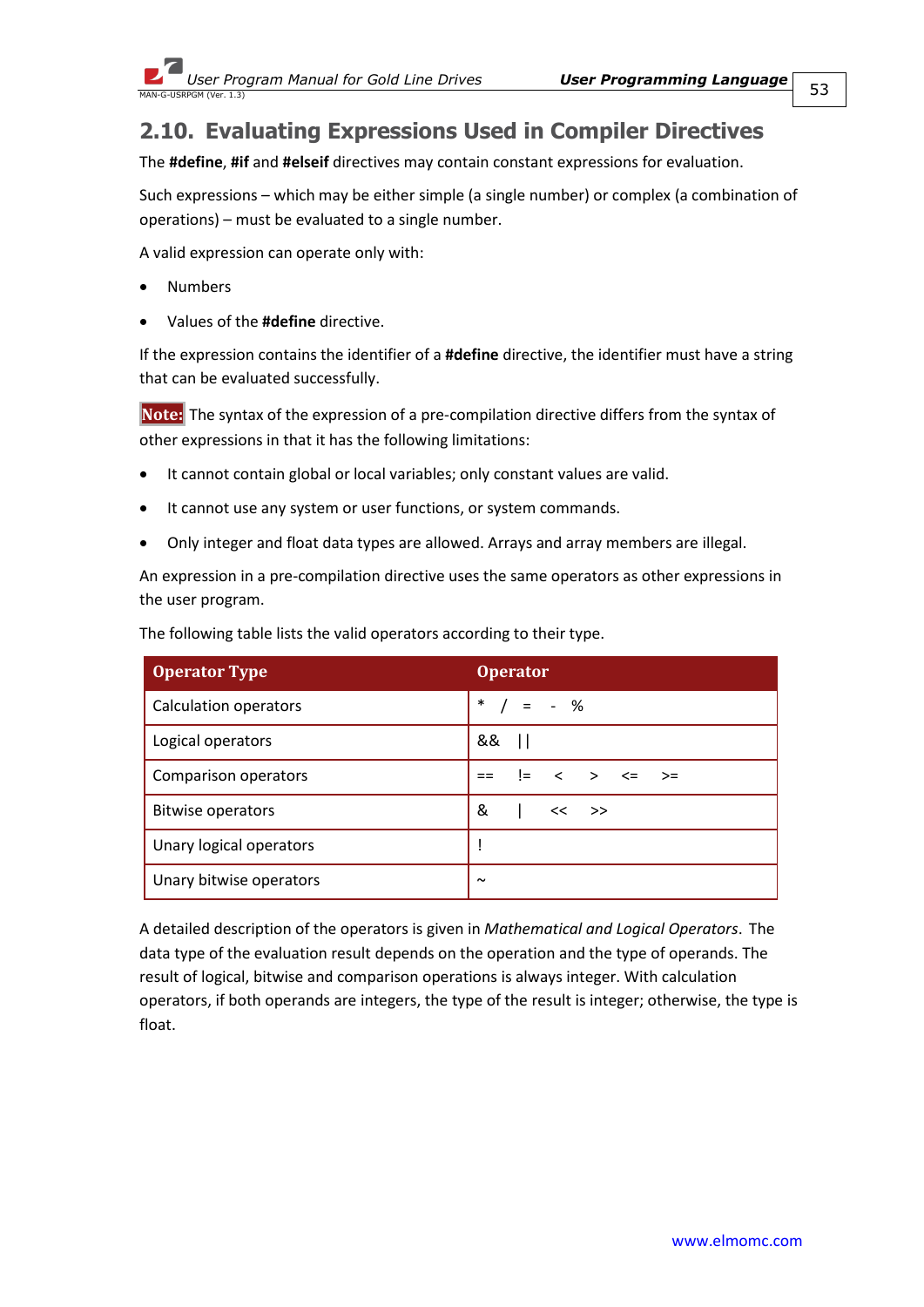

# **2.11. Program Flow Commands**

# **2.11.1. if**…**elseif**…**else**…**end**

# **Syntax**

```
if ( expression )
    statement1
elseif ( expression 2 )
    statement2
else
    statement3
end
```
# **Conditional Expressions**

The **if** keyword executes *statement1* if expression1 is true (non-zero); if *expression1* is false, **elseif** is present, and *expression2* is true (non-zero), it executes *statement2*.

The **elseif** keyword may repeat scores of times within an **if** block. The statement following the **else** keyword, *statement3*, will be executed only if *expression1*, *expression2*, … *expressionN* are all false (or zero).

In case of a comparison condition containing a float, for example,  $if (I == 0.001)$ , the float is subject to precision, which is 4 digits after the decimal point.

# **Example**

```
if ( a==1 )
    px=1000
elseif ( a==3 )
    px=10000
else
    px=2000
end
```
**Note:** The statement cannot be on the same line as the **elseif** (or the **else**) keyword. The compiler will ignore such entries.

# **2.11.2. goto**

# **Syntax**

goto ##LABEL

The program will continue its execution at the label specified by the **goto** command.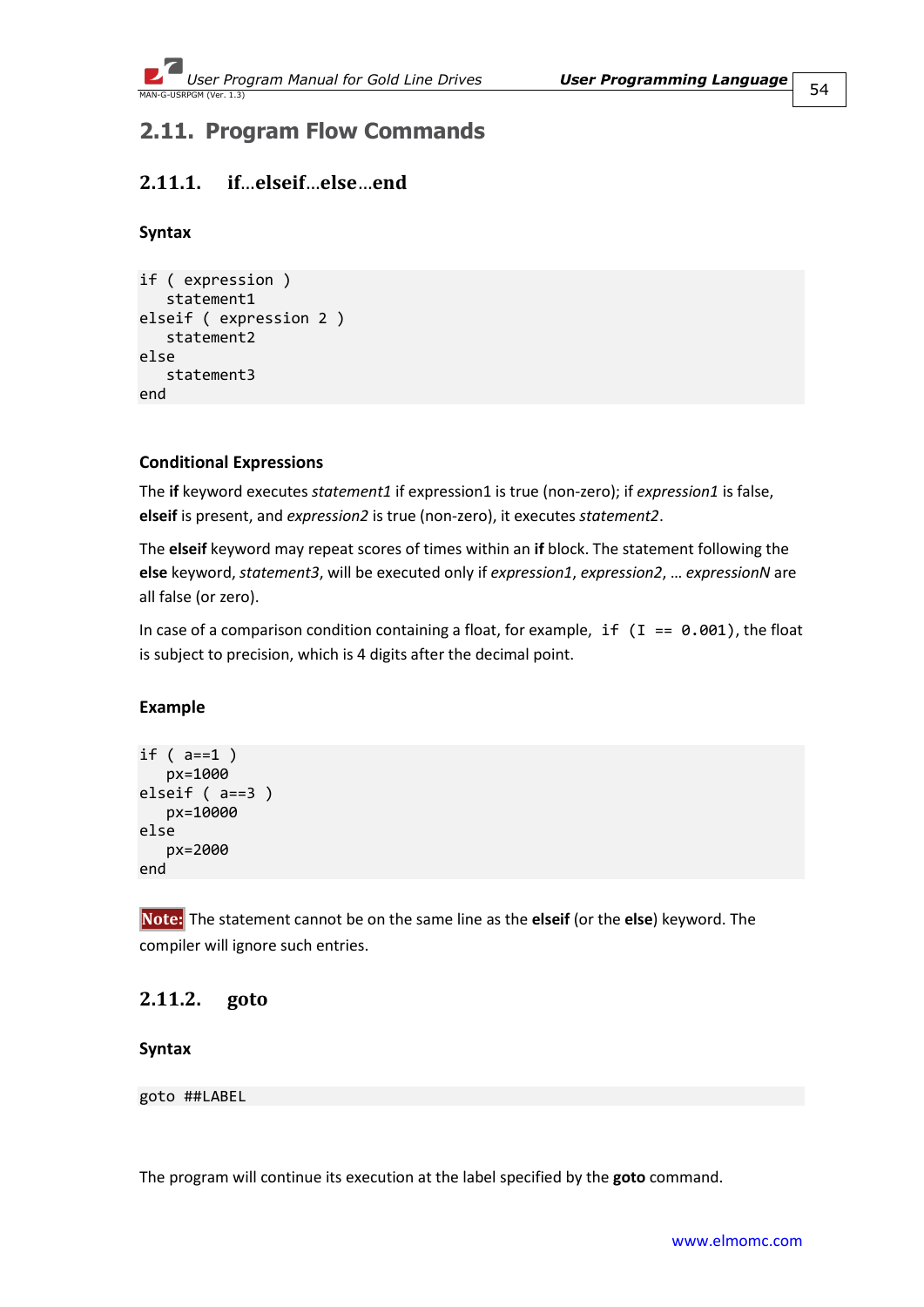

## **Example**

```
if (PX>1000)
 goto ##LABEL1
else
 goto ##LABEL2
end
##LABEL1
...
##LABEL2
...
```
**Note:** It is highly recommended not to use labels. We strongly recommend using function calls instead.

# **2.11.3. switch...case...otherwise...end**

## **Syntax**

```
switch (expression)
case (case_expression1)
   ...
   statement1
   ...
case (case_expression2)
   ...
   statement2
   ...
otherwise
   ...
   statement
   ...
end
```
# **Case Selection**

The **switch** statement causes an unconditional jump to one of the statements in the **switch** body or to the last statement, depending on the value of the controlling expression, the values of the **case** expressions and the presence or absence of an **otherwise** label.

The **switch** body is normally a compound statement (although this is not a syntactic requirement).

Usually, some of the statements in the switch body are labeled with **case** labels or with the **otherwise** label.

In addition, labeled statements are not syntactic requirements, but the **switch** statement is meaningless without them.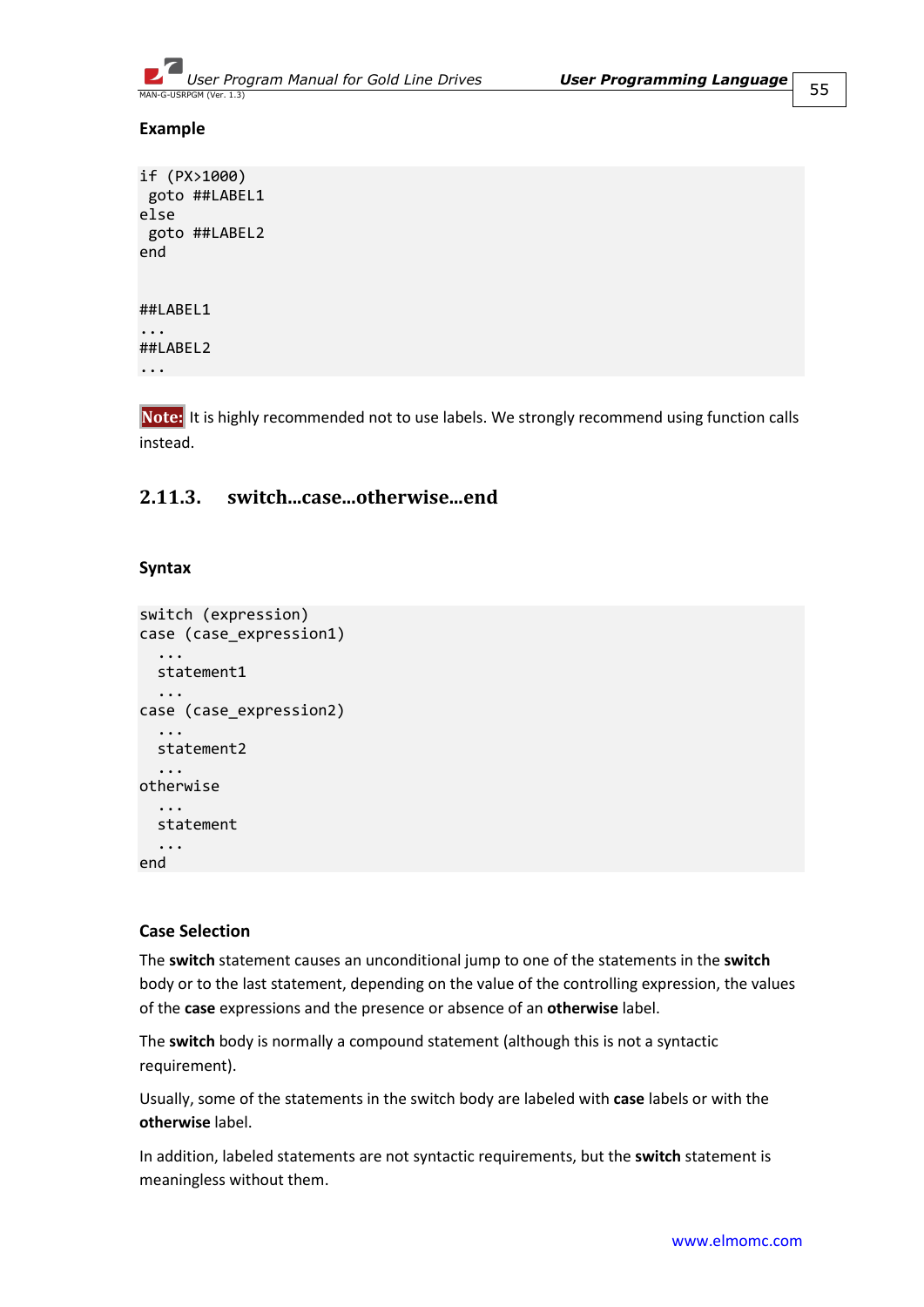The **otherwise** label can appear only once and must appear after at least one **case** label. In contrast to the **case** label, the **otherwise** label cannot be followed by an expression for evaluation. The **switch** and **case** expressions may be any logical and/or numerical expression. The **case** expression for each **case** label is compared for equality with the **switch** expression. If the **switch** expression and a **case** expression are equal, then that case is selected and the statements between the matching **case** expression and the next **case** or **otherwise** label are executed. After execution of the statements, a **break** keyword may appear.

It is not necessary for a **case** statement to finish with a **break**, because after executing the statements, an unconditional jump to the end of the **switch** command is performed automatically, and the next **case** statement is not executed.

If two or more **case** expressions match the switch expression, then the first matching **case** is selected.

#### **Float**

Using a float as a **switch** condition might have unexpected results. If the condition value and the different cases have a precision of a maximum of 4 digits after the decimal point, the comparison process will work fine. Precision of more than 4 digits after the decimal point might suffer from accuracy of less than 100%. In that case, the **switch…case** block will fail.

#### **Examples**

**Example 1**

```
int a, b, c
a=2b=2switch(a+b-2) // start switch
   case 1
     b=a+1 case 2
      c=a+b
   case 3
     b=1 otherwise
     a=1b=2end // end switch
```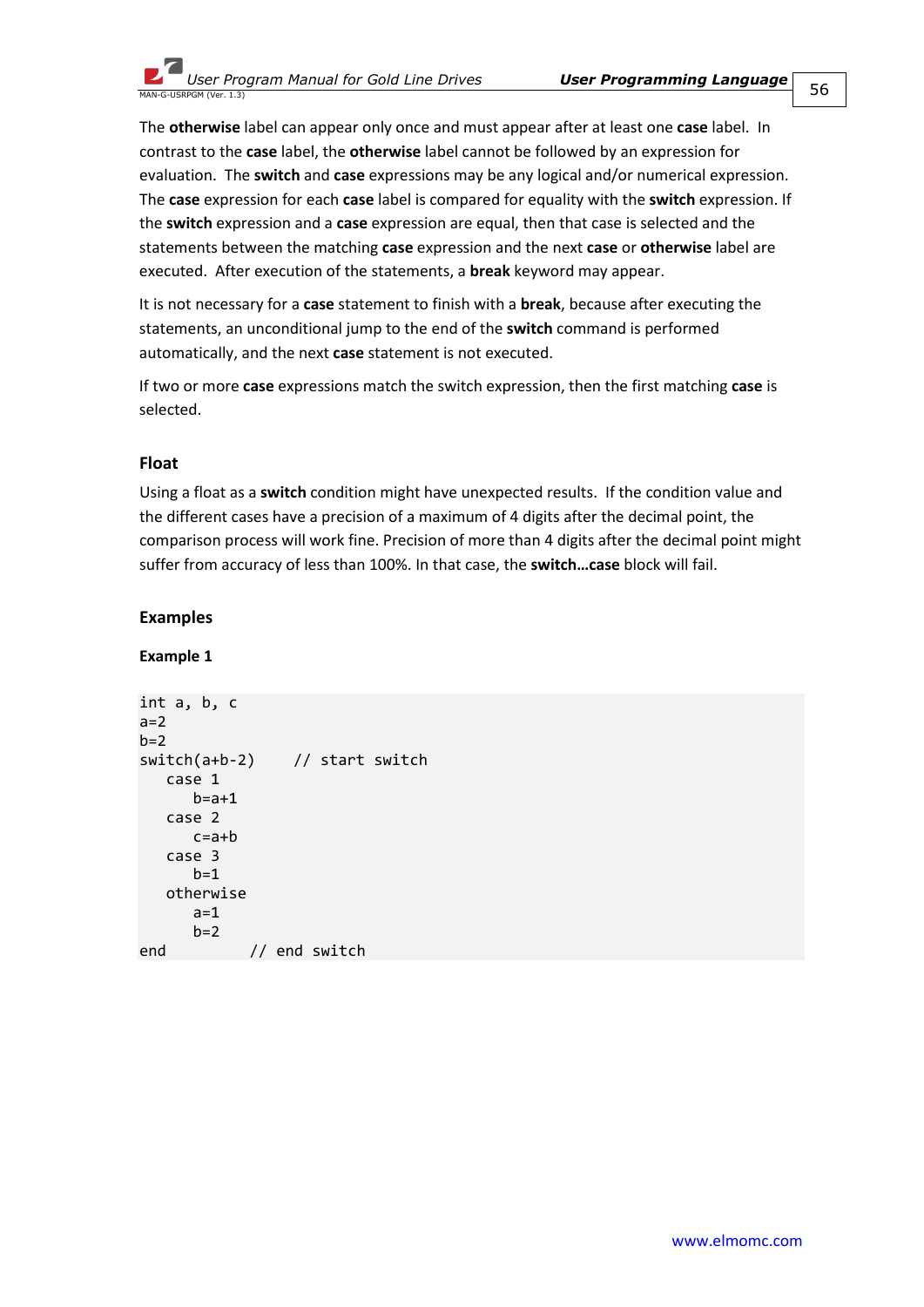

## **Example 2**

```
switch(ui[1])
  case (XM[1]+10000) //using an expression as a case
    UI[1]=(UI[1]+100)
  case XM[2]-30000
    UI[1]=0end // switch
```
# **2.11.4. continue**

#### **Syntax**

continue

The **continue** keyword transfers control to the next iteration of the smallest **for** or **while** loop in which it appears. It thereby enables a jump from the current position to the beginning of the **for** or **while** loop without executing statements through to the end of the loop.

A **continue** keyword outside a **for** or **while** loop is illegal.

The **continue** keyword may appear inside an **if…else** block or a **switch** block.

The **continue** keyword is not allowed within a **try…catch** block unless a **for** or **while** loop is completely enclosed within the **try…catch** block.

# **Example**

```
for k=1:9
   if (\text{arr}[k] == 0) continue
    end
    arr[5]=arr[5]+arr[2]
end
```
If arr[k] is equal to 0, the **continue** keyword transfers control to the next iteration of the **for** loop and skips the line  $arr[5] = arr[5] + arr[2]$ .

# **2.11.5. break**

#### **Syntax**

break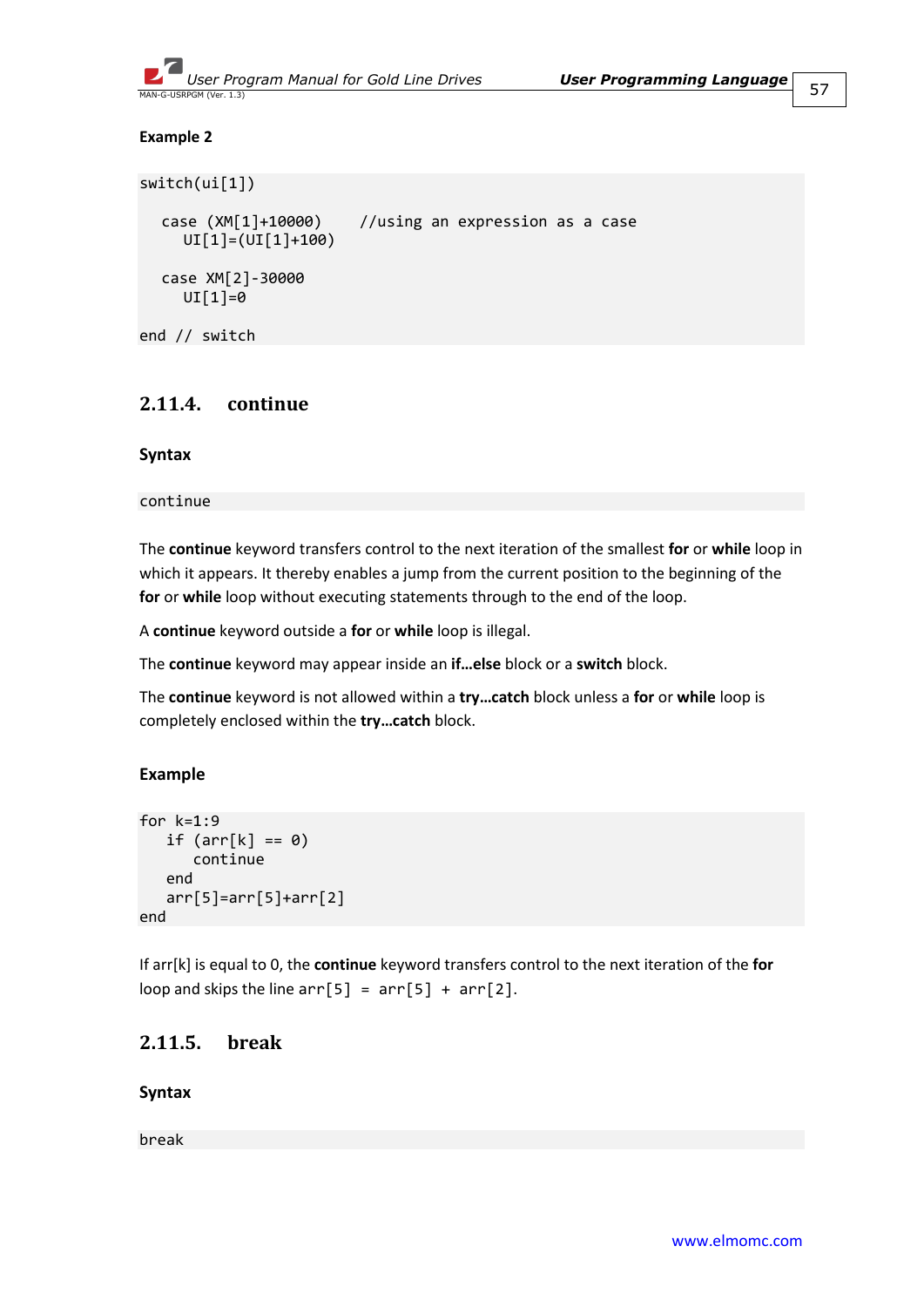

The **break** statement terminates the execution of the nearest enclosing **for**, **switch** or **while** statement in which it appears. Control passes to the statement that follows the terminated statement.

A **break** statement that is not within a **for**, **switch** or **while** statement is illegal.

## **Example**

```
...
while ( a := 0 )
   if ( b == 1 )
       break // break the while loop
    end
    ...
end
```
# **2.11.6. exit**

#### **Syntax**

## exit

The **exit** command terminates program execution.

#### **Example**

```
for k=1:9
  if (\text{arr}[k] == 0)exit // Terminate the program
   end
   arr[5]=arr[5]+arr[2]
end
```
If arr[k] is equal to 0, the **exit** keyword will terminate the program.

# **2.11.7. try…catch**

A **try…catch** block is used to respond to an expected fault.

#### **Syntax**

```
try
    statement; ...; statement
catch
    statement; ...; statement
end
```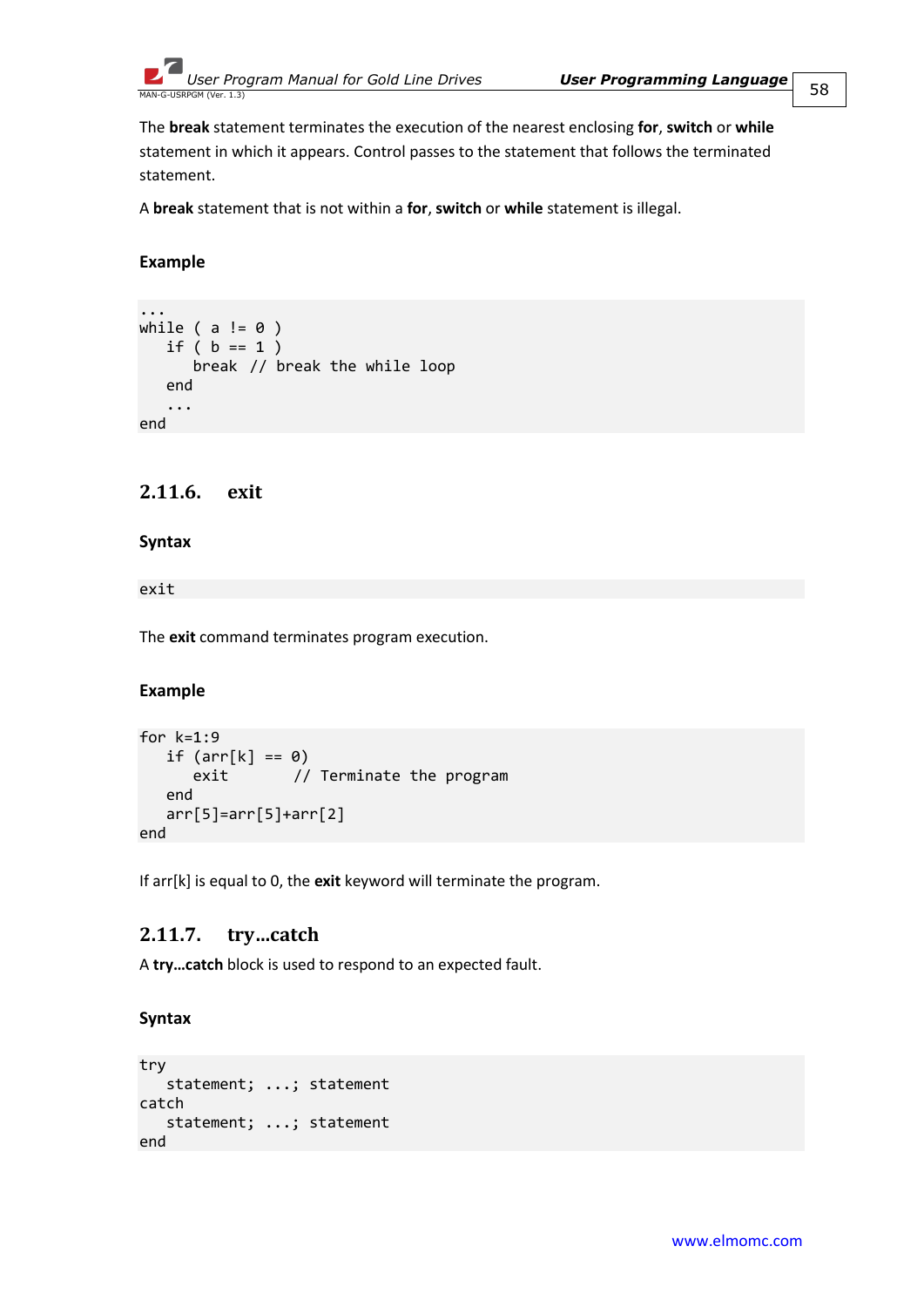

The Gold drive stores the status (stack and base pointers) and executes the statements in the **try** block.

If successful, nothing else happens. If an error occurs, the status is restored, and the Gold drive executes the **catch** block.

A failure in the **catch** block is treated as an unexpected failure.

Refer to the MF command, [AUTO\\_ER](#page-63-0) etc.

## **Example**

```
try
   MO=1 UM=2 // ACTION THAT WILL FAIL
catch
  MO = <i>0</i> wait(100) // Wait for stabilization
  UM=2MO=1 until (SO==1) // Wait until the "MO=1" process is really complete
end
```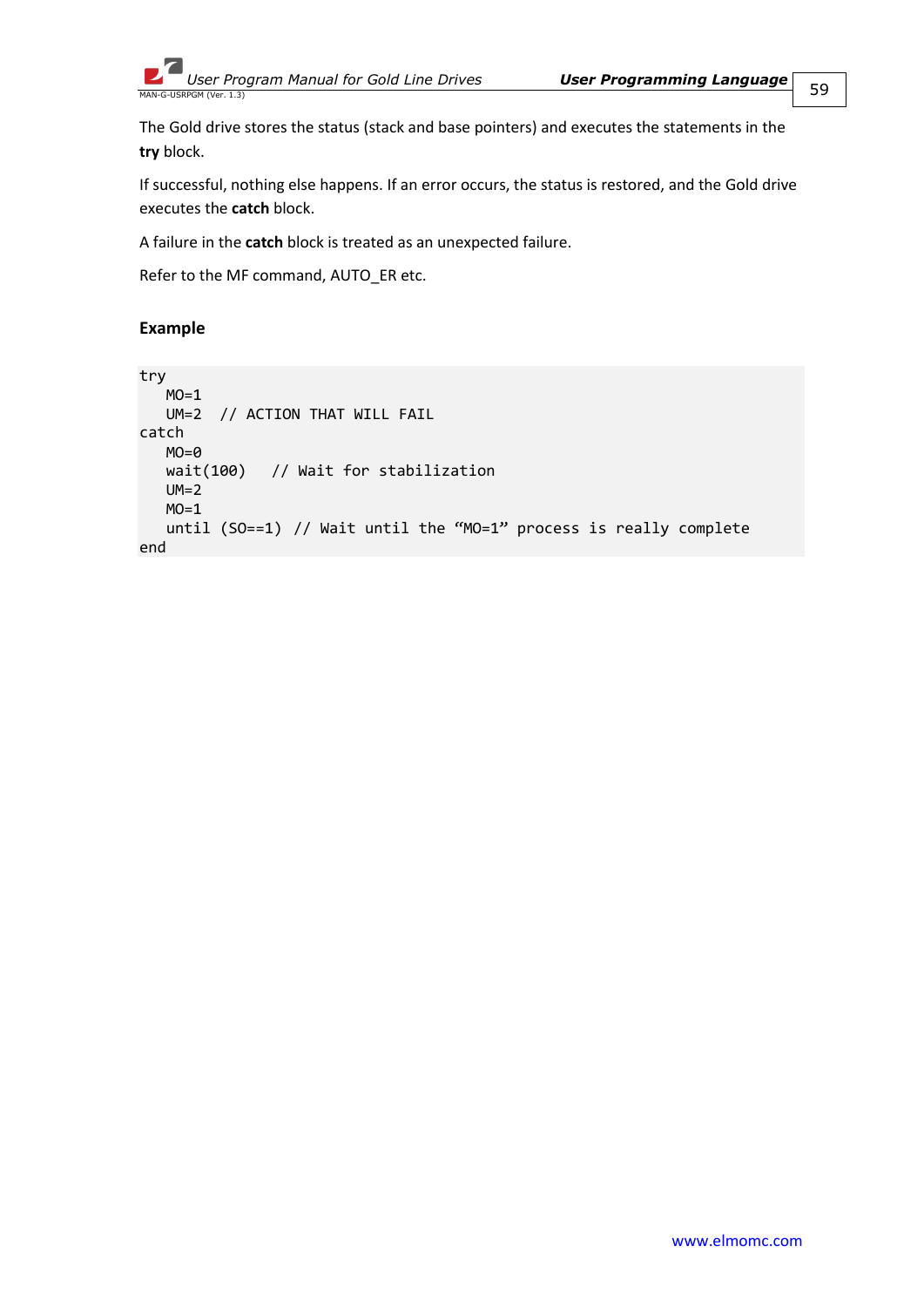# **2.12. Loops**

# **2.12.1. while**

#### **Syntax**

```
while (expression)
    ...
    statement
    ...
end
```
The **while** keyword executes a *statement* repeatedly until *expression* is equal to 0. The expression can be logical and/or numerical.

It may be enclosed within parentheses or without parentheses.

## **Example**

```
int i // declare a counting variable
i = 0 // initialize the variable i
while ( i < 10 ) // begin while loop body. The while
               // condition is (i<10)
   i++ // body of the while loop
   ...
end // end of while loop
```
# **2.12.2. for**

#### **Syntax**

```
for k=N1:N2:N3
 ...
end // Iterates k from N1 to N3 with a step of N2.
```
or

```
k=N1:N2
 ...
end // Iterates k from N1 to N2 with a step of 1.
```
In both cases, N1, N2 and N3 are numbers or simple expressions.

#### **Remarks**

If the iteration step is zero, the program is aborted, and the error code INFINITE\_LOOP is issued.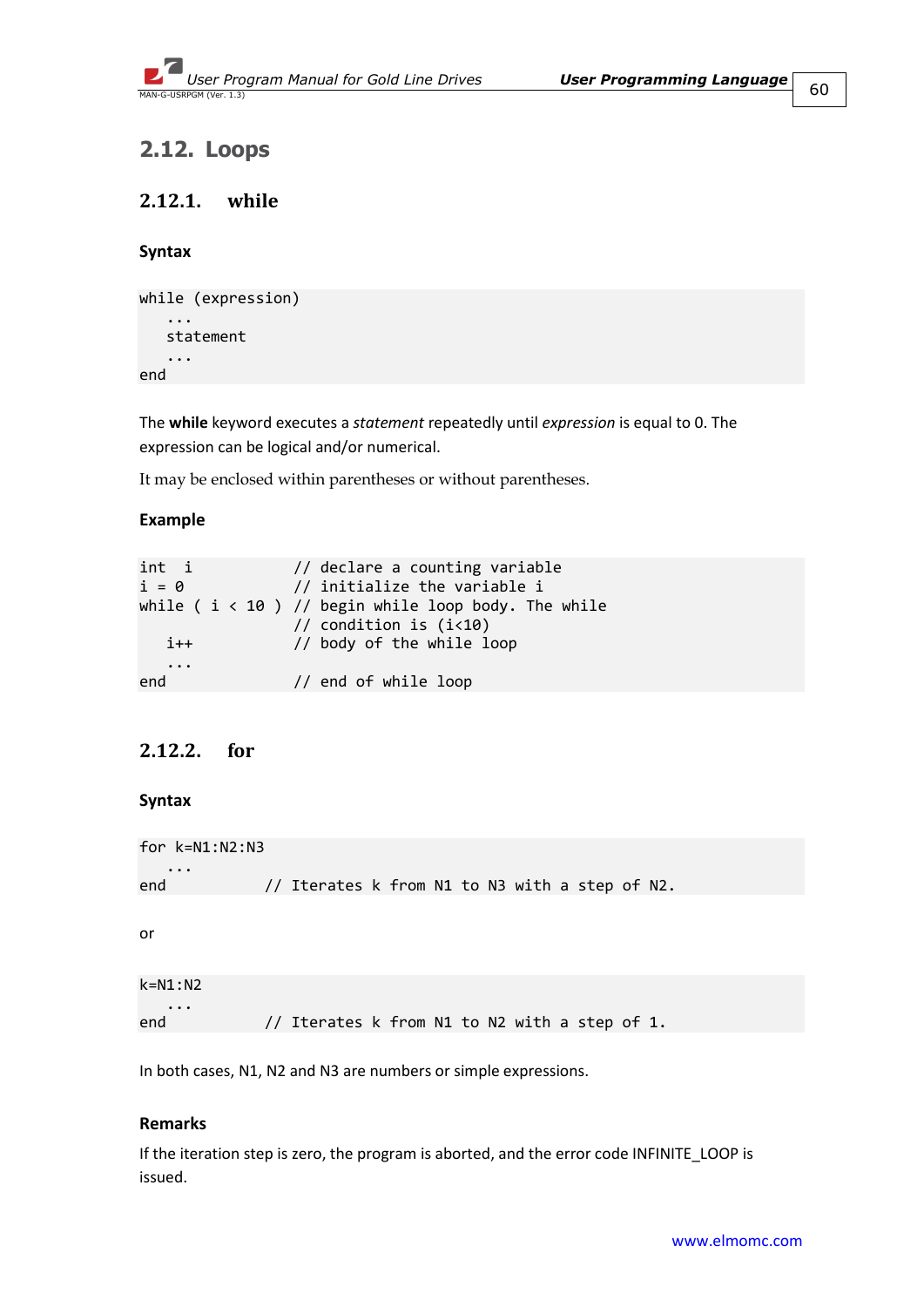

If N1, N2 or N3 is a variable, it is evaluated once before the iteration begins. If the variable changes within the **for** loop, the iteration process is not affected.

The iteration variable **k** must be declared as a variable. The iteration variable must be scalar, not an array member. For example, the expression for k[10]=1:10 is illegal, because k is an array. In that case, the compiler will report an error ("Variable is array" code error 57).

**Example**

```
int i<br>for i=1:2:100
                 // Begin 'for' loop: 1 is the initial value of 'i'
                 // 2 is the step. i = i + 2// 100 is the condition value. When i = 100,
                  // finish the loop.
                 // Body of the loop
end
```
# **2.12.3. until**

# **Syntax**

```
until (expression)
```
The **until** keyword suspends execution of the program until the expression becomes true. The expression can be logical and/or numerical. Note that only the program is suspended and not any of the other drive's functions.

# **Example**

until  $((sr&1) == 0)$  // program will test the bit 0 of sr register, // repeatedly, until it get a non zero value.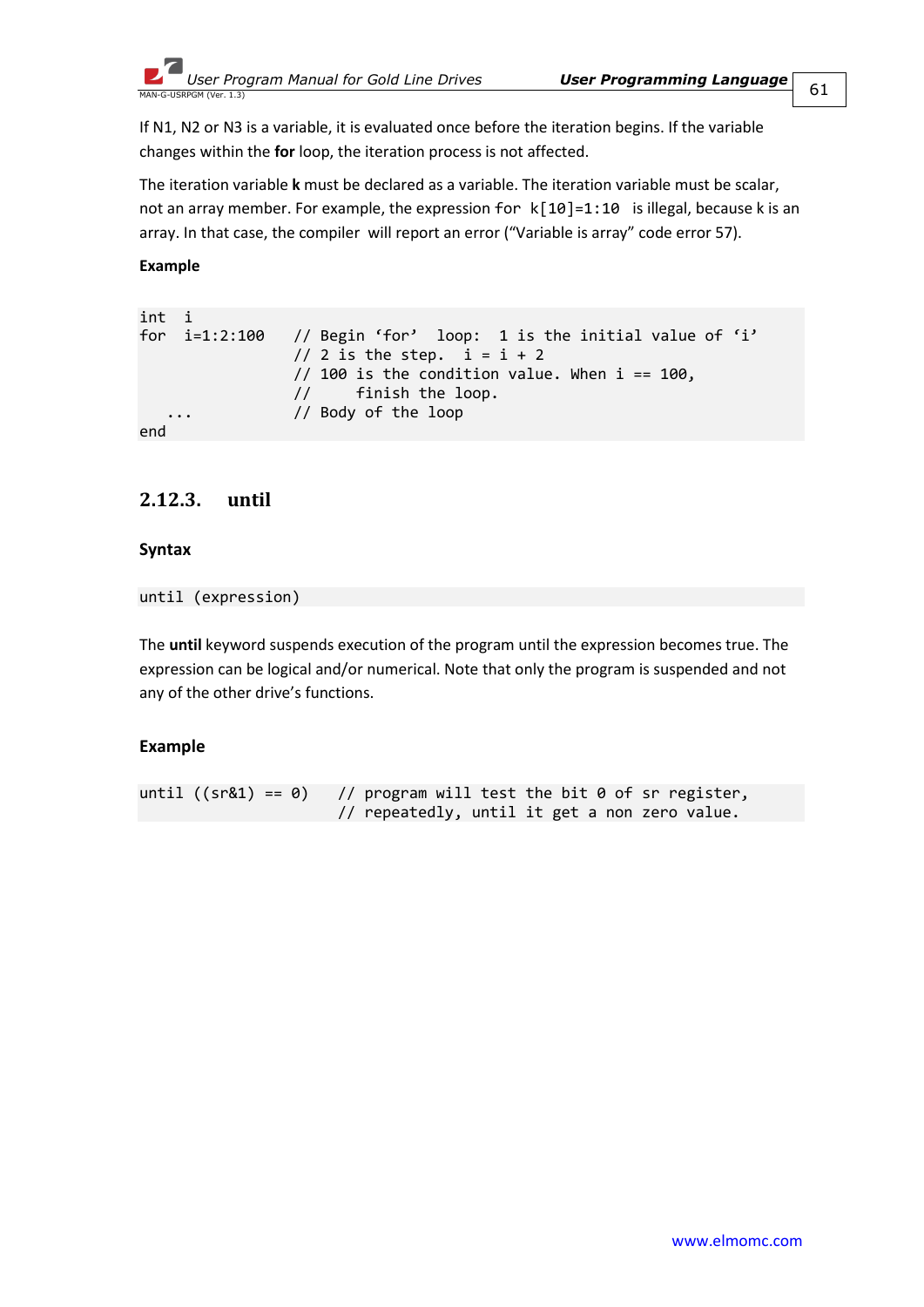# **2.13. Program Delay Command**

# **2.13.1. wait**

The **wait** function delays execution of the program.

#### **Syntax**

 $wait(x)$ 

The argument *x* is the delay time is milliseconds.

## **Example**

wait (200) // delay the program for a 200 msec interval

**Note:** The delay occurs in the program. None of the other drive functions, interpreters or communication is delayed due to it.

# **2.14. Auto-Routines**

An automatic routine (auto-routine) is a special type of routine that is executed automatically in response to a specific system event. These routines are executed only when the invocation condition of the auto-routine is satisfied.

For example, the AUTO BG auto-routine will be called when a digital input, which is configured as the function **BEGIN**, becomes active.

In that case a **BG** command is also performed.

The user cannot expect that one event will precede the other one.

Auto-routines have no output and input arguments.

Auto-routines can be masked (running disabled) using the **MI** command.

#### **Syntax**

| #@AUTO_name |  |
|-------------|--|
|             |  |

return

The auto-routine syntax begins with characters #@ followed by one of the protected autoroutine names, for example, #@AUTO\_I1.

The auto-routine body is ended by the keyword **return** (except in the case of the AUTOEXEC auto-routine).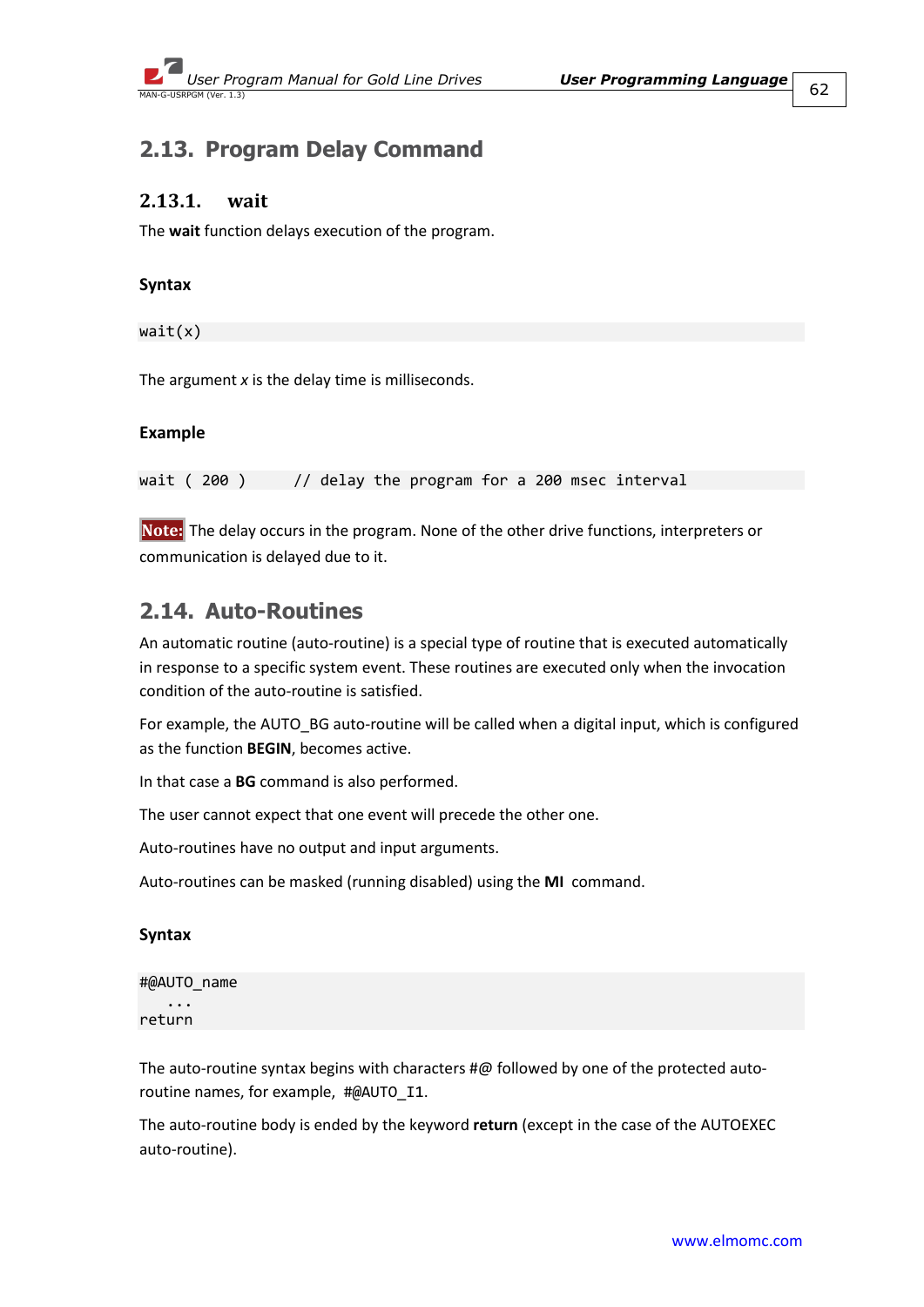| The following table lists the protected names for auto-routines. |  |
|------------------------------------------------------------------|--|
|------------------------------------------------------------------|--|

| <b>Auto-routine name</b> | <b>Precedence</b>         | <b>Masking</b> |
|--------------------------|---------------------------|----------------|
| <b>BIT AUTOEXEC</b>      | 1 Highest after AUTO_PERR | $MI = 1$       |
| BIT AUTO ER              | $\overline{2}$            | $MI = 2$       |
| BIT_AUTO_STOP            | 3                         | $MI = 4$       |
| BIT AUTO BG              | 4                         | $MI = 8$       |
| BIT_AUTO_RLS             | 5                         | $MI = 16$      |
| BIT_AUTO_FLS             | 6                         | $MI = 32$      |
| BIT_AUTO_ENA             | $\overline{7}$            | $MI = 64$      |
| BIT_AUTO_I1              | 8                         | $MI = 128$     |
| BIT_AUTO_I2              | 9                         | $MI = 256$     |
| BIT_AUTO_I3              | 10                        | $MI = 512$     |
| BIT_AUTO_I4              | 11                        | $MI = 1024$    |
| BIT_AUTO_I5              | 12                        | $MI = 2048$    |
| BIT_AUTO_I6              | 13                        | $MI = 4096$    |
| BIT_AUTO_HM              | 14                        | $MI = 8192$    |
| BIT_AUTO_HY              | 15 Lowest                 | $MI = 16536$   |
| BIT_AUTO_PERR            | Highest precedence        | Non-maskable   |

#### **Table 6: Protected Auto-routine Names**

# **2.14.1. AUTOEXEC**

AUTOEXEC is a protected auto-routine name.

It is used to declare a user program as an auto-execution program.

The first time that a user program is run, the user must verify that the auto-execute program was downloaded successfully and that it runs as expected. After the user program is saved in the flash memory of the drive, it will start running automatically on power-up.

#### **Masking**

Either of the following lines sets masking of the execution of the AUTOEXEC auto-routine.

 $MI = 1$  $MI = 0x1$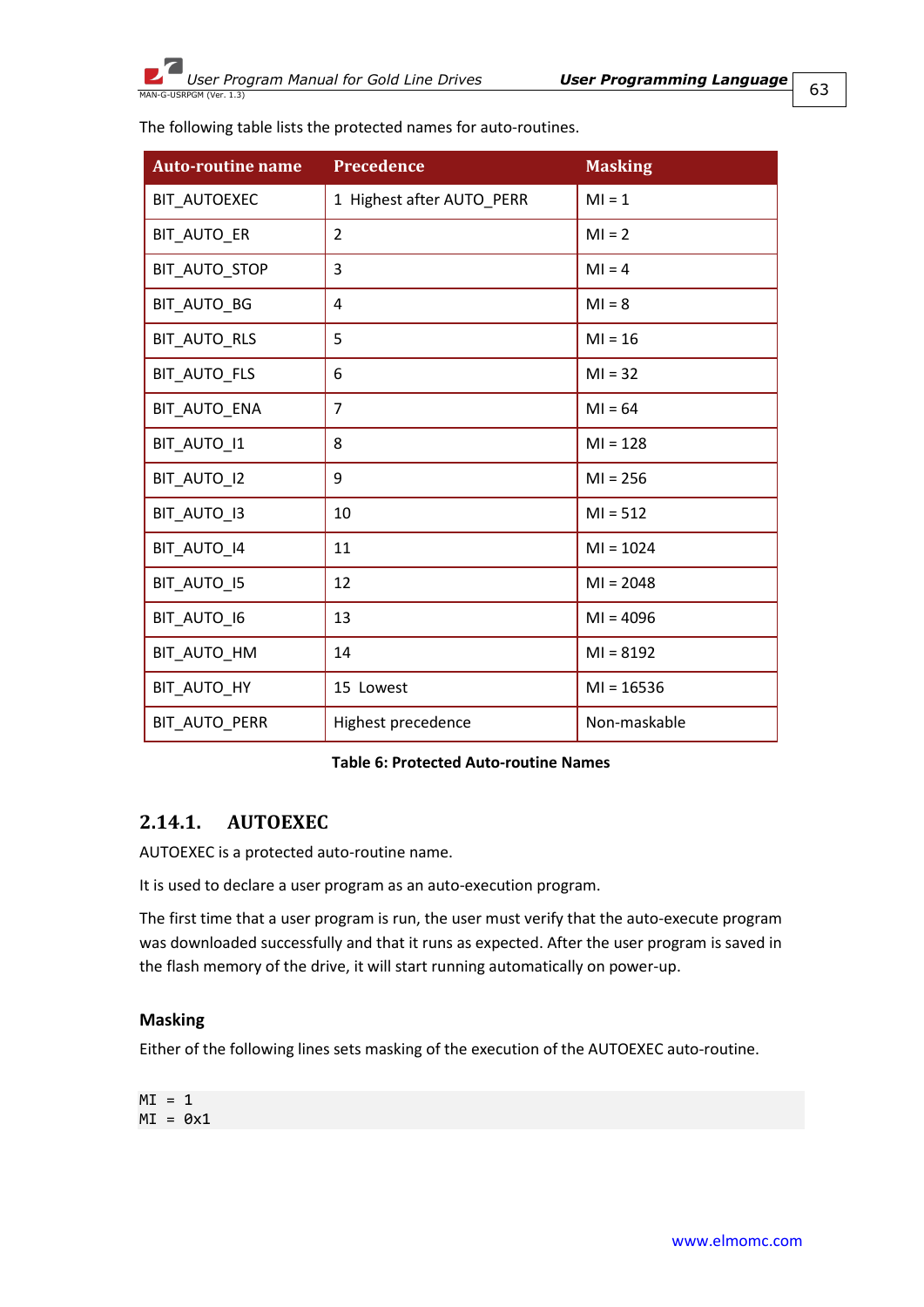

#### **Example**

```
#@AUTOEXEC
main()
function main()
    ... // body of the program
Return
```
Notice that the virtual machine refers to <#@AUTOEXEC> as an entry point label. In order to run the function main(), a function call to main() is required.

# <span id="page-63-0"></span>**2.14.2. AUTO\_ER**

#### **Syntax**

```
#@AUTO_ER
     ...
return
```
AUTO\_ER will run in response to a motor fault event.

For example, a motor fault event occurs if the motor is on (MO==1) and the bus voltage is disconnected (power-supply failure). In this case, the program will jump to the AUTO\_ER autoroutine, where fault handling is performed.

#### **Masking**

Either of the following lines sets masking of the execution of the AUTO\_ER auto-routine.

 $MT = 2$  $MI = 0x2$ 

# **2.14.3. AUTO\_STOP**

**Syntax**

#@AUTO\_STOP ... return

AUTO\_STOP is called when a digital input is configured for the Hard Stop function (**IL[***n***]** = 21, *n*=1 to 6) and it becomes active. During the time when the Hard Stop function is active (the STOP switch is held continuously on, for example), the motor motion is stopped and held (if it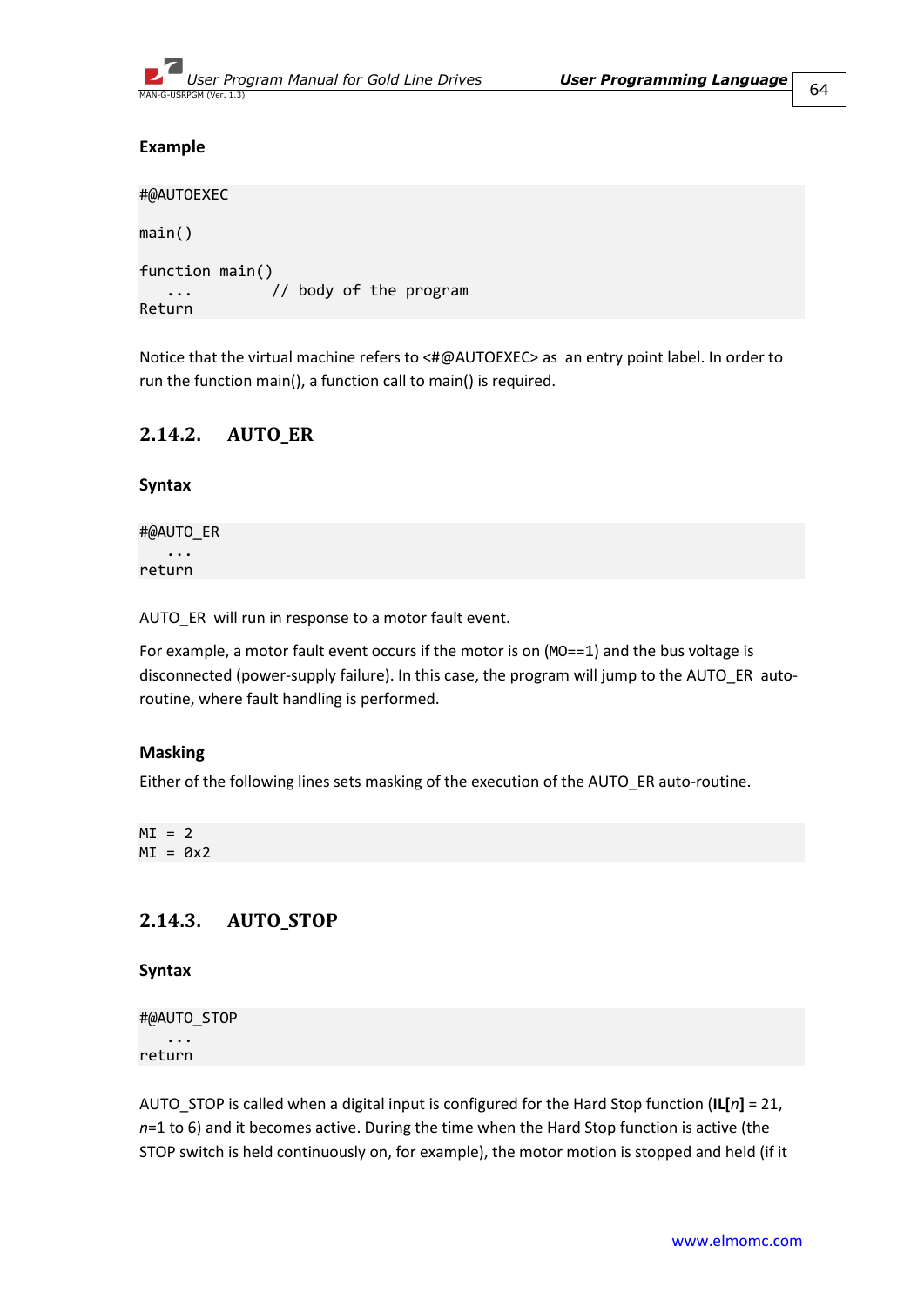

was performing a motion). The AUTO STOP auto-routine can be used to indicate that a HARD\_STOP occurred and to synchronize that event with other processes.

Refer to the **IL** command section in the Command Reference for Gold Line Drives.

## **Masking**

Either of the following lines sets masking of the execution of the AUTO\_STOP auto-routine.

 $MI = 4$  $MI = 0x4$ 

# **2.14.4. AUTO\_BG**

#### **Syntax**

| #@AUTO_BG |  |
|-----------|--|
| $\cdots$  |  |
| return    |  |

AUTO\_BG is called when digital input *n* is configured for the Begin function (**IL[***n***]**=13 , *n*=1 to 6) and it becomes active.

Refer to the **IL** command section in the Command Reference for Gold Line Drives.

#### **Masking**

Either of the following lines sets masking of the execution of the AUTO\_BG auto-routine.

 $MI = 8$  $MI = 0x8$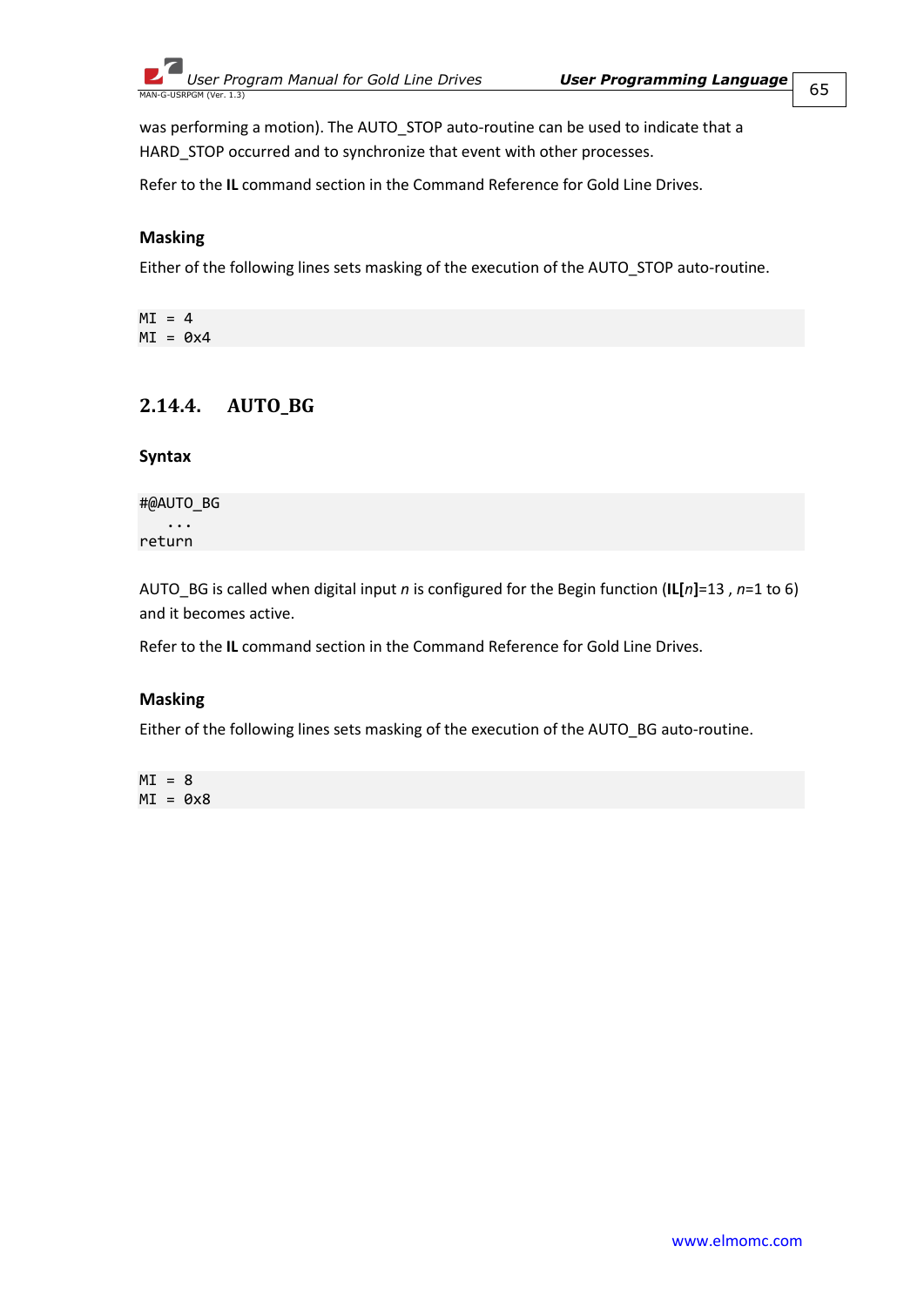# **Example**

```
function main()
  ...
  UI[2] = 1IL[2]=13 //Digital input 2 set to BG function
  UM=5
  wait(200)
  MO=1until (SO==1)
  PA=9000 //set the absolute target position. Wait for BG
  while (UI[2]) // Wait for AUTO_BG
  end
  wait(2000) //delay
  ...
return
#@AUTO_BG
  UI[2]=0 // indication that AUTO_BG is being executed
  ...
return
```
In this example digital input 2 (**IL[2]**) is set to be a **BG** input.

**PA** is set to position 9000.

When digital input 2 become active, an AUTO\_BG occurs, and the **BG** command is performed (the motor starts moving).

# **2.14.5. AUTO\_RLS**

**Syntax**

#@AUTO\_RLS ... return

AUTO\_RLS is called when digital input *n* is configured for the RLS function (**IL[***n***]**=9 or 8, *n*=1 to 6) and it becomes active.

Refer to the **IL** command section in the Command Reference for Gold Line Drives.

#### **Masking**

Either of the following lines sets masking of the execution of the AUTO\_RLS auto-routine.

 $MI = 16$  $MI = 0x10$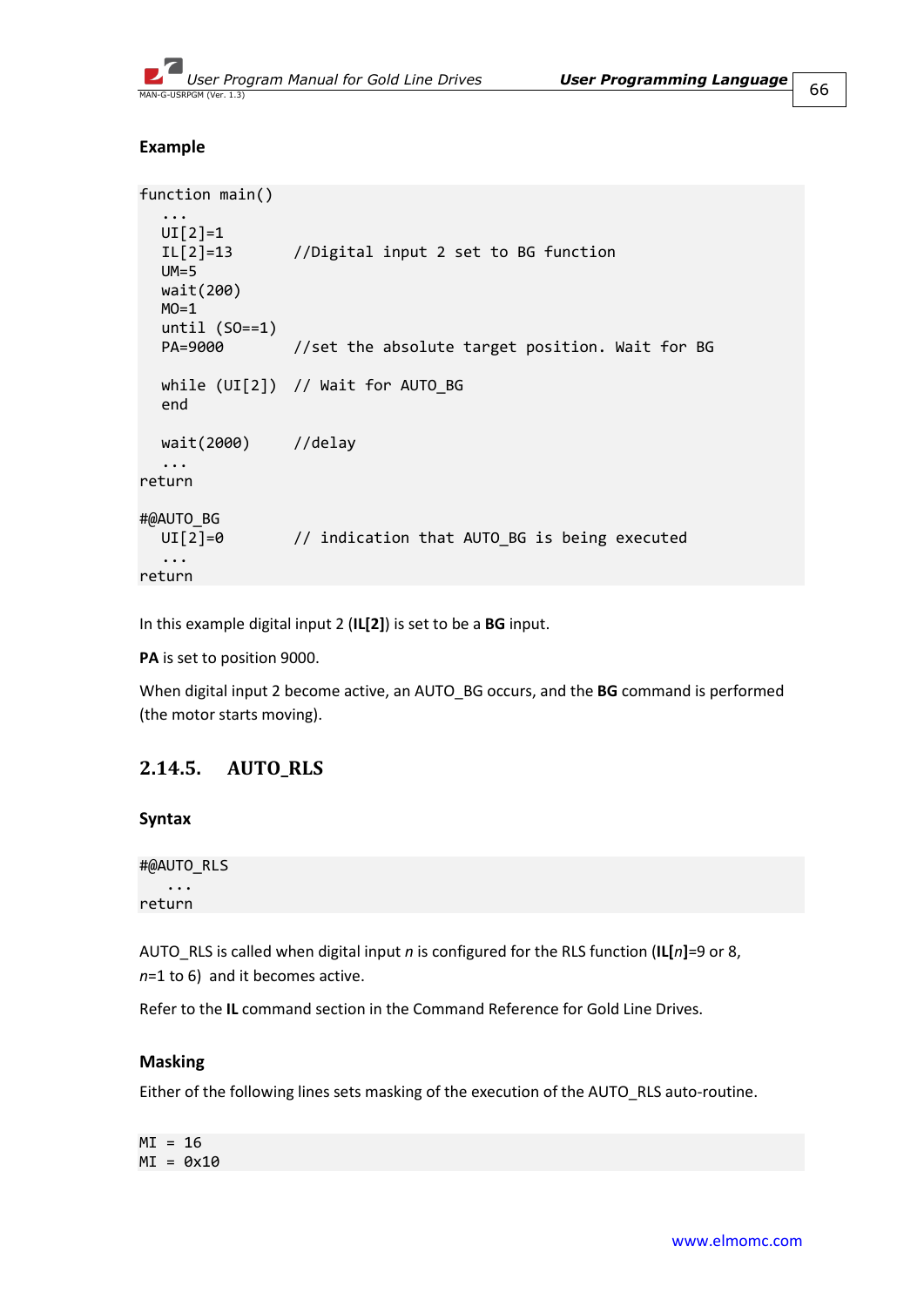# **2.14.6. AUTO\_FLS**

#### **Syntax**

| #@AUTO_FLS |
|------------|
| .          |
| return     |

AUTO\_FLS is called when digital input *n* is configured for the FLS function (**IL[***n***]**=11 or 10, *n*=1 to 6) and it becomes active.

Refer to the **IL** command section in the Command Reference for Gold Line Drives.

#### **Masking**

Either of the following lines sets masking of the execution of the AUTO\_RLS auto-routine.

 $MI = 32$  $MI = 0x20$ 

# **2.14.7. AUTO\_ENA**

**Syntax**

#@AUTO\_ENA ... return

AUTO\_ENA is called when digital input *n* is configured for the INHIBIT function (**IL[***n***]**=1 or 0, *n*=1 to 6) and it is changed from active to **not active** state.

Refer to the **IL** command section in the Command Reference for Gold Line Drives.

## **Masking**

Either of the following lines sets masking of the execution of the AUTO\_RLS auto-routine.

 $MI = 64$  $MI = 0x40$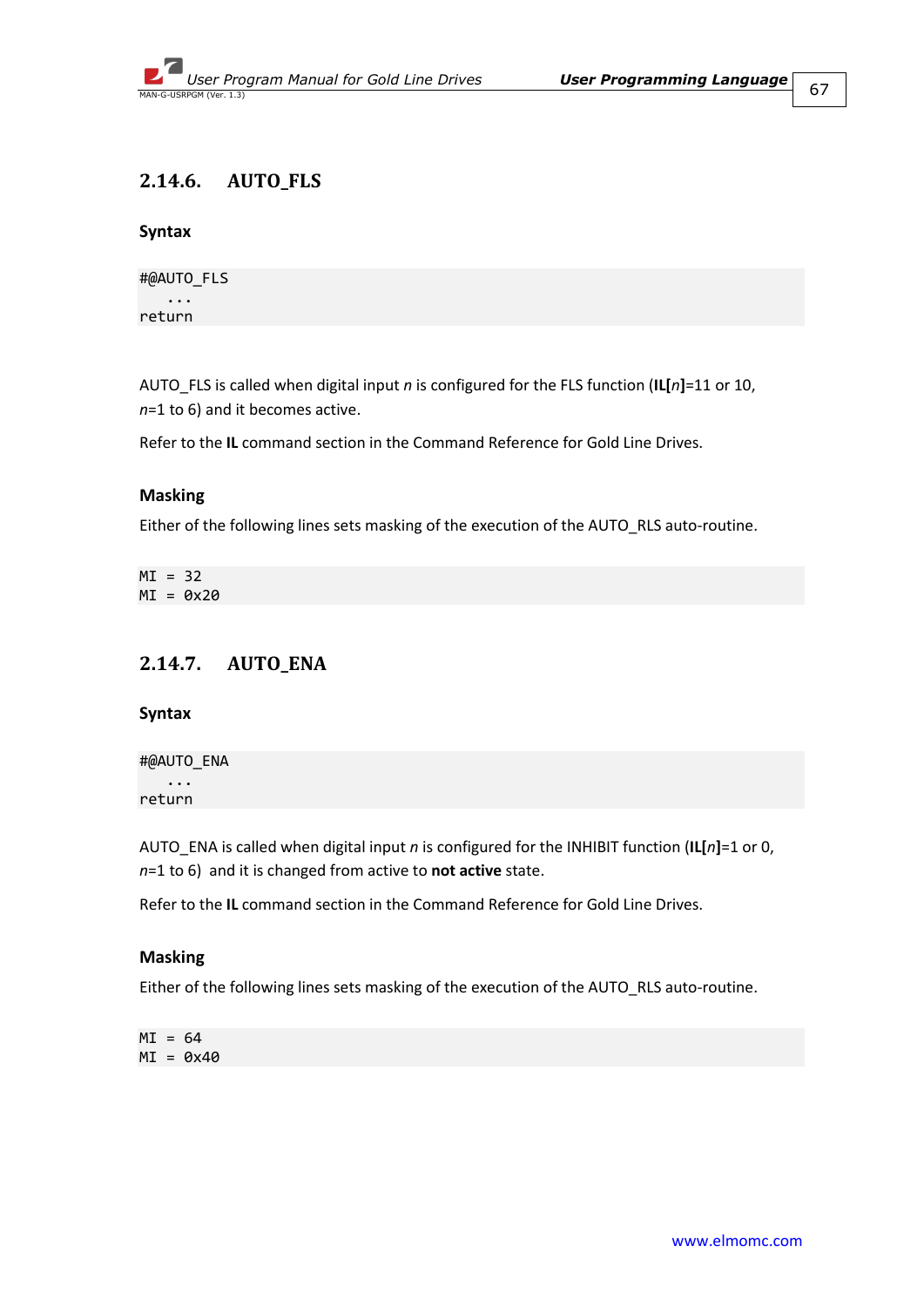

# **2.14.8. AUTO\_I1 to AUTO\_I6**

```
Syntax
```

```
#@AUTO_I1 // or #@AUTO_I2 to #@AUTO_I6
    ...
return
```
AUTO\_I1 to AUTO\_I6 are called when a digital input (1 to 6) is configured for a General Purpose Input function and it becomes active.

Refer to the **IL** command section in the Command Reference for Gold Line Drives.

# **Masking (AUTO\_I1 to AUTO\_I6)**

The following table lists the values to which the **MI** command is set in order to mask the execution of the AUTO\_I1 to AUTO\_I6 auto-routines for digital outputs 1 to 6.

|               | Digital Input Masking Value (MI Setting) |
|---------------|------------------------------------------|
| 1             | 128 (0x80)                               |
| $\mathcal{P}$ | 256 (0x100)                              |
| 3             | 512 (0x200)                              |
| 4             | 1024 (0x400)                             |
| 5             | 2048 (0x800)                             |
| 6             | 4096 (0x1000)                            |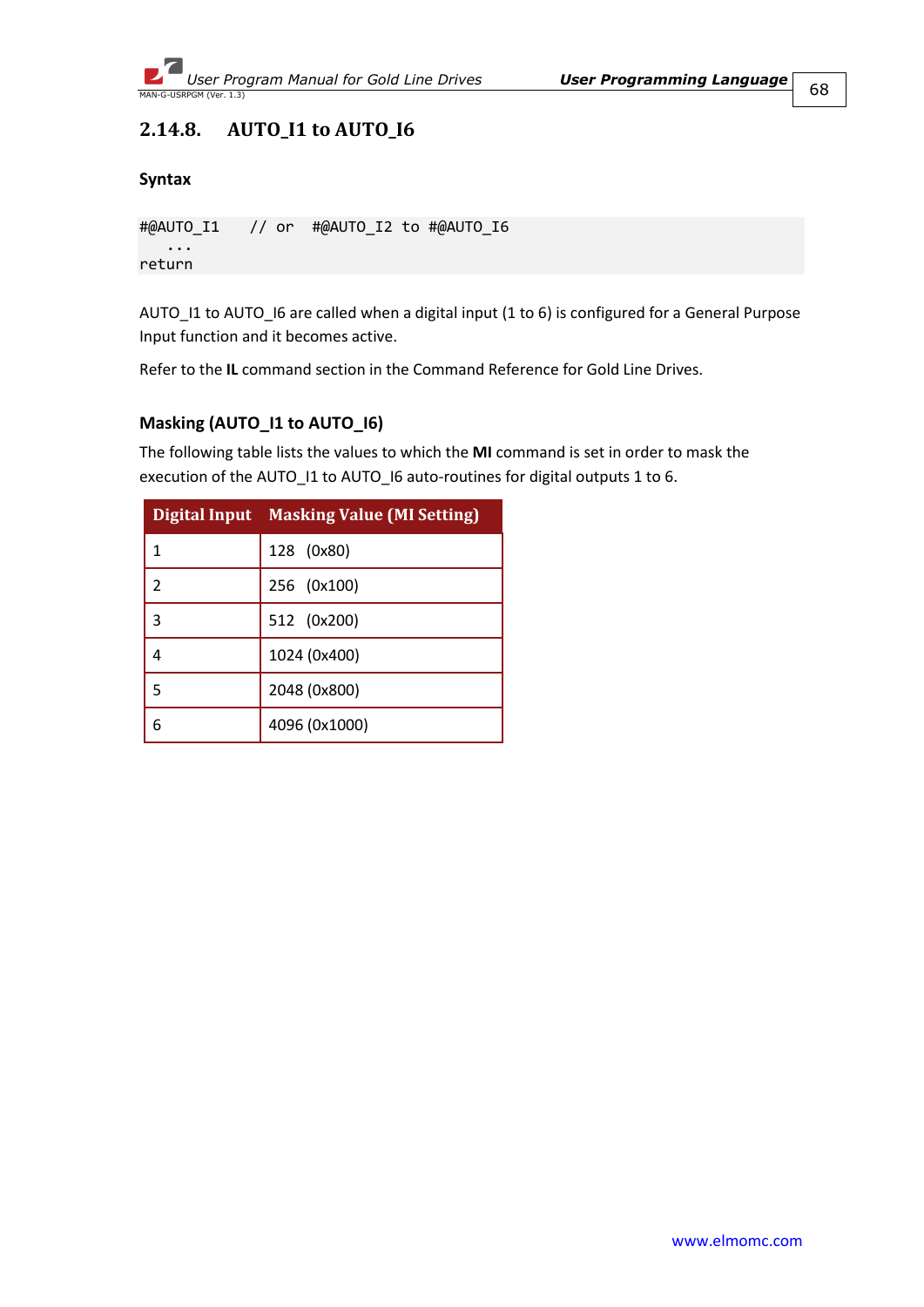

## **Example**

The program example below uses general purpose digital inputs and auto-routines (AUTO\_I*n*).

```
/*
  Switches (digital inputs) will command the motor and move it to
      different positions.
*/
function main()<br>IL[2]=7
                     // set input as general purpose
  IL[3]=7
  IL[4]=7IL[5]=7
  MO = <i>0</i>UM=5UI[1]=0while(1)
     MI=0 // enable auto-routines
     until(UI[1]!=0) // wait for user entry
    MI=0x0F00 // disable auto-routines (IN2..IN5)
    MO=1 // set motor ON
    until (SO==1) // wait until motor is ready ON<br>PA=UI[1] // set the absolute target posi
                     1/ set the absolute target position
     BG // begin
     UI[1]=0 // prepare ui[1] for the next user entry
end
return
#@AUTO_I2
  UI[1]=9000 // set motor variable to new position
return
#@AUTO_I3
  UI[1]=-9000
return
#@AUTO_I4
  UI[1]=19000
return
#@AUTO_I5
  UI[1]=-19000
return
```
# **2.14.9. AUTO\_HM**

**Syntax**

#@AUTO\_HM ... return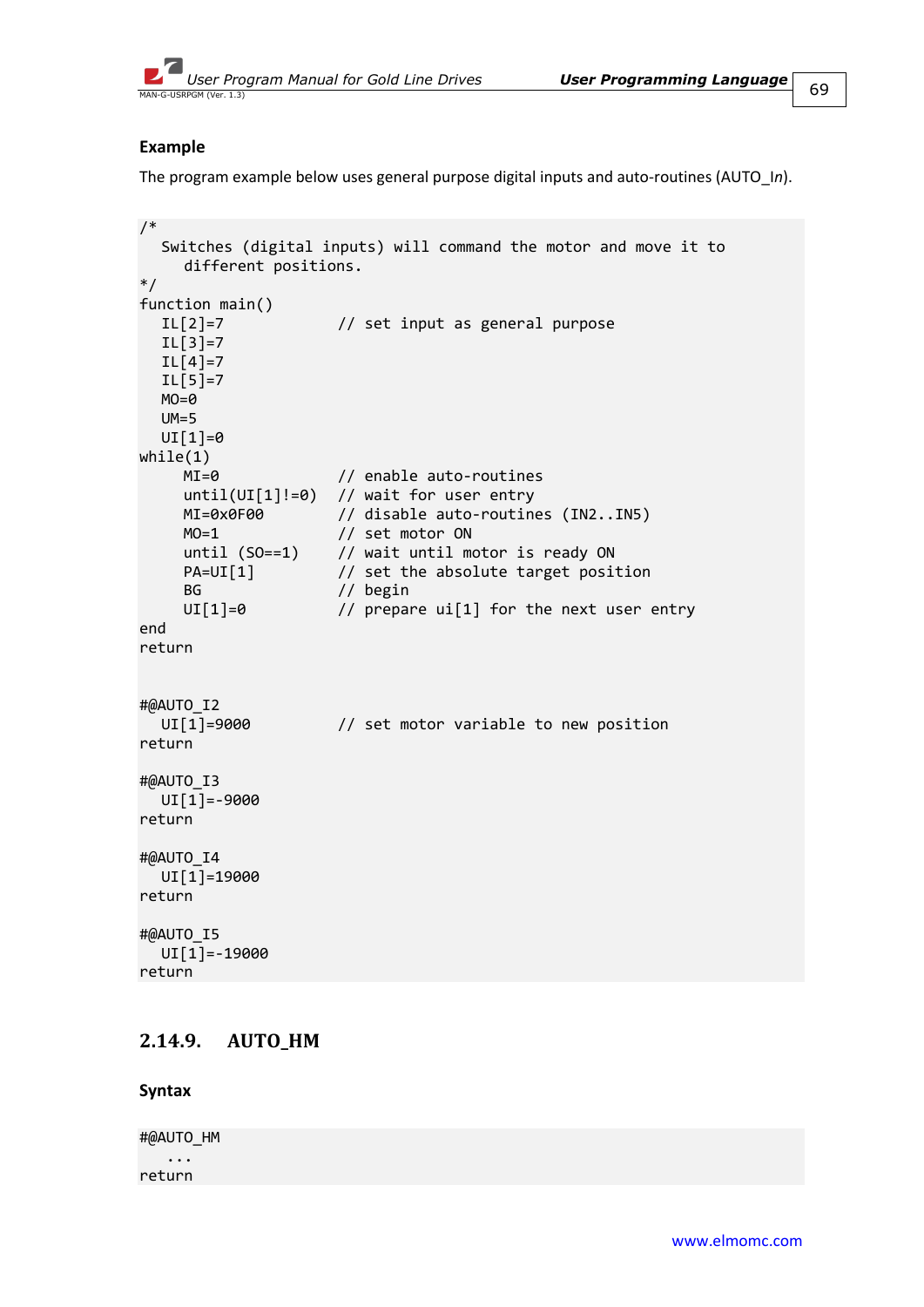

AUTO HM is called when digital input 5 is configured for the MAIN HOME function (**IL[5]**=16 or 17) and becomes active.

Refer to the **IL** command section in the Command Reference for Gold Line Drives.

## **Masking**

Either of the following lines sets masking of the execution of the AUTO\_HM auto-routine.

MI = 8192 MI = 0x2000

# <span id="page-69-0"></span>**2.14.10. AUTO\_PERR**

**Syntax**

#@AUTO\_PERR ... return

AUTO\_PERR is called when a run-time error occurs.

AUTO\_PERR is used to handle a situation which can cause a crash while the user program is running (see the example bellow).

The AUTO\_PERR routine automatically blocks all other auto-routines; therefore, the **MI** command should be used to restore a response to them.

#### **Masking**

Either of the following lines sets masking of the execution of the AUTO\_HM auto-routine.

MI = 32768 MI = 0x8000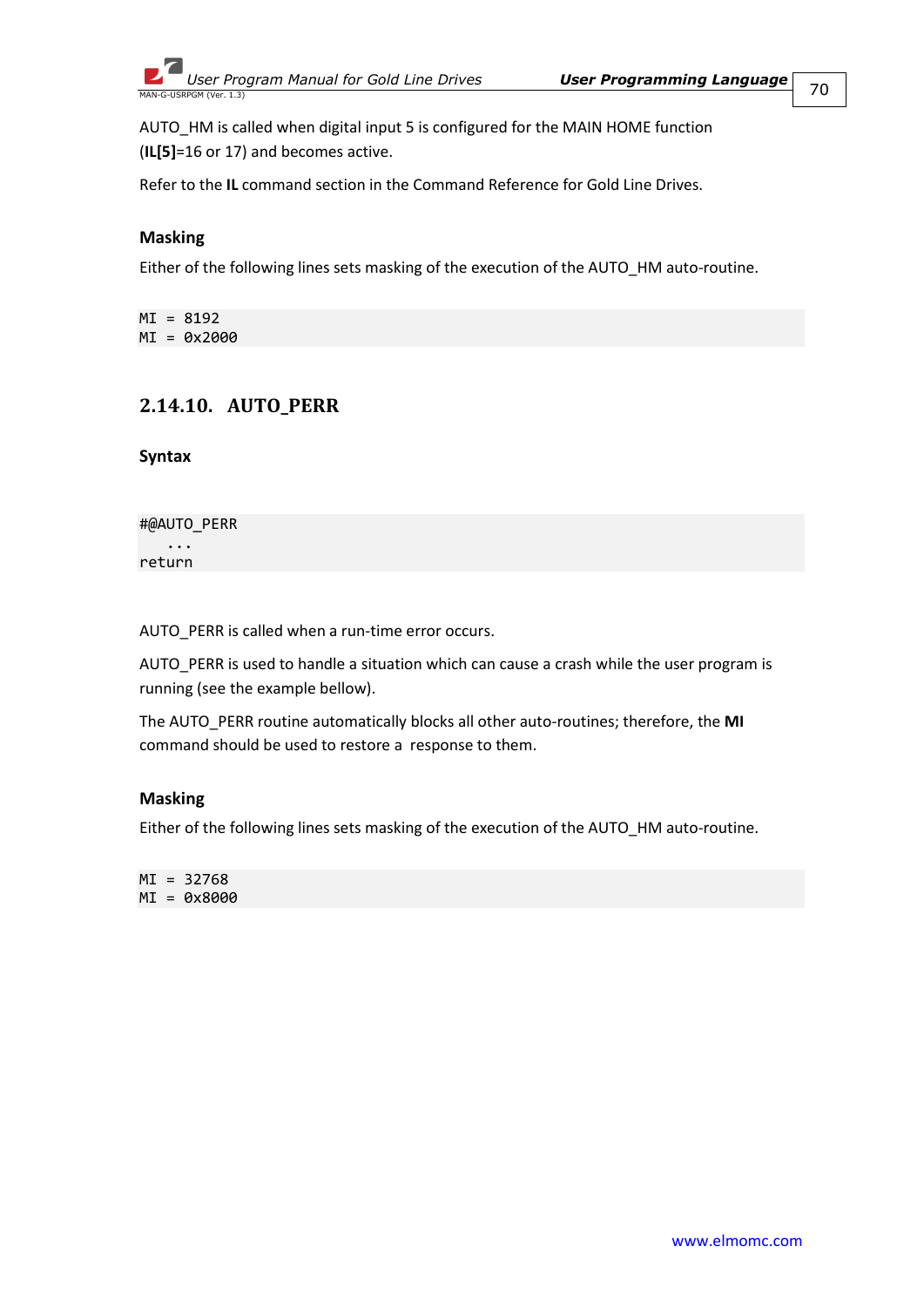

## **Example**

```
function main()
while(1)
  until(UI[1]!=0)MO=1until (SO==1)PA=UI[1] // set the absolute target position
  BG
  UI[1]=0
  end
return
#@AUTO_PERR
  wait(200)
  MO = <i>0</i>UI[1]=0
  reset main
return
```
In this example, the user entry values to **PA** use UI[1] (refer to the command in the Command Reference). The motor will move to the target set by **PA**.

An out of range value might terminate the program unless an AUTO\_PERR exists and can handle this fault.

The **reset** command clears the stack and jumps back to the beginning line of function main.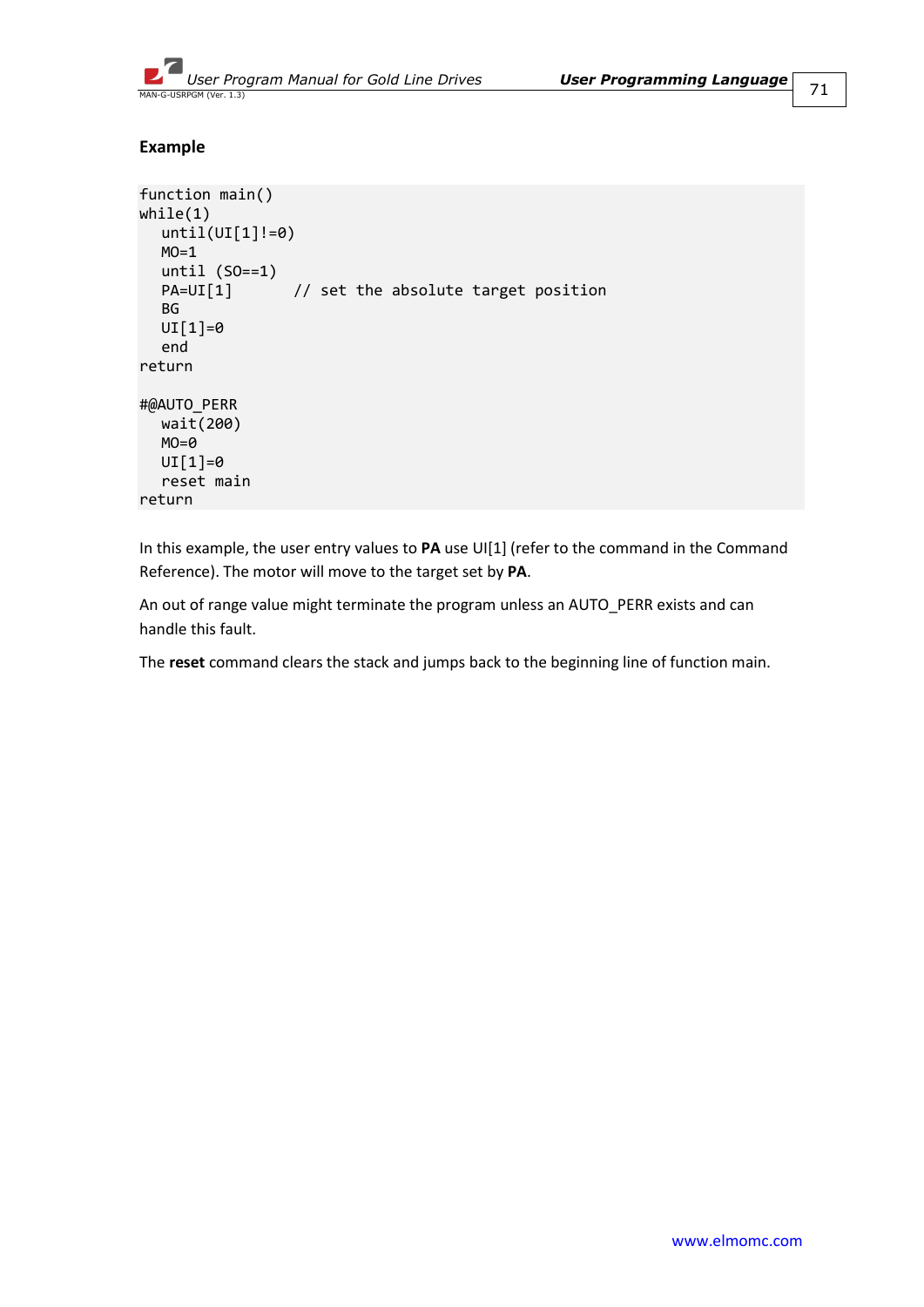# **2.15. User Program Stability Protection (AUTO\_PERR, try…catch)**

The user program system includes a run-time error protection mechanism, which consists of the **AUTO\_PERR** auto-routine and the **try…catch** blocks.

The **AUTO\_PERR** auto-routine is a mechanism that is used to handle errors after their occurrence. Refer to the **[AUTO\\_PERR](#page-69-0)** chapter.

The **try…catch** block is illustrated by the following example.

```
try
  MO=1 // action that might fail
catch
  until ( (SR&1) == 0 ) // correct action in case of a failure
   wait (100)
  MO=1end
```
The **Try…catch** mechanism can catch a fault and handle the fault that occurred. If the **catch** part fails to handle the fault, the program may need to be terminated.

The **AUTO\_PERR** mechanism can catch a program fault, solve it and, generally, **reset** (clear the stack and jump) to a safe location in the program. At that location, generally, the program is initialized and run again without termination. Refer to the **reset** user program command.

In case in which the **try...catch** block fails in the **catch** part, **AUTO\_PERR** can handle the failure.

A combination of the **try...catch** mechanism and **AUTO\_PERR** is recommended for better program stability.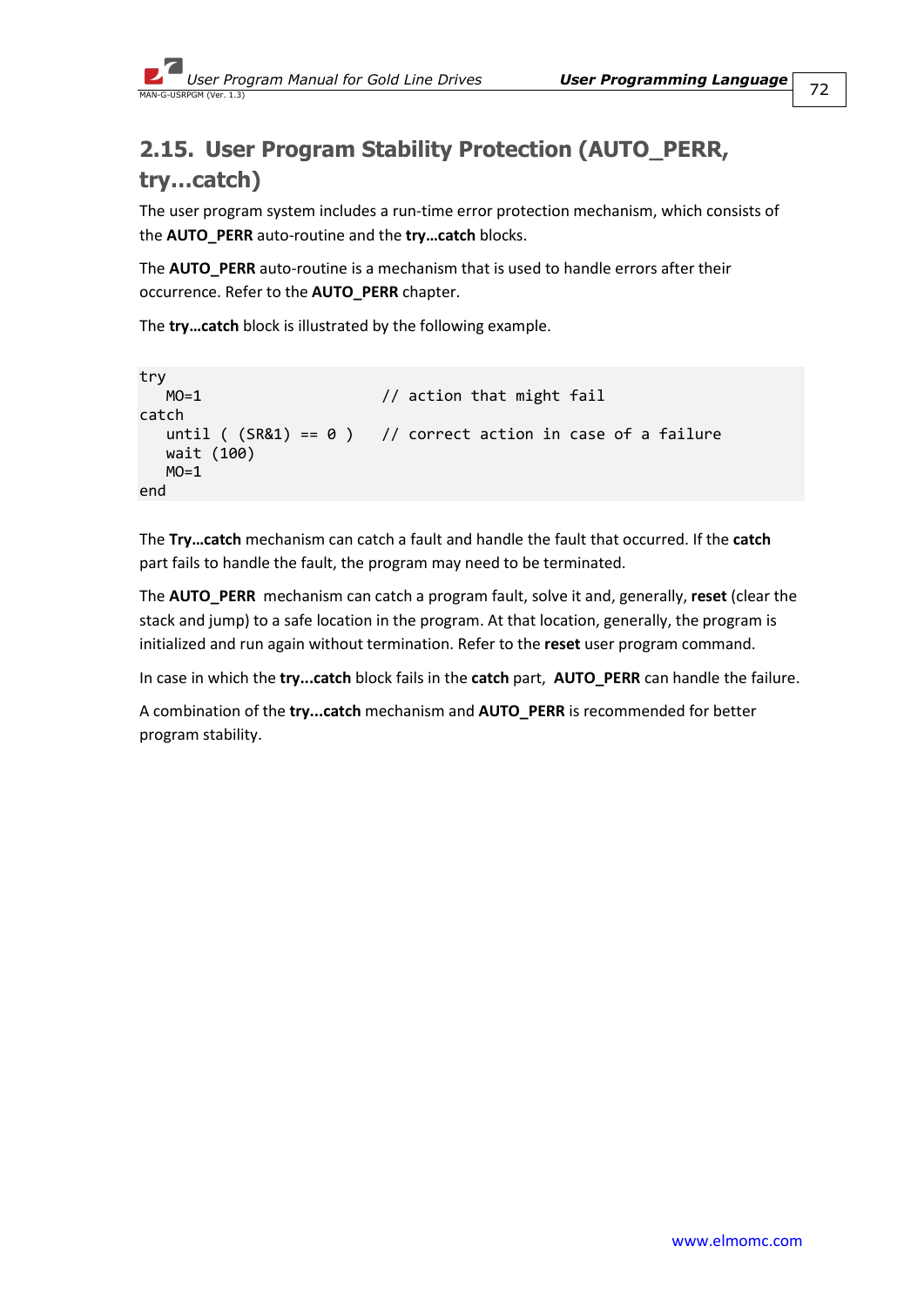73

## **2.16. Reordering Global Variables**

An 8-entry global user variable can be mapped to **RV[***x***]**, which is a recorder variable (with indices up to 8).

The **DB##RV[1]** to **DB##RV[8]** commands map specified global user variables to recorder variables 1 to 8.

The following procedure shows how to record a global user variable:

- 1. Using the EAS control panel, download a program to the drive.
- 2. Choose the global variable to be recorded, for example, MyGlobalRec.
- 3. Using the EAS terminal, enter a mapping command for the required variable, for example: DB##RV[1] = MyGlobalRec
- 4. In the EAS Recording control panel, the map signal General>Program Var1..8 to the Recorder display.

**Note:** The command DB##RV[N]=varname is needed after each user program download.

The user program variable *varname* can also be an array, for example, arrname[4]. The command DB##RV must be given the precise name of array and its index, for example: DB##RV[3]=arrname[2]

## **2.17. User Program Restrictions and Limitations Item Limit Remarks** Maximum length of user program text and non-text 64 Kilobytes Code, symbols, variables Maximum number of routines, including functions, labels and auto-routines Maximum number of local variables 192 and 192 Integer or float Maximum number of global variables 2040 | Integer or float Maximum length of the data segment space for storing global variables 2040 | Integer or float Maximum length of the code segment space for compiled code Maximum depth of the stack- space for compiled code Maximum arrays size **Integent and Allen Control** 2040 Integer or float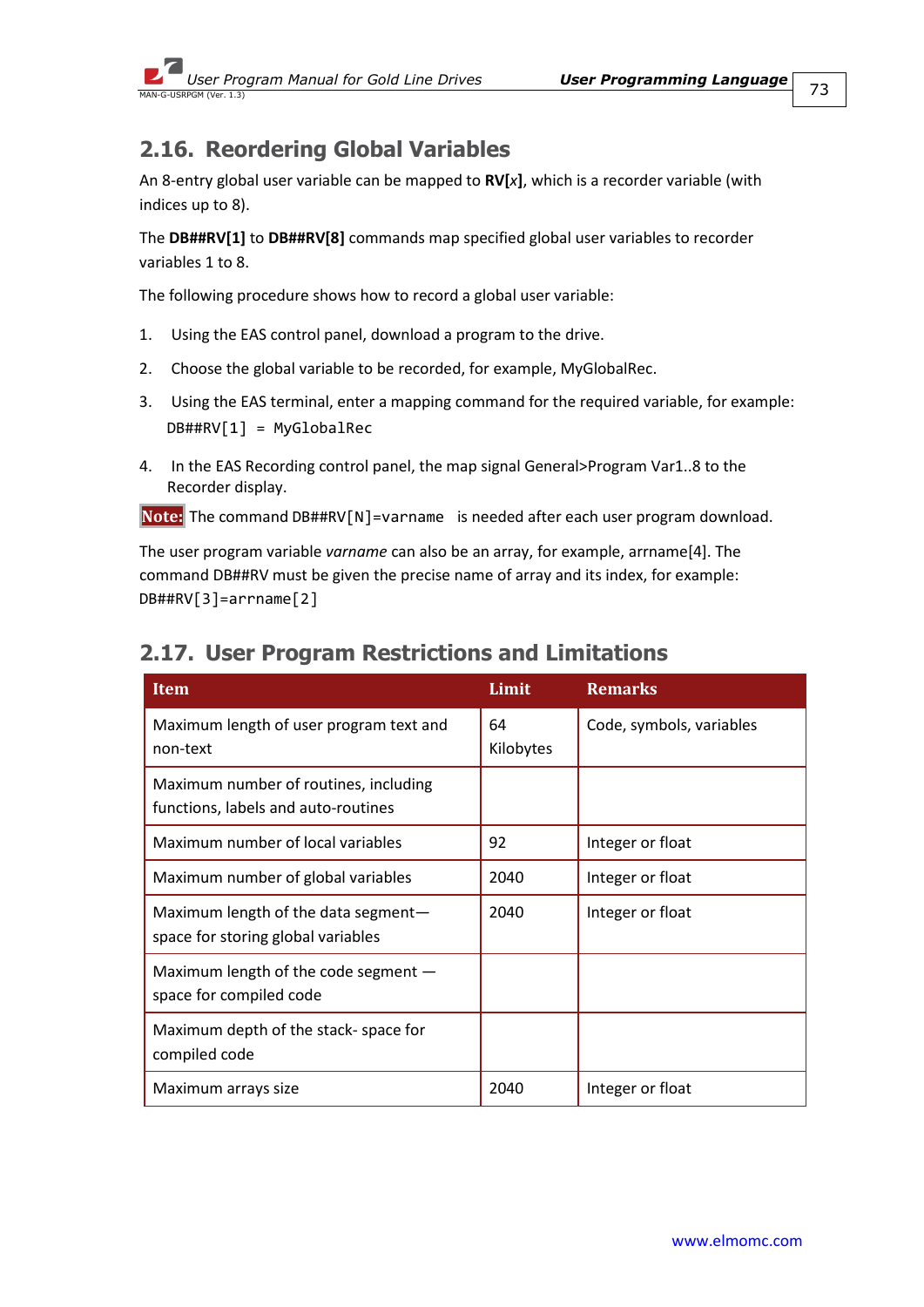

## **2.18. Examples**

The program below demonstrates point-to-point absolute motion.

```
##START
P2P_Abs(100000,50000)
function P2P_Abs(int position, int Speed)
if (UM!=5) // Ensure motor is in position mode
  MO = <i>0</i>end
if (MO==0)
  UM=5 // Set position mode<br>MO=1 // Enable motor
             // Enable motor
end
PA= position // Set P2P motion target position
SP= Speed // Set P2P motion speed
BG // Begin motion
return
```
The program below demonstrates point-to-point relative motion:

```
##START
P2P_Rel(100000,50000)
function P2P_Rel(int Distance, int Speed)
if (UM!=5) // Ensure motor is in position mode
  MO = <i>0</i>end
if (MO==0)
  UM=5 // Set position mode
  MO=1 // Enable motor
end
PR= Distance // Set P2P motion target position
SP= Speed // Set P2P motion speed
BG // Begin motion
return
```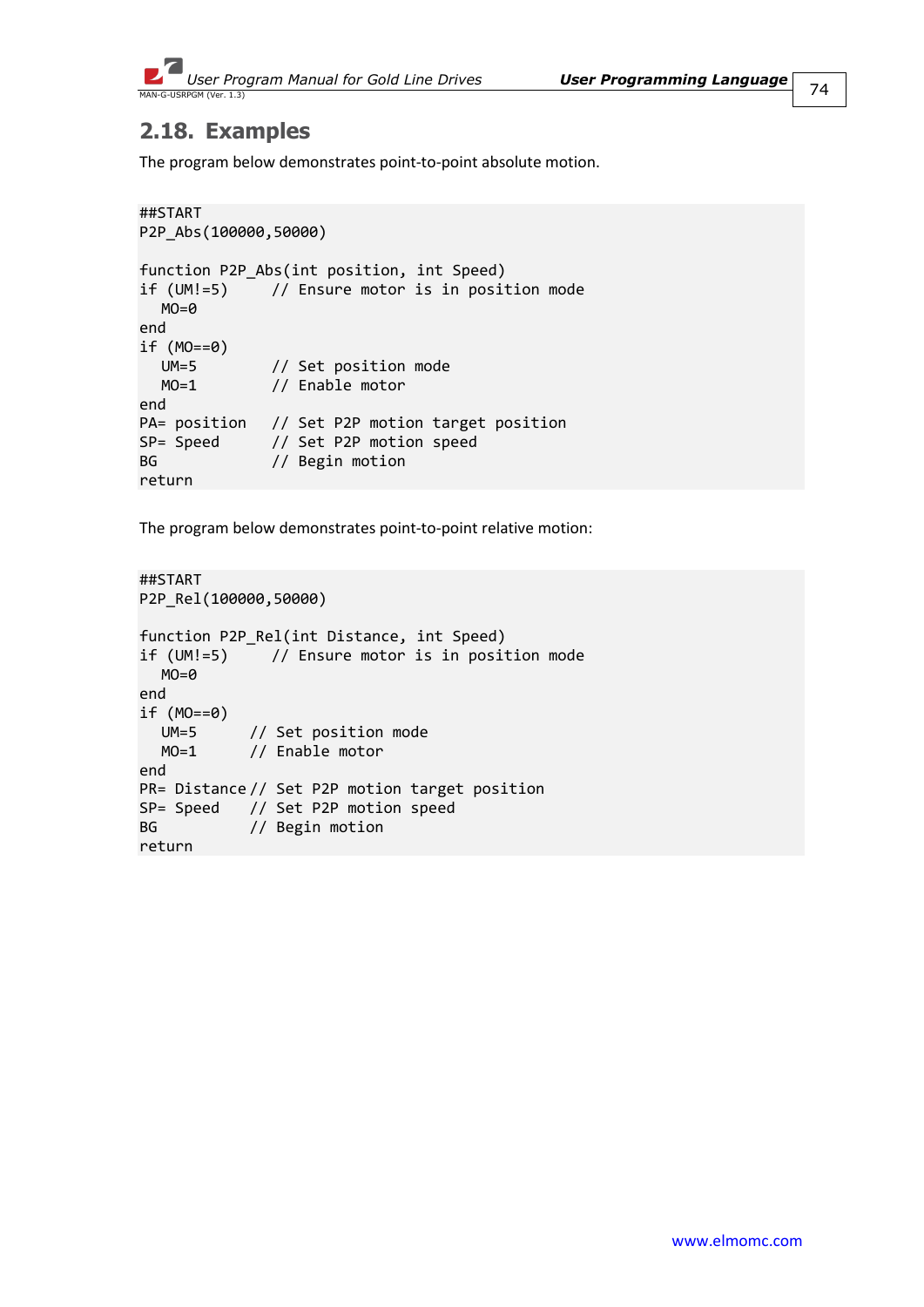

The program below is an example of sinusoidal motion:

```
##START
VelocitySin (5000,20000)
return
function VelocitySin(int Duration,float amplitude)
  int InitTime
  int time
  float VelCoeff
  Duration= Duration*1000 // microseconds
  VelCoeff = 2*3.14159265/Duration
  MO=1<br>InitTime=TM
                                // Get time in microseconds
  while(1)
    time= TM-InitTime
     if time >Duration
       InitTime=InitTime+Duration
       time= TM-InitTime
     end
     JV=amplitude*sin(VelCoeff*time) // Speed of motion
     BG
  end
return
```
The program below is an example of current mode motion:

```
function main()
  MO=0 // motor off
  UM=1 // current unit mode
  RM=0 // disable the reference mode
  wait(100)
  MO=1 // motor on
  until(SO==1)TC=0.1 // software current command
  while(1)
  end
return
```